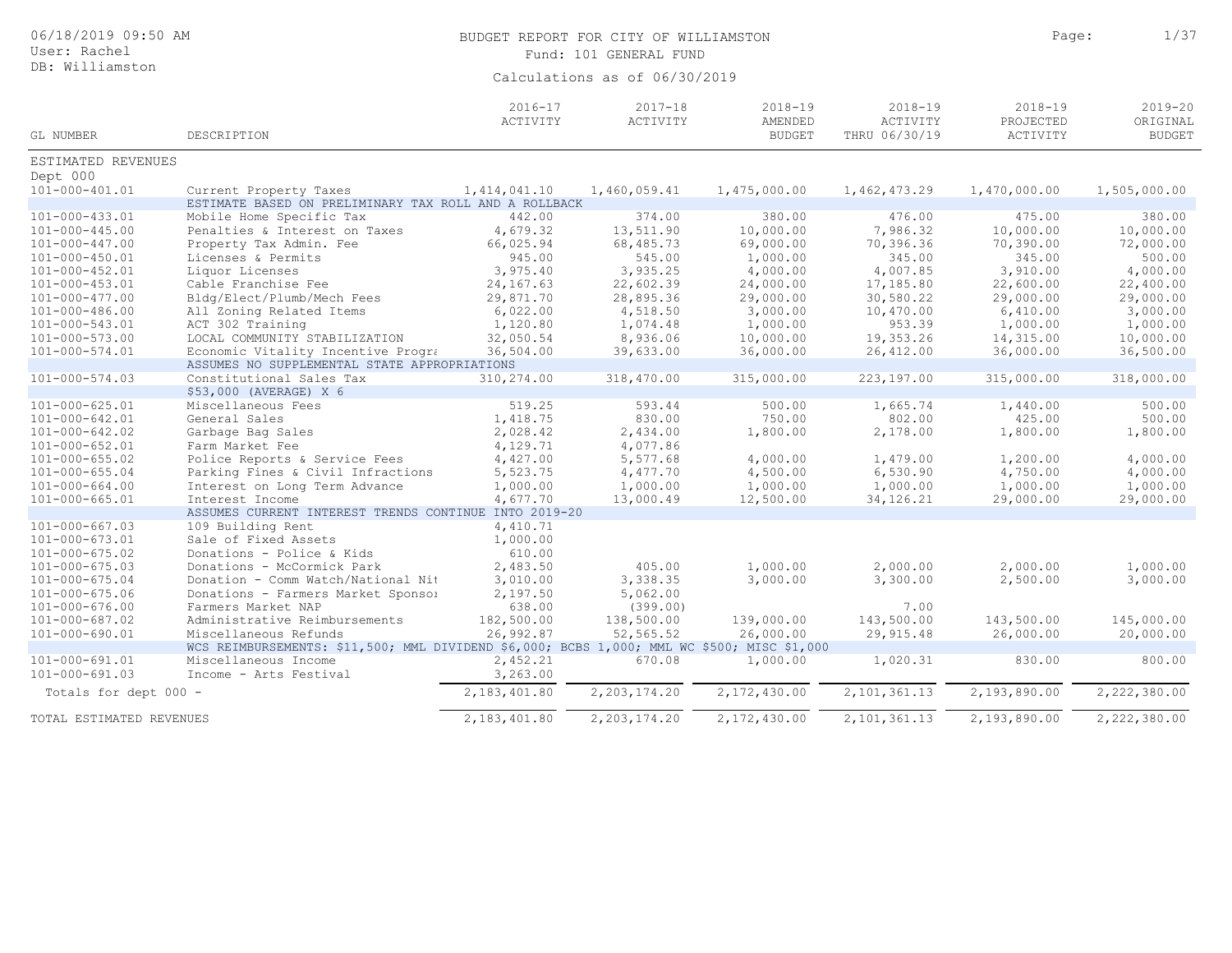## BUDGET REPORT FOR CITY OF WILLIAMSTON **Page:** 2/37 Fund: 101 GENERAL FUND

|                                              |                                                        | $2016 - 17$<br>ACTIVITY | $2017 - 18$<br>ACTIVITY | $2018 - 19$<br>AMENDED | $2018 - 19$<br>ACTIVITY | $2018 - 19$<br>PROJECTED | 2019-20<br>ORIGINAL   |
|----------------------------------------------|--------------------------------------------------------|-------------------------|-------------------------|------------------------|-------------------------|--------------------------|-----------------------|
| GL NUMBER                                    | DESCRIPTION                                            |                         |                         | <b>BUDGET</b>          | THRU 06/30/19           | ACTIVITY                 | <b>BUDGET</b>         |
| APPROPRIATIONS                               |                                                        |                         |                         |                        |                         |                          |                       |
| Dept 101 - CITY COUNCIL                      |                                                        |                         |                         |                        |                         |                          |                       |
| $101 - 101 - 702.00$<br>$101 - 101 - 709.00$ | Salaries & Wages<br>FICA                               | 12,257.65               | 12,400.00               | 15,000.00              | 11,900.00               | 11,900.00                | 13,000.00<br>995.00   |
| $101 - 101 - 714.00$                         | Fringe Benefits                                        | 1,716.07                | 1,701.02                | 2,250.00               | 1,060.37                | 2,250.00                 |                       |
| 101-101-831.01                               | Memberships & Dues                                     | 2,305.00                | 2,476.00                | 2,500.00               | 2,405.00                | 2,500.00                 | 2,500.00              |
| $101 - 101 - 860.00$                         | Travel & Education                                     | 1,481.08                | 1,441.31                | 1,500.00               | 244.66                  | 1,500.00                 | 1,500.00              |
| $101 - 101 - 880.00$                         | Community Promotion                                    | 5,270.00                | 5,761.97                | 6,500.00               | 5,775.00                | 6,500.00                 | 6,500.00              |
|                                              | COUNCIL VIDEO TAPING AND YOUTUBE                       |                         |                         |                        |                         |                          |                       |
| $101 - 101 - 900.00$                         | Printing & Publishing                                  | 327.50                  | 1,022.22                | 1,000.00               | 732.34                  | 1,000.00                 | 1,000.00              |
|                                              | Totals for dept 101 - CITY COUNCIL                     | 23, 357.30              | 24,802.52               | 28,750.00              | 22, 117.37              | 25,650.00                | 25,495.00             |
| Dept 172 - CITY MANAGER                      |                                                        |                         |                         |                        |                         |                          |                       |
| 101-172-702.00                               | Salaries & Wages                                       | 88, 418.33              | 96,512.98               | 92,000.00              | 90,119.60               | 93,950.00                | 94,655.00             |
|                                              | 100% CM; 15% DEPUTY CLERK                              |                         |                         |                        |                         |                          |                       |
| 101-172-709.00                               | FICA                                                   |                         |                         |                        |                         |                          | 7,520.00              |
| 101-172-710.00                               | Unemployment                                           |                         |                         |                        |                         |                          | 10.00                 |
| 101-172-712.00                               | Payment in Lieu of Insurance                           |                         |                         |                        |                         |                          | 3,600.00              |
| $101 - 172 - 714.00$                         | Fringe Benefits                                        | 40,285.42               | 40,775.10               | 43,200.00              | 25,359.70               | 29,250.00                |                       |
| $101 - 172 - 718.00$                         | Insurance Premiums                                     |                         |                         |                        |                         |                          | 1,975.00              |
| $101 - 172 - 718.01$                         | HSA Contribution                                       |                         |                         |                        |                         |                          | 210.00                |
| $101 - 172 - 723.00$                         | Retiree Health Care-OPEB                               |                         |                         |                        |                         |                          | 8,970.00              |
| $101 - 172 - 724.00$<br>$101 - 172 - 725.00$ | Disability Premiums                                    |                         |                         |                        |                         |                          | 300.00<br>7,550.00    |
| $101 - 172 - 726.00$                         | Retirement<br>Workers Compensation                     |                         |                         |                        |                         |                          | 1,195.00              |
| $101 - 172 - 740.00$                         | Operating Supplies                                     | 371.03                  | 295.04                  | 500.00                 | 65.70                   | 500.00                   | 500.00                |
| 101-172-801.00                               | Professional Services                                  | 200.04                  | 256.80                  |                        |                         |                          | 250.00                |
| 101-172-831.01                               | Memberships & Dues                                     | 1,439.37                | 400.00                  | 1,500.00               | 1,974.00                | 1,500.00                 | 1,500.00              |
| $101 - 172 - 860.00$                         | Travel & Education                                     | 1,455.23                | 625.51                  | 2,500.00               | 1,771.26                | 2,500.00                 | 2,500.00              |
|                                              | Totals for dept 172 - CITY MANAGER                     | 132, 169.42             | 138,865.43              | 139,700.00             | 119,290.26              | 127,700.00               | 130,735.00            |
|                                              |                                                        |                         |                         |                        |                         |                          |                       |
| Dept $215 - CLERK$                           |                                                        |                         |                         |                        |                         |                          |                       |
| 101-215-702.00                               | Salaries & Wages<br>100% CLERK; 70% DEPUTY CLERK       | 81,408.35               | 83,865.18               | 84,000.00              | 81,633.86               | 85,000.00                | 89,500.00             |
| $101 - 215 - 709.00$                         | FICA                                                   |                         |                         |                        |                         |                          | 6,850.00              |
| 101-215-710.00                               | Unemployment                                           |                         |                         |                        |                         |                          | 10.00                 |
| $101 - 215 - 714.00$                         | Fringe Benefits                                        | 36,819.44               | 36,508.05               | 42,000.00              | 43, 279. 13             | 43,500.00                |                       |
| $101 - 215 - 718.00$                         | Insurance Premiums                                     |                         |                         |                        |                         |                          | 18,350.00<br>2,380.00 |
| $101 - 215 - 718.01$<br>$101 - 215 - 724.00$ | HSA Contribution<br>Disability Premiums                |                         |                         |                        |                         |                          | 440.00                |
| $101 - 215 - 725.00$                         | Retirement                                             |                         |                         |                        |                         |                          | 14,400.00             |
| $101 - 215 - 726.00$                         | Workers Compensation                                   |                         |                         |                        |                         |                          | 1,125.00              |
| $101 - 215 - 740.00$                         | Operating Supplies                                     | 1,169.62                | 1,121.91                | 1,000.00               | 730.28                  | 1,000.00                 | 1,000.00              |
| $101 - 215 - 802.00$                         | Contractual Services                                   | 3,202.17                | 880.00                  | 3,000.00               | 600.00                  | 3,000.00                 | 3,000.00              |
| 101-215-820.01                               | Insurance - Liab. / Prop.                              | 19,274.00               | 19,879.00               | 21,000.00              | 17,839.00               | 21,000.00                | 18,500.00             |
|                                              | 5 year average, is 4% increase from 18/19              |                         |                         |                        |                         |                          |                       |
| $101 - 215 - 831.01$                         | Memberships & Dues                                     | 340.00                  | 345.90                  | 350.00                 | 360.00                  | 350.00                   | 400.00                |
| $101 - 215 - 860.00$                         | Travel & Education                                     | 4,176.23                | 2,869.37                | 4,500.00               | 1,504.61                | 4,500.00                 | 4,500.00              |
| $101 - 215 - 900.00$                         | Printing & Publishing                                  | 12.00                   | 90.90                   | 1,000.00               | 275.36                  | 1,000.00                 | 1,000.00              |
| Totals for dept 215 - CLERK                  |                                                        | 146, 401.81             | 145,560.31              | 156,850.00             | 146,222.24              | 159,350.00               | 161,455.00            |
| Dept 253 - TREASURER                         |                                                        |                         |                         |                        |                         |                          |                       |
| $101 - 253 - 702.00$                         | Salaries & Wages                                       | 83, 971.15              | 77,953.29               | 89,300.00              | 83,979.26               | 89,300.00                | 91,510.00             |
|                                              | 100% TREASURER; 50% DEPUTY TREASURER; 15% DEPUTY CLERK |                         |                         |                        |                         |                          |                       |
| $101 - 253 - 709.00$                         | FICA                                                   |                         |                         |                        |                         |                          | 7,000.00              |
| $101 - 253 - 710.00$                         | Unemployment                                           |                         |                         |                        |                         |                          | 10.00                 |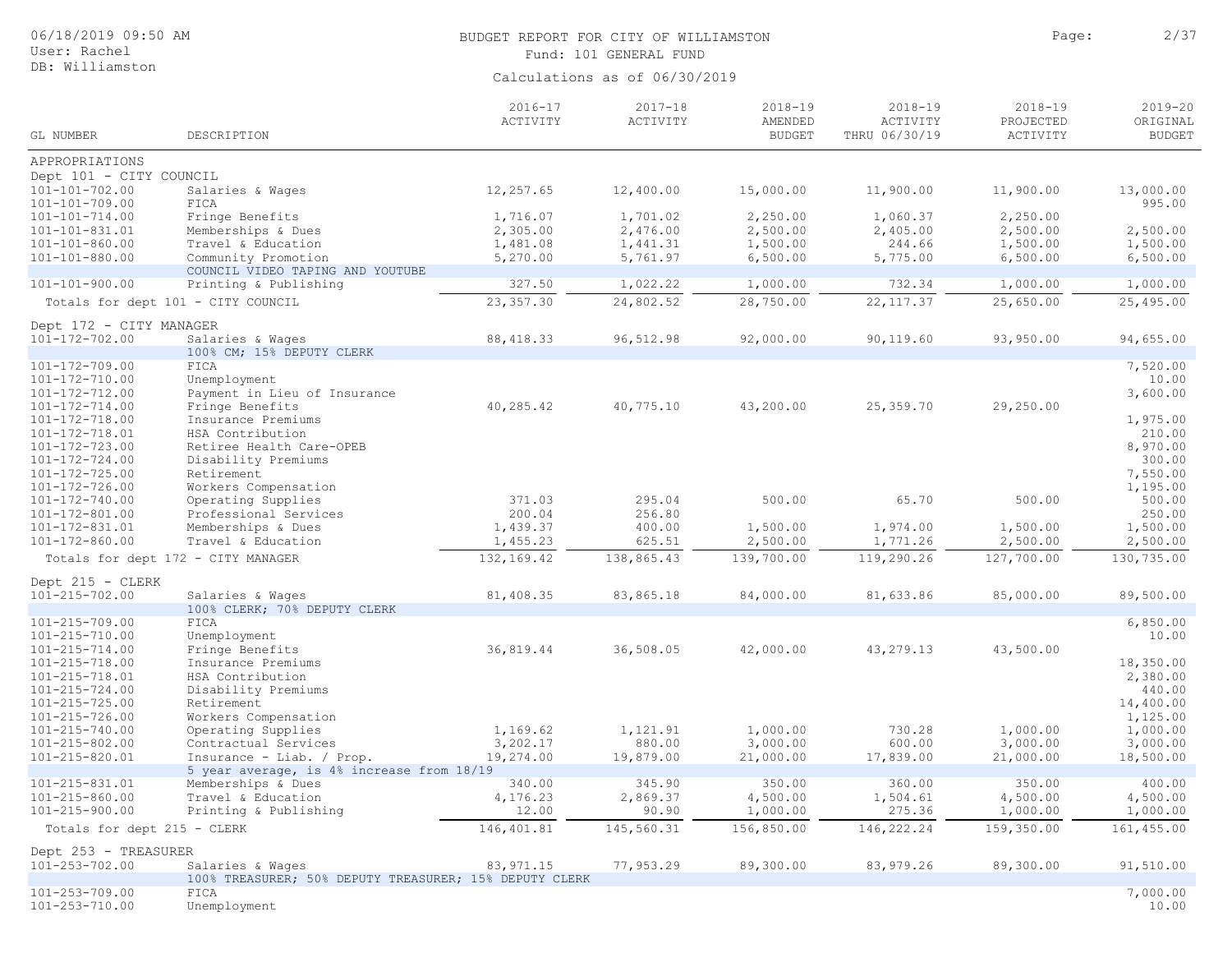| 06/18/2019 09:50 AM<br>User: Rachel<br>DB: Williamston                                                                                                               |                                                                                                                                                                                                                               |                                               | BUDGET REPORT FOR CITY OF WILLIAMSTON<br>Fund: 101 GENERAL FUND | Page:                                   | 3/37                                     |                                      |                                                          |
|----------------------------------------------------------------------------------------------------------------------------------------------------------------------|-------------------------------------------------------------------------------------------------------------------------------------------------------------------------------------------------------------------------------|-----------------------------------------------|-----------------------------------------------------------------|-----------------------------------------|------------------------------------------|--------------------------------------|----------------------------------------------------------|
|                                                                                                                                                                      |                                                                                                                                                                                                                               |                                               | Calculations as of 06/30/2019                                   |                                         |                                          |                                      |                                                          |
| GL NUMBER                                                                                                                                                            | DESCRIPTION                                                                                                                                                                                                                   | $2016 - 17$<br>ACTIVITY                       | $2017 - 18$<br>ACTIVITY                                         | $2018 - 19$<br>AMENDED<br><b>BUDGET</b> | $2018 - 19$<br>ACTIVITY<br>THRU 06/30/19 | $2018 - 19$<br>PROJECTED<br>ACTIVITY | $2019 - 20$<br>ORIGINAL<br><b>BUDGET</b>                 |
| APPROPRIATIONS                                                                                                                                                       |                                                                                                                                                                                                                               |                                               |                                                                 |                                         |                                          |                                      |                                                          |
| Dept 253 - TREASURER<br>$101 - 253 - 714.00$<br>$101 - 253 - 718.00$<br>$101 - 253 - 718.01$<br>$101 - 253 - 724.00$<br>$101 - 253 - 725.00$<br>$101 - 253 - 726.00$ | Fringe Benefits<br>Insurance Premiums<br>HSA Contribution<br>Disability Premiums<br>Retirement<br>Workers Compensation                                                                                                        | 37,635.90                                     | 34,265.01                                                       | 44,650.00                               | 44, 151.93                               | 44,650.00                            | 25,100.00<br>2,310.00<br>430.00<br>11,275.00<br>1,150.00 |
| $101 - 253 - 740.00$                                                                                                                                                 | Operating Supplies                                                                                                                                                                                                            | 3,389.16                                      | 2,033.97                                                        | 4,000.00                                | 964.13                                   | 4,000.00                             | 4,500.00                                                 |
|                                                                                                                                                                      | REPLACE MANAGER & CLERK COMPUTERS<br>MISC REPLACEMENTS                                                                                                                                                                        |                                               |                                                                 |                                         |                                          |                                      |                                                          |
| $101 - 253 - 802.00$                                                                                                                                                 | Contractual Services<br>CBIZ OPEB Actuarial Valuation<br>Tax Bill Printing                                                                                                                                                    |                                               | 4,854.70                                                        | 150.00                                  | 848.38                                   | 1,000.00                             | 5,350.00                                                 |
| $101 - 253 - 802.01$                                                                                                                                                 | Computer & Software Maint. Contrad                                                                                                                                                                                            | 13,065.63                                     | 12,584.00                                                       | 17,300.00                               | 16,090.50                                | 14,300.00                            | 14,500.00                                                |
|                                                                                                                                                                      | BS&A Annual Service Agreements<br>IT Right Annual Service Contract & Anti Virus-City Hall<br>IT Right Annual Service Contract-Police<br>IT Right Annual Backup Service City Hall, PD & DPW<br>IT Right Microsoft 365 Exchange |                                               |                                                                 |                                         |                                          |                                      |                                                          |
| $101 - 253 - 803.00$                                                                                                                                                 | Contract - Audit                                                                                                                                                                                                              | 5,818.78                                      | 5,326.53                                                        | 5,550.00                                | 5,427.64                                 | 5,550.00                             | 5,600.00                                                 |
| $101 - 253 - 831.01$                                                                                                                                                 | 36% of 15500<br>Memberships & Dues                                                                                                                                                                                            | 350.00                                        | 220.00                                                          | 620.00                                  | 315.00                                   | 620.00                               | 510.00                                                   |
| $101 - 253 - 860.00$                                                                                                                                                 | Travel & Education                                                                                                                                                                                                            | 2,378.06                                      | 2,503.05                                                        | 3,200.00                                | 2,607.68                                 | 3,200.00                             | 3,000.00                                                 |
| Totals for dept 253 - TREASURER                                                                                                                                      |                                                                                                                                                                                                                               | 146,608.68                                    | 139,740.55                                                      | 164,770.00                              | 154,384.52                               | 162,620.00                           | 172,245.00                                               |
| Dept 257 - ASSESSOR                                                                                                                                                  |                                                                                                                                                                                                                               |                                               |                                                                 |                                         |                                          |                                      |                                                          |
| $101 - 257 - 702.00$<br>$101 - 257 - 714.00$<br>$101 - 257 - 740.00$<br>$101 - 257 - 801.00$                                                                         | Salaries & Wages<br>Fringe Benefits<br>Operating Supplies<br>Professional Services                                                                                                                                            | 40,575.87<br>18, 153.03<br>128.03<br>1,212.48 | 22,853.24<br>10,610.06<br>47.50<br>115.43                       | 1,500.00<br>1,000.00                    | 267.75<br>562.48                         | 1,500.00<br>1,000.00                 | 500.00<br>8,000.00                                       |
| $101 - 257 - 802.00$                                                                                                                                                 | POTENTIAL TAX TRIBUNAL APPRAISAL<br>Contractual Services                                                                                                                                                                      |                                               | 11,394.00                                                       | 27,000.00                               | 24, 212.28                               | 28,100.00                            | 29,000.00                                                |
|                                                                                                                                                                      | 1944.57 x 6<br>2002.91 x 6 Increases by CPI 1/1/20<br>5000 20% REAPPRAISAL                                                                                                                                                    |                                               |                                                                 |                                         |                                          |                                      |                                                          |
| $101 - 257 - 802.01$<br>101-257-831.01                                                                                                                               | Computer & Software Maint. Contrad<br>Memberships & Dues                                                                                                                                                                      | 235.00<br>217.00                              | 1,235.00                                                        | 500.00                                  | 476.50                                   | 500.00                               | 500.00                                                   |
| $101 - 257 - 860.00$<br>$101 - 257 - 900.00$                                                                                                                         | Travel & Education<br>Printing & Publishing                                                                                                                                                                                   | 1,524.73<br>253.18                            | 1,787.31<br>1,380.15                                            | 1,000.00<br>600.00                      | 137.74                                   | 1,000.00<br>600.00                   | 600.00                                                   |
| Totals for dept 257 - ASSESSOR                                                                                                                                       |                                                                                                                                                                                                                               | 62,299.32                                     | 49, 422.69                                                      | 31,600.00                               | 25,656.75                                | 32,700.00                            | 38,600.00                                                |
| Dept 262 - ELECTIONS<br>$101 - 262 - 702.00$<br>$101 - 262 - 709.00$                                                                                                 | Salaries & Wages<br>FICA                                                                                                                                                                                                      | 4,359.90                                      | 2,466.36                                                        | 4,500.00                                | 4,137.50                                 | 4,500.00                             | 3,000.00<br>230.00                                       |
| $101 - 262 - 714.00$<br>$101 - 262 - 740.00$<br>$101 - 262 - 802.00$                                                                                                 | Fringe Benefits<br>Operating Supplies<br>Contractual Services                                                                                                                                                                 | 610.39<br>1,566.73<br>1,734.13                | 335.33<br>961.64<br>726.45                                      | 700.00<br>1,700.00<br>1,800.00          | 126.58<br>1,850.42<br>1,495.00           | 700.00<br>1,700.00<br>1,800.00       | 1,000.00<br>1,500.00                                     |
| $101 - 262 - 803.02$                                                                                                                                                 | Board of Canvassers<br>Travel & Education                                                                                                                                                                                     | 402.95                                        | 196.11                                                          | 200.00<br>500.00                        | 494.10                                   | 200.00<br>500.00                     | 200.00<br>200.00                                         |
| $101 - 262 - 860.00$<br>$101 - 262 - 900.00$                                                                                                                         | Printing & Publishing                                                                                                                                                                                                         | 185.70                                        | 1,529.98                                                        | 600.00                                  | 238.05                                   | 600.00                               | 1,000.00                                                 |
| Totals for dept 262 - ELECTIONS                                                                                                                                      |                                                                                                                                                                                                                               | 8,859.80                                      | 6, 215.87                                                       | 10,000.00                               | 8,341.65                                 | 10,000.00                            | 7,130.00                                                 |
| Dept 265 - BUILDINGS & GROUNDS<br>$101 - 265 - 702.00$                                                                                                               | Salaries & Wages<br>BASED ON NEW DPW TIME ALLOCATION                                                                                                                                                                          | 31, 155.96                                    | 28,598.70                                                       | 35,000.00                               | 19,259.29                                | 30,000.00                            | 39,130.00                                                |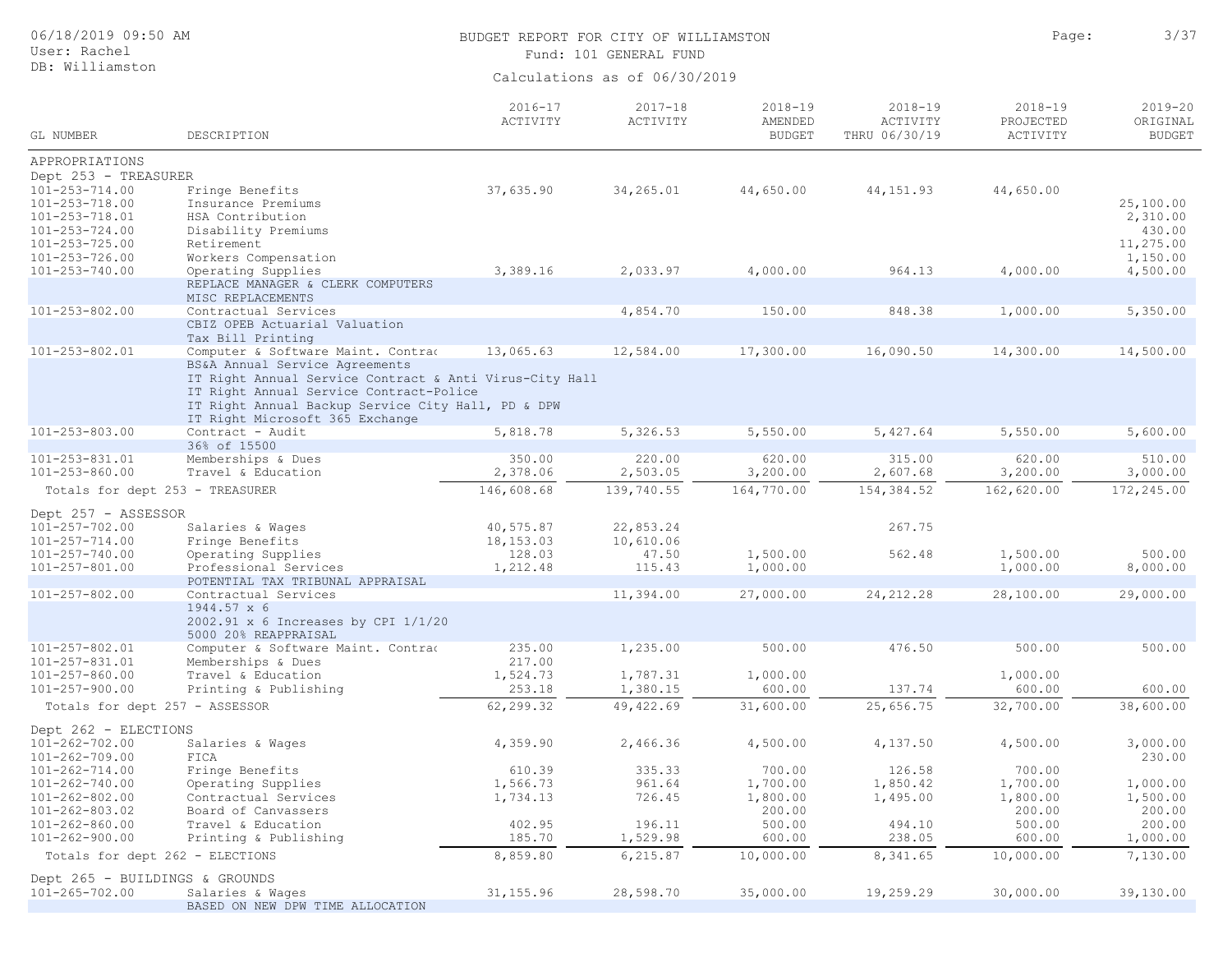| User: Rachel                                 |                                                                |                         | Fund: 101 GENERAL FUND        |                        |                         |                          |                         |
|----------------------------------------------|----------------------------------------------------------------|-------------------------|-------------------------------|------------------------|-------------------------|--------------------------|-------------------------|
| DB: Williamston                              |                                                                |                         | Calculations as of 06/30/2019 |                        |                         |                          |                         |
|                                              |                                                                | $2016 - 17$<br>ACTIVITY | $2017 - 18$<br>ACTIVITY       | $2018 - 19$<br>AMENDED | $2018 - 19$<br>ACTIVITY | $2018 - 19$<br>PROJECTED | $2019 - 20$<br>ORIGINAL |
| GL NUMBER                                    | DESCRIPTION                                                    |                         |                               | <b>BUDGET</b>          | THRU 06/30/19           | ACTIVITY                 | <b>BUDGET</b>           |
| APPROPRIATIONS                               |                                                                |                         |                               |                        |                         |                          |                         |
| Dept 265 - BUILDINGS & GROUNDS               |                                                                |                         |                               |                        |                         |                          |                         |
| $101 - 265 - 702.02$                         | Wages - Part Time Employees                                    |                         |                               |                        |                         |                          | 4,920.00                |
| $101 - 265 - 709.00$                         | FICA                                                           |                         |                               |                        |                         |                          | 3,410.00                |
| $101 - 265 - 710.00$                         | Unemployment                                                   |                         |                               |                        |                         |                          | 10.00                   |
| $101 - 265 - 712.00$                         | Payment in Lieu of Insurance                                   |                         |                               |                        |                         |                          | 525.00                  |
| $101 - 265 - 714.00$                         | Fringe Benefits                                                | 14,102.52               | 12,301.41                     | 17,500.00              | 8,296.96                | 15,000.00                |                         |
| $101 - 265 - 718.00$                         | Insurance Premiums                                             |                         |                               |                        |                         |                          | 6,420.00                |
| $101 - 265 - 718.01$                         | HSA Contribution                                               |                         |                               |                        |                         |                          | 515.00                  |
| $101 - 265 - 723.00$                         | Retiree Health Care-OPEB                                       |                         |                               |                        |                         |                          | 920.00                  |
| $101 - 265 - 724.00$<br>$101 - 265 - 725.00$ | Disability Premiums<br>Retirement                              |                         |                               |                        |                         |                          | 145.00<br>5,355.00      |
| $101 - 265 - 726.00$                         | Workers Compensation                                           |                         |                               |                        |                         |                          | 495.00                  |
| 101-265-730.01                               | Postage                                                        | 7,890.48                | 7,880.37                      | 9,500.00               | 9,198.00                | 9,500.00                 | 9,500.00                |
| $101 - 265 - 740.00$                         | Operating Supplies                                             | 10,725.11               | 9,914.95                      | 9,000.00               | 7,331.76                | 9,000.00                 | 9,000.00                |
| $101 - 265 - 802.00$                         | Contractual Services                                           | 12,370.56               | 17,816.97                     | 30,000.00              | 16,395.28               | 30,000.00                | 30,000.00               |
| $101 - 265 - 802.02$                         | Office Equip. Rental/Maint Contrad                             | 8,353.30                | 3,995.68                      | 10,000.00              | 6,256.85                | 10,000.00                | 10,000.00               |
| $101 - 265 - 820.01$                         | Insurance - Liab. / Prop.                                      | 7,884.70                | 7,251.90                      | 8,000.00               | 7,708.20                | 8,000.00                 | 8,500.00                |
|                                              | 5 year average, 9% increase from 18/19                         |                         |                               |                        |                         |                          |                         |
| $101 - 265 - 850.00$                         | Communications - Telephone                                     | 9,349.62                | 8,804.38                      | 10,000.00              | 8,078.58                | 10,000.00                | 10,000.00               |
| $101 - 265 - 921.00$                         | Utilities                                                      | 30,088.34               | 35,087.40                     | 32,500.00              | 30,791.34               | 35,000.00                | 35,000.00               |
| $101 - 265 - 930.01$                         | Repairs & Maintenance Building                                 | 13,208.67               | 26,734.11                     | 20,000.00              | 6, 251.21               | 20,000.00                | 20,000.00               |
| $101 - 265 - 940.00$                         | Equipment Rental                                               | 7,497.84                | 14,569.29                     | 15,000.00              | 12,931.30               | 15,000.00                | 15,000.00               |
| $101 - 265 - 940.02$                         | Community Center Lease                                         | 5,000.00                | 7,800.00                      |                        |                         |                          |                         |
| $101 - 265 - 940.03$                         | 109 Building Taxes                                             | 21,482.40               |                               |                        |                         |                          |                         |
| $101 - 265 - 940.04$                         | Library Lease                                                  |                         |                               | 6, 200.00              | 3,090.00                | 6, 200.00                | 6, 200.00               |
|                                              | Totals for dept 265 - BUILDINGS & GROUNDS                      | 179,109.50              | 180,755.16                    | 202,700.00             | 135,588.77              | 197,700.00               | 215,045.00              |
| Dept 266 - ATTORNEY                          |                                                                |                         |                               |                        |                         |                          |                         |
| $101 - 266 - 801.00$                         | Professional Services                                          | 55,428.05               | 47,569.47                     | 65,000.00              | 55,850.18               | 60,000.00                | 60,000.00               |
| Totals for dept 266 - ATTORNEY               |                                                                | 55,428.05               | 47,569.47                     | 65,000.00              | 55,850.18               | 60,000.00                | 60,000.00               |
|                                              |                                                                |                         |                               |                        |                         |                          |                         |
| Dept 301 - POLICE<br>$101 - 301 - 702.00$    |                                                                |                         |                               |                        | 389,874.68              | 407,000.00               | 419,650.00              |
|                                              | Salaries & Wages<br>7 SWORN FT OFFICERS; 1 OPS/ADMIN ASSISTANT | 334,081.93              | 356,981.52                    | 415,000.00             |                         |                          |                         |
| $101 - 301 - 702.02$                         | Wages - Part Time Employees                                    | 24,435.59               |                               | 24,500.00              |                         |                          |                         |
| $101 - 301 - 702.03$                         | Wages - Crossing Guard                                         | 8,895.86                | 8,778.29                      | 9,500.00               | 8,840.12                | 9,500.00                 | 9,875.00                |
| $101 - 301 - 709.00$                         | FICA                                                           |                         |                               |                        |                         |                          | 34,950.00               |
| $101 - 301 - 710.00$                         | Unemployment                                                   |                         |                               |                        |                         |                          | 70.00                   |
| $101 - 301 - 712.00$                         | Payment in Lieu of Insurance                                   |                         |                               |                        |                         |                          | 3,600.00                |
| $101 - 301 - 714.00$                         | Fringe Benefits                                                | 154,893.90              | 188,304.50                    | 231,000.00             | 257,918.65              | 257,110.00               |                         |
| $101 - 301 - 718.00$                         | Insurance Premiums                                             |                         |                               |                        |                         |                          | 75,420.00               |
| $101 - 301 - 718.01$                         | HSA Contribution                                               |                         |                               |                        |                         |                          | 7,700.00                |
| 101-301-723.00                               | Retiree Health Care-OPEB                                       |                         |                               |                        |                         |                          | 10,800.00               |
| $101 - 301 - 723.01$                         | Uniforms                                                       | 344.50                  | 617.26                        | 5,000.00               | 6, 268.40               | 6,200.00                 | 2,500.00                |
|                                              | Replacement Uniforms for 1 officer                             |                         |                               |                        |                         |                          |                         |
| $101 - 301 - 725.00$                         | Retirement                                                     |                         |                               |                        |                         |                          | 140,100.00              |
| 101-301-726.00                               | Workers Compensation                                           |                         |                               |                        |                         |                          | 5,400.00                |
| $101 - 301 - 740.00$                         | Operating Supplies                                             | 881.84                  | 1,657.78                      | 4,000.00               | 1,584.71                | 4,000.00                 | 4,000.00                |
| $101 - 301 - 745.00$                         | Gasoline / Oil                                                 | 14,365.79               | 15,980.05                     | 17,500.00              | 14,590.37               | 17,500.00                | 17,500.00               |
| $101 - 301 - 802.00$                         | Contractual Services                                           | 6,302.84                | 4,789.53                      | 7,000.00               | 5,902.18                | 7,000.00                 | 7,000.00                |
| $101 - 301 - 820.01$                         | Insurance - Liab. / Prop.                                      | 13,730.58               | 13,937.59                     | 15,500.00              | 12,668.20               | 15,500.00                | 13,600.00               |
|                                              | 5 year average, is 7% increase from 18/19                      |                         |                               |                        |                         |                          |                         |
| $101 - 301 - 831.01$                         | Memberships & Dues                                             | 300.00                  | 210.00                        | 535.00                 | 70.00                   | 535.00                   | 535.00                  |
| 101-301-850.00                               | Communications - Telephone                                     | 3,943.90                | 3,521.57                      | 5,000.00               | 3,167.56                | 5,000.00                 | 5,000.00                |

101-301-860.00 Travel & Education 426.35 600.58 2,000.00 1,699.73 2,000.00 2,000.00

BUDGET REPORT FOR CITY OF WILLIAMSTON **Page:**  $4/37$ 

06/18/2019 09:50 AM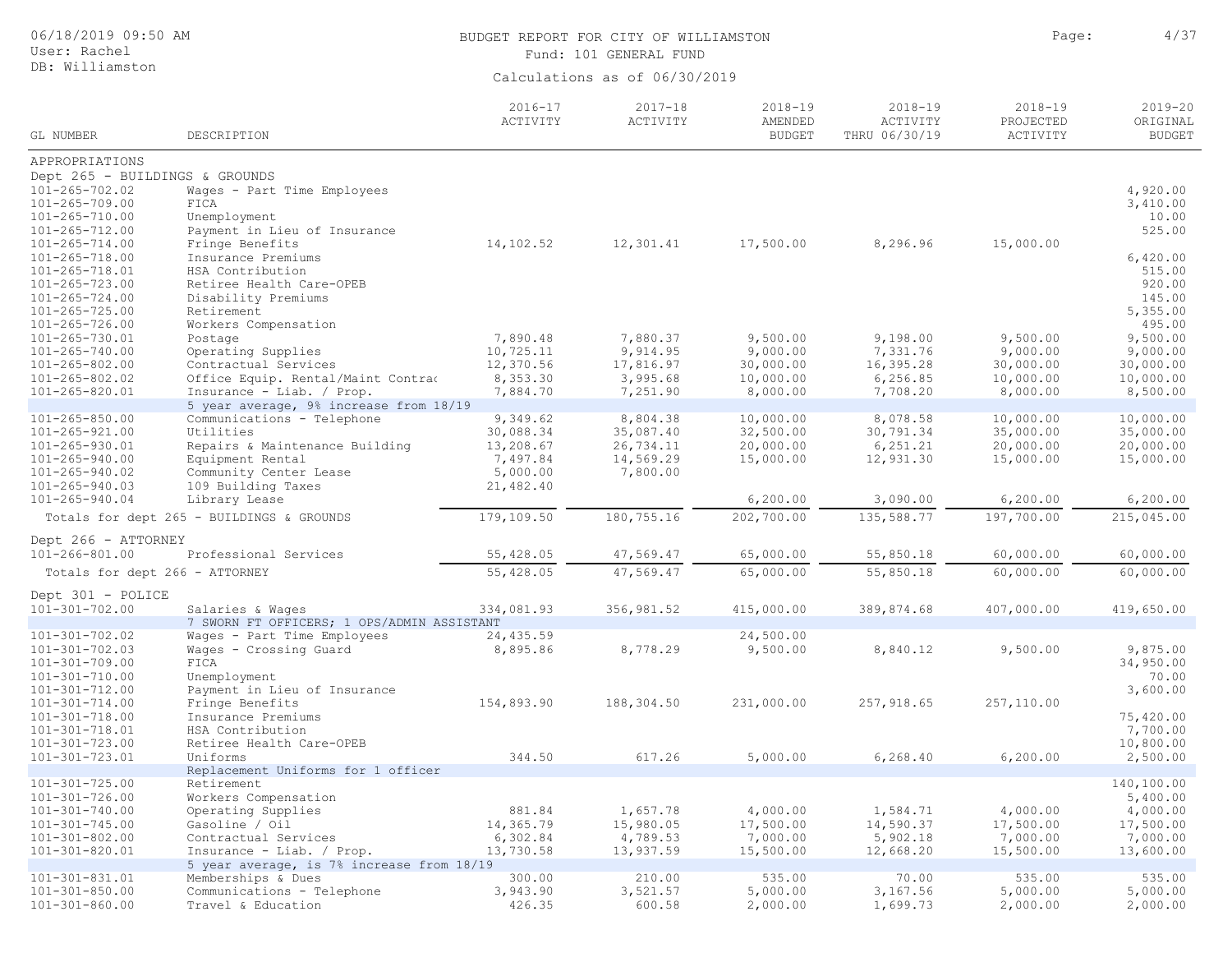## BUDGET REPORT FOR CITY OF WILLIAMSTON **Page:** 5/37 Fund: 101 GENERAL FUND

| GL NUMBER                                               | DESCRIPTION                                                             | $2016 - 17$<br>ACTIVITY | $2017 - 18$<br>ACTIVITY | $2018 - 19$<br>AMENDED<br><b>BUDGET</b> | $2018 - 19$<br>ACTIVITY<br>THRU 06/30/19 | $2018 - 19$<br>PROJECTED<br>ACTIVITY | $2019 - 20$<br>ORIGINAL<br><b>BUDGET</b> |
|---------------------------------------------------------|-------------------------------------------------------------------------|-------------------------|-------------------------|-----------------------------------------|------------------------------------------|--------------------------------------|------------------------------------------|
|                                                         |                                                                         |                         |                         |                                         |                                          |                                      |                                          |
| APPROPRIATIONS<br>Dept 301 - POLICE                     |                                                                         |                         |                         |                                         |                                          |                                      |                                          |
| $101 - 301 - 860.05$                                    | ACT 302 Training                                                        | 766.28                  | 853.81                  | 1,500.00                                | 712.25                                   | 1,500.00                             | 1,500.00                                 |
| $101 - 301 - 880.00$                                    | Community Promotion                                                     |                         |                         | 250.00                                  |                                          | 250.00                               | 250.00                                   |
| $101 - 301 - 880.02$                                    | Community Promotion - Police & Kio                                      |                         |                         | 2,000.00                                | 1,057.00                                 | 2,000.00                             | 2,000.00                                 |
| $101 - 301 - 880.03$                                    | Community Watch/National Night Out                                      | 3,007.63                | 1,208.97                | 3,000.00                                | 1,291.62                                 | 3,000.00                             | 3,000.00                                 |
| $101 - 301 - 900.00$<br>$101 - 301 - 930.04$            | Printing & Publishing                                                   |                         |                         | 200.00                                  |                                          | 200.00                               | 200.00                                   |
|                                                         | Equipment Repair/Maint.<br>3 squad room computer replacement            | 5,012.53                | 8,201.34                | 10,000.00                               | 3,670.23                                 | 10,000.00                            | 13,350.00                                |
|                                                         | Police Chief computer replacement                                       |                         |                         |                                         |                                          |                                      |                                          |
| $101 - 301 - 930.05$                                    | Communication Equip. Repair                                             | 1,631.08                | 10,956.59               | 6,500.00                                | 361.44                                   | 6,500.00                             | 6,500.00                                 |
| Totals for dept 301 - POLICE                            |                                                                         | 573,020.60              | 616,599.38              | 759,985.00                              | 709,677.14                               | 754,795.00                           | 786,500.00                               |
|                                                         |                                                                         |                         |                         |                                         |                                          |                                      |                                          |
| Dept 371 - BUILDING INSPECTIONS<br>$101 - 371 - 802.00$ | Contractual Services                                                    | 42,919.00               | 31, 337.39              | 50,000.00                               | 40,493.00                                | 50,000.00                            | 50,000.00                                |
| $101 - 371 - 900.00$                                    | Printing & Publishing                                                   |                         |                         | 500.00                                  |                                          |                                      | 500.00                                   |
|                                                         | Totals for dept 371 - BUILDING INSPECTIONS                              | 42,919.00               | 31, 337.39              | 50,500.00                               | 40,493.00                                | 50,000.00                            | 50, 500.00                               |
|                                                         |                                                                         |                         |                         |                                         |                                          |                                      |                                          |
|                                                         | Dept 441 - DEPARTMENT OF PUBLIC WORKS                                   |                         |                         |                                         |                                          |                                      |                                          |
| $101 - 441 - 702.00$                                    | Salaries & Wages                                                        | 61,859.49               | 68,571.06               | 68,500.00                               | 68, 464.53                               | 71,375.00                            | 7,800.00                                 |
| $101 - 441 - 702.02$                                    | BASED ON NEW DPW TIME ALLOCATION<br>Wages - Part Time Employees         |                         |                         |                                         |                                          |                                      | 50.00                                    |
| $101 - 441 - 702.40$                                    | DPW Leave/PL/Stand-by                                                   |                         |                         |                                         | 2,660.55                                 |                                      |                                          |
| $101 - 441 - 709.00$                                    | FICA                                                                    |                         |                         |                                         |                                          |                                      | 610.00                                   |
| $101 - 441 - 710.00$                                    | Unemployment                                                            |                         |                         |                                         |                                          |                                      | 10.00                                    |
| $101 - 441 - 712.00$                                    | Payment in Lieu of Insurance                                            |                         |                         |                                         |                                          |                                      | 125.00                                   |
| $101 - 441 - 714.00$                                    | Fringe Benefits                                                         | 29,918.28               | 38,028.88               | 40,000.00                               | 39,497.35                                | 39,590.00                            |                                          |
| $101 - 441 - 718.00$<br>$101 - 441 - 718.01$            | Insurance Premiums<br>HSA Contribution                                  |                         |                         |                                         |                                          |                                      | 1,150.00<br>100.00                       |
| $101 - 441 - 723.01$                                    | Uniforms                                                                | 2,345.36                | 2,607.03                | 2,500.00                                | 1,784.64                                 | 2,500.00                             | 2,500.00                                 |
| $101 - 441 - 724.00$                                    | Disability Premiums                                                     |                         |                         |                                         |                                          |                                      | 35.00                                    |
| $101 - 441 - 725.00$                                    | Retirement                                                              |                         |                         |                                         |                                          |                                      | 1,160.00                                 |
| $101 - 441 - 726.00$                                    | Workers Compensation                                                    |                         |                         |                                         |                                          |                                      | 100.00                                   |
| $101 - 441 - 740.00$                                    | Operating Supplies<br>Engineer Admin Computer Replacement               | 4,023.17                | 5, 114.14               | 7,000.00                                | 6, 175.71                                | 7,000.00                             | 7,000.00                                 |
|                                                         | Crew Leader Computer Replacement                                        |                         |                         |                                         |                                          |                                      |                                          |
|                                                         | Engineer Computer Replacement                                           |                         |                         |                                         |                                          |                                      |                                          |
| $101 - 441 - 802.00$                                    | Contractual Services                                                    | 2,151.67                | 2,305.23                | 6,500.00                                | 2,414.28                                 | 6,500.00                             | 4,000.00                                 |
| $101 - 441 - 831.01$                                    | Memberships & Dues                                                      |                         | 500.00                  | 500.00                                  | 91.00                                    | 500.00                               | 500.00                                   |
| $101 - 441 - 860.00$                                    | Travel & Education                                                      | 333.27                  | 729.11                  | 1,000.00                                | 483.58                                   | 1,000.00                             | 1,000.00                                 |
|                                                         | Totals for dept 441 - DEPARTMENT OF PUBLIC WORKS                        | 100,631.24              | 117,855.45              | 126,000.00                              | 121,571.64                               | 128,465.00                           | 26,140.00                                |
| Dept $445$ - Drains                                     |                                                                         |                         |                         |                                         |                                          |                                      |                                          |
| $101 - 445 - 963.00$                                    | County Drains at Large                                                  |                         | 66,589.37               | 67,000.00                               | 62,636.22                                | 67,000.00                            | 63,000.00                                |
|                                                         | ONE MORE YEAR REMAINING ON THE LARGEST PIECE OF THIS DEBT AFTER 2019-20 |                         |                         |                                         |                                          |                                      |                                          |
| Totals for dept 445 - Drains                            |                                                                         |                         | 66,589.37               | 67,000.00                               | 62,636.22                                | 67,000.00                            | 63,000.00                                |
|                                                         |                                                                         |                         |                         |                                         |                                          |                                      |                                          |
| Dept 448 - STREET LIGHTING<br>$101 - 448 - 921.00$      | Utilities                                                               | 79,081.28               | 72,652.16               | 67,500.00                               | 42,504.79                                | 67,500.00                            | 67,500.00                                |
|                                                         |                                                                         |                         | 72,652.16               |                                         | 42,504.79                                |                                      |                                          |
|                                                         | Totals for dept 448 - STREET LIGHTING                                   | 79,081.28               |                         | 67,500.00                               |                                          | 67,500.00                            | 67,500.00                                |
| Dept 525 - CITY TREE SERVICE                            |                                                                         |                         |                         |                                         |                                          |                                      |                                          |
| $101 - 525 - 702.00$                                    | Salaries & Wages                                                        | 21, 210.43              | 20,081.11               | 23,500.00                               | 21,764.44                                | 23,500.00                            | 33,450.00                                |
| $101 - 525 - 702.02$                                    | BASED ON NEW DPW TIME ALLOCATION<br>Wages - Part Time Employees         |                         |                         |                                         |                                          |                                      | 2,850.00                                 |
| $101 - 525 - 709.00$                                    | FICA                                                                    |                         |                         |                                         |                                          |                                      | 2,815.00                                 |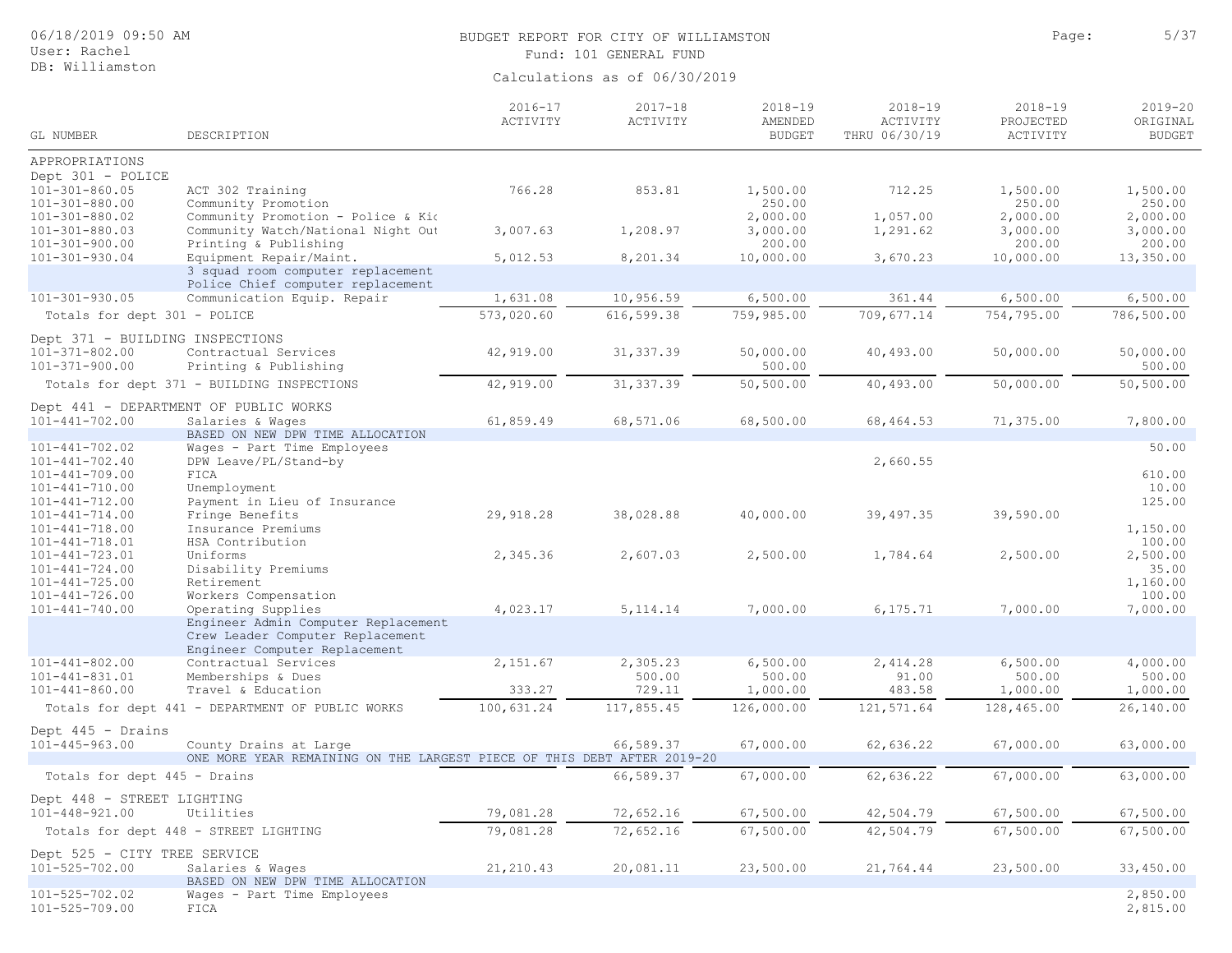## BUDGET REPORT FOR CITY OF WILLIAMSTON **Page:** 6/37 Fund: 101 GENERAL FUND

| GL NUMBER                                      | DESCRIPTION                                                             | $2016 - 17$<br>ACTIVITY | $2017 - 18$<br>ACTIVITY | 2018-19<br>AMENDED<br><b>BUDGET</b> | $2018 - 19$<br>ACTIVITY<br>THRU 06/30/19 | $2018 - 19$<br>PROJECTED<br>ACTIVITY | $2019 - 20$<br>ORIGINAL<br><b>BUDGET</b> |
|------------------------------------------------|-------------------------------------------------------------------------|-------------------------|-------------------------|-------------------------------------|------------------------------------------|--------------------------------------|------------------------------------------|
|                                                |                                                                         |                         |                         |                                     |                                          |                                      |                                          |
| APPROPRIATIONS<br>Dept 525 - CITY TREE SERVICE |                                                                         |                         |                         |                                     |                                          |                                      |                                          |
| 101-525-710.00                                 | Unemployment                                                            |                         |                         |                                     |                                          |                                      | 10.00                                    |
| 101-525-712.00                                 | Payment in Lieu of Insurance                                            |                         |                         |                                     |                                          |                                      | 530.00                                   |
| 101-525-714.00                                 | Fringe Benefits                                                         | 9,063.15                | 7,344.58                | 11,750.00                           | 7,772.86                                 | 11,750.00                            |                                          |
| $101 - 525 - 718.00$                           | Insurance Premiums                                                      |                         |                         |                                     |                                          |                                      | 4,950.00                                 |
| 101-525-718.01<br>101-525-724.00               | HSA Contribution<br>Disability Premiums                                 |                         |                         |                                     |                                          |                                      | 415.00<br>145.00                         |
| $101 - 525 - 725.00$                           | Retirement                                                              |                         |                         |                                     |                                          |                                      | 4,950.00                                 |
| 101-525-726.00                                 | Workers Compensation                                                    |                         |                         |                                     |                                          |                                      | 425.00                                   |
| 101-525-740.00                                 | Operating Supplies                                                      |                         | 520.00                  | 500.00                              | 279.00                                   | 500.00                               | 500.00                                   |
| 101-525-802.00                                 | Contractual Services                                                    | 7,000.00                | 9,787.50                | 12,000.00                           | 12,705.00                                | 17,000.00                            | 12,000.00                                |
|                                                | ROW TREE MAINTENANCE<br>HAULING AND DISPOSAL OF LEAVES FROM LEAF PICKUP |                         |                         |                                     |                                          |                                      |                                          |
| $101 - 525 - 940.00$                           | Equipment Rental                                                        | 45,297.07               | 27,754.74               | 50,000.00                           | 36,139.07                                | 50,000.00                            | 50,000.00                                |
|                                                | Totals for dept 525 - CITY TREE SERVICE                                 | 82,570.65               | 65,487.93               | 97,750.00                           | 78,660.37                                | 102,750.00                           | 113,040.00                               |
| Dept 567 - Cemetery                            |                                                                         |                         |                         |                                     |                                          |                                      |                                          |
| $101 - 567 - 965.00$                           | Cemetery Contribution                                                   |                         | 15,000.00               | 15,000.00                           | 15,000.00                                | 15,000.00                            | 15,000.00                                |
| Totals for dept 567 - Cemetery                 |                                                                         |                         | 15,000.00               | 15,000.00                           | 15,000.00                                | 15,000.00                            | 15,000.00                                |
| Dept 721 - PLANNING                            |                                                                         |                         |                         |                                     |                                          |                                      |                                          |
| 101-721-702.00                                 | Salaries & Wages                                                        | 1,253.07                | 6,078.44                | 6,300.00                            | 5,766.79                                 | 6,300.00                             | 6,120.00                                 |
| 101-721-709.00                                 | FICA                                                                    |                         |                         |                                     |                                          |                                      | 470.00                                   |
| 101-721-714.00                                 | Fringe Benefits                                                         | 343.73                  | 2,400.63                | 3,150.00                            | 2,299.15                                 | 3,150.00                             |                                          |
| $101 - 721 - 725.00$                           | Retirement                                                              |                         |                         |                                     |                                          |                                      | 460.00                                   |
| $101 - 721 - 802.00$<br>101-721-831.01         | Contractual Services<br>Memberships & Dues                              | 43,037.80<br>185.00     | 26,925.50<br>185.00     | 22,700.00<br>200.00                 | 20,504.88<br>185.00                      | 16,700.00<br>200.00                  | 16,700.00<br>185.00                      |
| $101 - 721 - 860.00$                           | Travel & Education                                                      | 63.36                   | 206.19                  | 750.00                              | 64.63                                    | 750.00                               | 750.00                                   |
| 101-721-900.00                                 | Printing & Publishing                                                   | 605.70                  | 498.52                  | 750.00                              | 444.00                                   | 750.00                               | 750.00                                   |
| Totals for dept 721 - PLANNING                 |                                                                         | 45,488.66               | 36,294.28               | 33,850.00                           | 29,264.45                                | 27,850.00                            | 25,435.00                                |
|                                                | Dept 729 - COMM. & ECON. DEV. ADMINISTRATION                            |                         |                         |                                     |                                          |                                      |                                          |
| 101-729-802.00                                 | Contractual Services                                                    | 41,400.00               | 22, 155.50              | 17,700.00                           | 13,837.50                                | 30,150.00                            | 30,150.00                                |
| 101-729-831.01                                 | Memberships & Dues                                                      | 280.00                  | 3,290.00                | 300.00                              | 3,295.00                                 | 3,300.00                             | 3,400.00                                 |
| 101-729-885.01                                 | Advertising                                                             | 1,850.00                | 3,599.46                | 2,000.00                            |                                          | 2,000.00                             | 2,000.00                                 |
|                                                | Totals for dept 729 - COMM. & ECON. DEV. ADMINISTRAT                    | 43,530.00               | 29,044.96               | 20,000.00                           | 17, 132.50                               | 35,450.00                            | 35,550.00                                |
| Dept 751 - PARKS AND RECREATION                |                                                                         |                         |                         |                                     |                                          |                                      |                                          |
| $101 - 751 - 702.00$                           | Salaries & Wages                                                        | 18,155.80               | 19,267.91               | 20,000.00                           | 20,773.34                                | 20,000.00                            | 21,400.00                                |
| 101-751-702.02                                 | BASED ON NEW DPW TIME ALLOCATION<br>Wages - Part Time Employees         |                         |                         |                                     |                                          |                                      | 8,500.00                                 |
| $101 - 751 - 709.00$                           | FICA                                                                    |                         |                         |                                     |                                          |                                      | 2,315.00                                 |
| 101-751-710.00                                 | Unemployment                                                            |                         |                         |                                     |                                          |                                      | 10.00                                    |
| $101 - 751 - 712.00$                           | Payment in Lieu of Insurance                                            |                         |                         |                                     |                                          |                                      | 340.00                                   |
| $101 - 751 - 714.00$                           | Fringe Benefits                                                         | 6,930.44                | 8,478.96                | 10,000.00                           | 6,851.43                                 | 10,000.00                            |                                          |
| $101 - 751 - 718.00$<br>101-751-718.01         | Insurance Premiums<br>HSA Contribution                                  |                         |                         |                                     |                                          |                                      | 3,160.00<br>270.00                       |
| $101 - 751 - 724.00$                           | Disability Premiums                                                     |                         |                         |                                     |                                          |                                      | 100.00                                   |
| $101 - 751 - 725.00$                           | Retirement                                                              |                         |                         |                                     |                                          |                                      | 3,175.00                                 |
| $101 - 751 - 726.00$                           | Workers Compensation                                                    |                         |                         |                                     |                                          |                                      | 275.00                                   |
| 101-751-740.00                                 | Operating Supplies                                                      | 701.13                  | 715.85                  | 1,500.00                            | 1,238.00                                 | 1,500.00                             | 1,500.00                                 |
| 101-751-802.00<br>101-751-820.01               | Contractual Services<br>Insurance - Liab. / Prop.                       | 34,298.00<br>343.00     | 23, 112.76<br>380.00    | 47,000.00<br>500.00                 | 11,002.00<br>419.00                      | 47,000.00<br>500.00                  | 35,000.00<br>500.00                      |
| 101-751-880.00                                 | Community Promotion                                                     | 26.46                   | 47.92                   |                                     |                                          |                                      |                                          |
| $101 - 751 - 880.05$                           | Art Festival                                                            | 6,887.84                | 4,985.07                |                                     |                                          |                                      |                                          |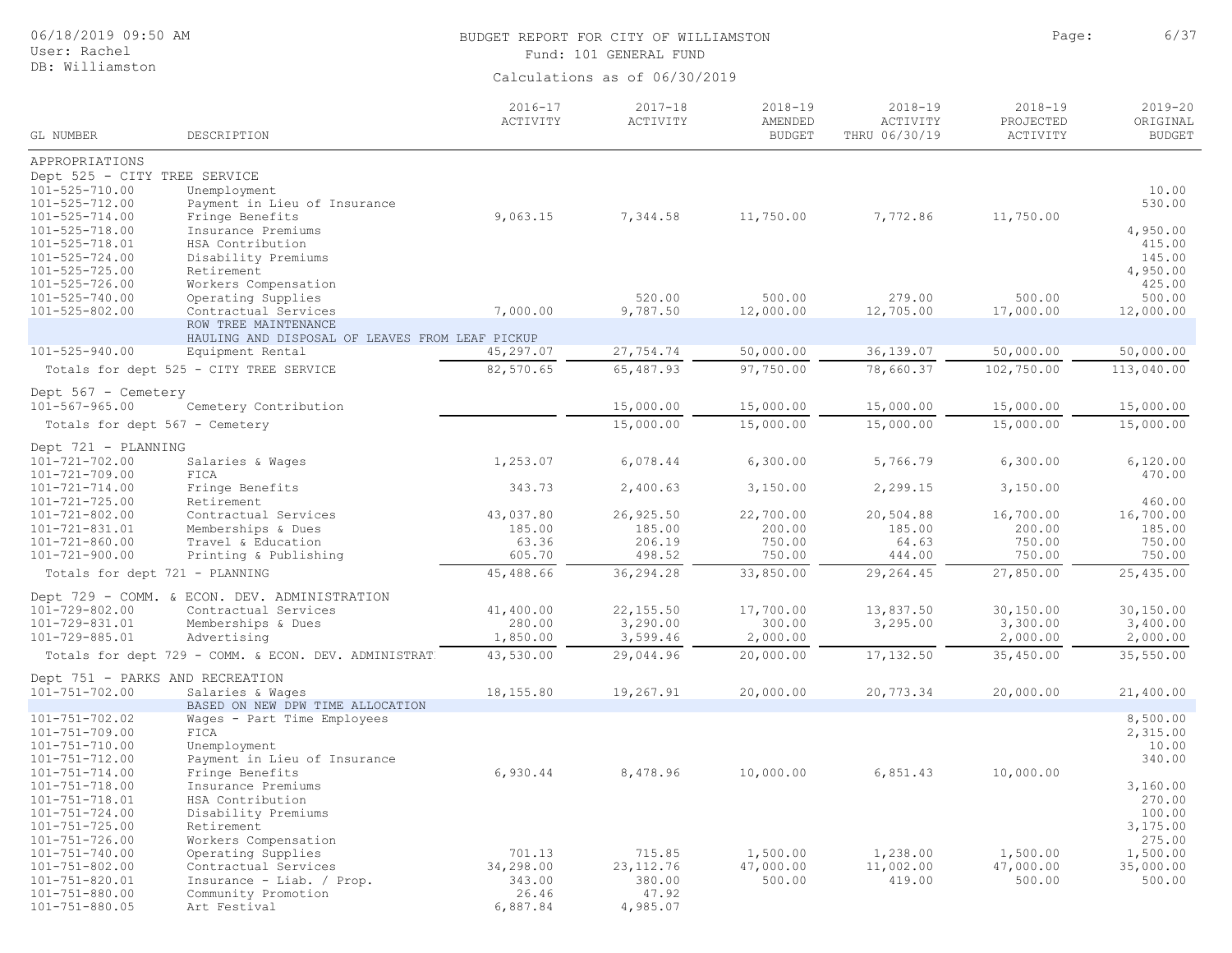## BUDGET REPORT FOR CITY OF WILLIAMSTON **Page:** 7/37 Fund: 101 GENERAL FUND

| GL NUMBER                                               | DESCRIPTION                                                                                         | $2016 - 17$<br>ACTIVITY | $2017 - 18$<br>ACTIVITY | $2018 - 19$<br>AMENDED<br><b>BUDGET</b> | $2018 - 19$<br>ACTIVITY<br>THRU 06/30/19 | $2018 - 19$<br>PROJECTED<br>ACTIVITY | $2019 - 20$<br>ORIGINAL<br><b>BUDGET</b> |
|---------------------------------------------------------|-----------------------------------------------------------------------------------------------------|-------------------------|-------------------------|-----------------------------------------|------------------------------------------|--------------------------------------|------------------------------------------|
|                                                         |                                                                                                     |                         |                         |                                         |                                          |                                      |                                          |
| APPROPRIATIONS                                          |                                                                                                     |                         |                         |                                         |                                          |                                      |                                          |
| Dept 751 - PARKS AND RECREATION<br>$101 - 751 - 921.00$ | Utilities                                                                                           | 4,511.62                | 4,274.67                | 5,000.00                                | 3,407.88                                 | 5,000.00                             | 5,500.00                                 |
| 101-751-930.01                                          | Repairs & Maintenance Building                                                                      | 4,588.97                | 6,022.64                | 17,500.00                               | 8,512.85                                 | 17,500.00                            | 12,000.00                                |
| 101-751-940.00                                          | Equipment Rental                                                                                    | 19,572.08               | 26,945.23               | 22,500.00                               | 23,025.49                                | 22,500.00                            | 22,500.00                                |
|                                                         | Totals for dept 751 - PARKS AND RECREATION                                                          | 96,015.34               | 94,231.01               | 124,000.00                              | 75,229.99                                | 124,000.00                           | 116,545.00                               |
| Dept 752 - Farmers Market                               |                                                                                                     |                         |                         |                                         |                                          |                                      |                                          |
| 101-752-702.00                                          | Salaries & Wages                                                                                    | 5,922.97                | 4,313.07                |                                         |                                          |                                      |                                          |
| 101-752-714.00                                          | Fringe Benefits                                                                                     | 758.53                  | 514.68                  |                                         |                                          |                                      |                                          |
| 101-752-740.02                                          | Operating Expenses - Farm Market                                                                    | 2,103.05                | 981.06                  |                                         |                                          |                                      |                                          |
| 101-752-880.00                                          | Community Promotion                                                                                 | 113.01                  | 3,771.86                |                                         |                                          |                                      |                                          |
|                                                         | Totals for dept 752 - Farmers Market                                                                | 8,897.56                | 9,580.67                |                                         |                                          |                                      |                                          |
| Dept 901 - CAPITAL OUTLAY                               |                                                                                                     |                         |                         |                                         |                                          |                                      |                                          |
| $101 - 901 - 970.01$                                    | Treasurer                                                                                           |                         |                         |                                         |                                          |                                      | 10,570.00                                |
|                                                         | Server replacement                                                                                  |                         |                         |                                         |                                          |                                      |                                          |
| $101 - 901 - 970.03$                                    | Library                                                                                             |                         |                         | 15,000.00                               | 10,442.00                                | 15,000.00                            |                                          |
| 101-901-970.12                                          | McCormick Park                                                                                      |                         |                         |                                         |                                          |                                      | 25,000.00                                |
| $101 - 901 - 970.13$                                    | MCCORMICK PARK PAVILION REPLACEMENT (CARRY OVER FROM 2018-19)                                       |                         |                         |                                         |                                          |                                      |                                          |
| $101 - 901 - 970.15$                                    | Volunteers Park<br>Building & Grounds                                                               |                         |                         | 8,000.00                                | 3,997.50                                 | 7,000.00                             | 50,000.00                                |
|                                                         | CITY HALL ROOF AND EASTERN STAIRCASE (CARRY OVER FROM 2018-19)                                      |                         |                         |                                         |                                          |                                      |                                          |
| 101-901-970.20                                          | Police                                                                                              | 28,684.00               | 9,165.00                | 54,000.00                               | 34,696.00                                | 54,000.00                            | 52,000.00                                |
|                                                         | Purchase & Equip New Patrol Vehicle                                                                 |                         |                         |                                         |                                          |                                      |                                          |
|                                                         | Replacement of L-3 Patrol Vehicle Cameras                                                           |                         |                         |                                         |                                          |                                      |                                          |
|                                                         | Totals for dept 901 - CAPITAL OUTLAY                                                                | 28,684.00               | 9,165.00                | 77,000.00                               | 49,135.50                                | 76,000.00                            | 137,570.00                               |
| Dept 990 - TRANSFERS                                    |                                                                                                     |                         |                         |                                         |                                          |                                      |                                          |
| $101 - 990 - 999.02$                                    | Transfer to Major Street                                                                            | 55,000.00               | 55,000.00               | 55,000.00                               | 55,000.00                                | 55,000.00                            | 200,000.00                               |
|                                                         | REGULAR CONTRIBUTION TO MAJOR STREETS: 55,000                                                       |                         |                         |                                         |                                          |                                      |                                          |
|                                                         | CAPITAL CONTRIUTION TO MAJOR STREETS: 145,000 (E MIDDLE/S MULLET PROJECT)                           |                         |                         |                                         |                                          |                                      |                                          |
| $101 - 990 - 999.03$                                    | Transfer to Local Street                                                                            | 60,000.00               | 60,000.00               | 60,000.00                               | 60,000.00                                | 60,000.00                            | 60,000.00                                |
|                                                         | REGULAR CONTRIBUTION TO LOCAL STREETS                                                               |                         |                         |                                         |                                          |                                      |                                          |
| 101-990-999.06                                          | Transfer to Equipment Fund                                                                          |                         |                         |                                         |                                          |                                      | 26,000.00                                |
|                                                         | TRANSFER DUE TO NEW DPW TIME ALLOCATION THAT SHIFTS ADMIN COSTS FROM GENERAL FUND TO EQUIPMENT FUND |                         |                         |                                         |                                          |                                      |                                          |
| 101-990-999.09<br>101-990-999.13                        | Transfer to ACT342 Bond<br>Cemetery Board                                                           | 15,000.00               | 2,200.00                |                                         |                                          |                                      |                                          |
| 101-990-999.16                                          | Tobias Drain Assessment                                                                             | 67,712.86               |                         |                                         |                                          |                                      |                                          |
| 101-990-999.17                                          | Wheatfield 425 Revenue Sharing                                                                      | 19,333.73               |                         |                                         |                                          |                                      |                                          |
| 101-990-999.19                                          | Ingham County HAZMAT Team                                                                           | 500.00                  |                         |                                         |                                          |                                      |                                          |
|                                                         | Totals for dept 990 - TRANSFERS                                                                     | 217,546.59              | 117,200.00              | 115,000.00                              | 115,000.00                               | 115,000.00                           | 286,000.00                               |
|                                                         |                                                                                                     |                         |                         |                                         |                                          |                                      |                                          |
| TOTAL APPROPRIATIONS                                    |                                                                                                     | 2,072,618.80            | 2,013,969.60            | 2,352,955.00                            | 2,023,757.34                             | 2,339,530.00                         | 2,533,485.00                             |
|                                                         | NET OF REVENUES/APPROPRIATIONS - FUND 101                                                           | 110,783.00              | 189,204.60              | (180, 525.00)                           | 77,603.79                                | (145, 640.00)                        | (311, 105.00)                            |
|                                                         | BEGINNING FUND BALANCE                                                                              | 1,025,268.91            | 1,136,051.91            | 1,325,256.51                            | 1,325,256.51                             | 1,325,256.51                         |                                          |
|                                                         | ENDING FUND BALANCE                                                                                 | 1,136,051.91            | 1,325,256.51            | 1, 144, 731.51                          | 1,402,860.30                             | 1,179,616.51                         | (311, 105.00)                            |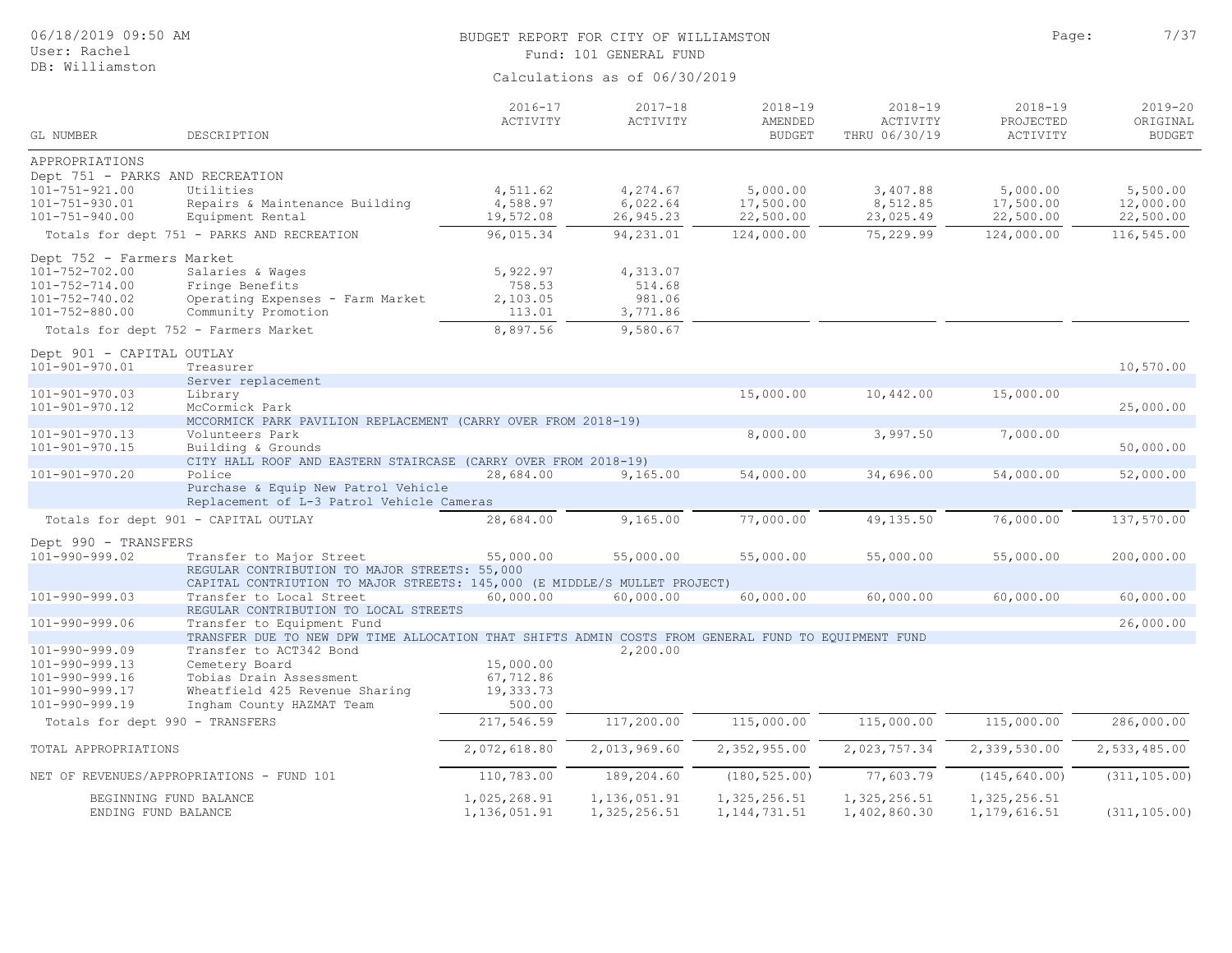| 06/18/2019 09:50 AM<br>User: Rachel |                                                                              | BUDGET REPORT FOR CITY OF WILLIAMSTON<br>Fund: 202 MAJOR STREET<br>Calculations as of 06/30/2019 |                         |                                         |                                          |                                      |                                          |  |  |
|-------------------------------------|------------------------------------------------------------------------------|--------------------------------------------------------------------------------------------------|-------------------------|-----------------------------------------|------------------------------------------|--------------------------------------|------------------------------------------|--|--|
| DB: Williamston                     |                                                                              |                                                                                                  |                         |                                         |                                          |                                      |                                          |  |  |
| GL NUMBER                           | DESCRIPTION                                                                  | $2016 - 17$<br>ACTIVITY                                                                          | $2017 - 18$<br>ACTIVITY | $2018 - 19$<br>AMENDED<br><b>BUDGET</b> | $2018 - 19$<br>ACTIVITY<br>THRU 06/30/19 | $2018 - 19$<br>PROJECTED<br>ACTIVITY | $2019 - 20$<br>ORIGINAL<br><b>BUDGET</b> |  |  |
| ESTIMATED REVENUES                  |                                                                              |                                                                                                  |                         |                                         |                                          |                                      |                                          |  |  |
| Dept 000                            |                                                                              |                                                                                                  |                         |                                         |                                          |                                      |                                          |  |  |
| $202 - 000 - 551.01$                | State Aid                                                                    |                                                                                                  |                         |                                         | 45,765.40                                | 45,765.00                            |                                          |  |  |
| 202-000-570.01                      | State Metro. Act of 2002                                                     | 12,901.12                                                                                        | 12,998.83               |                                         | 13,026.84                                | 12,000.00                            | 12,000.00                                |  |  |
| 202-000-578.01                      | ACT 51 Revenue                                                               | 225,638.20                                                                                       | 271,612.36              | 285,000.00                              | 239,643.27                               | 280,085.00                           | 292,775.00                               |  |  |
| $202 - 000 - 578.02$                | CONSERVATIVE ESTIMATE BASED ON MDOT ACT 51 PROJECTIONS                       |                                                                                                  |                         |                                         |                                          |                                      |                                          |  |  |
|                                     | Local Roads Program<br>Interest Income                                       | 6,289.97<br>636.77                                                                               | 6,288.98                | 5,000.00                                | 5,242.96                                 | 6, 285.00                            | 6,285.00                                 |  |  |
| 202-000-665.01<br>202-000-691.01    | Miscellaneous Income                                                         | 621.90                                                                                           | 4,221.00                | 3,500.00<br>200.00                      | 2,246.92                                 | 1,825.00                             | 1,000.00                                 |  |  |
| $202 - 000 - 696.00$                | Bond Proceeds                                                                | 506,400.00                                                                                       |                         |                                         | 576.68                                   | 575.00                               | 200.00                                   |  |  |
| 202-000-699.01                      | Transfer from General Fund                                                   | 55,000.00                                                                                        | 30,000.00<br>55,000.00  | 55,000.00                               | 55,000.00                                | 55,000.00                            |                                          |  |  |
|                                     | ADDITIONAL \$145,000 IN 2019-20 TO FUND THE E MIDDLE/S MULLETT PROJECT MATCH |                                                                                                  |                         |                                         |                                          |                                      | 200,000.00                               |  |  |
|                                     |                                                                              |                                                                                                  |                         |                                         |                                          |                                      |                                          |  |  |
| Totals for dept 000 -               |                                                                              | 807,487.96                                                                                       | 380, 121. 17            | 348,700.00                              | 361,502.07                               | 401,535.00                           | 512,260.00                               |  |  |
| TOTAL ESTIMATED REVENUES            |                                                                              | 807,487.96                                                                                       | 380, 121. 17            | 348,700.00                              | 361,502.07                               | 401,535.00                           | 512,260.00                               |  |  |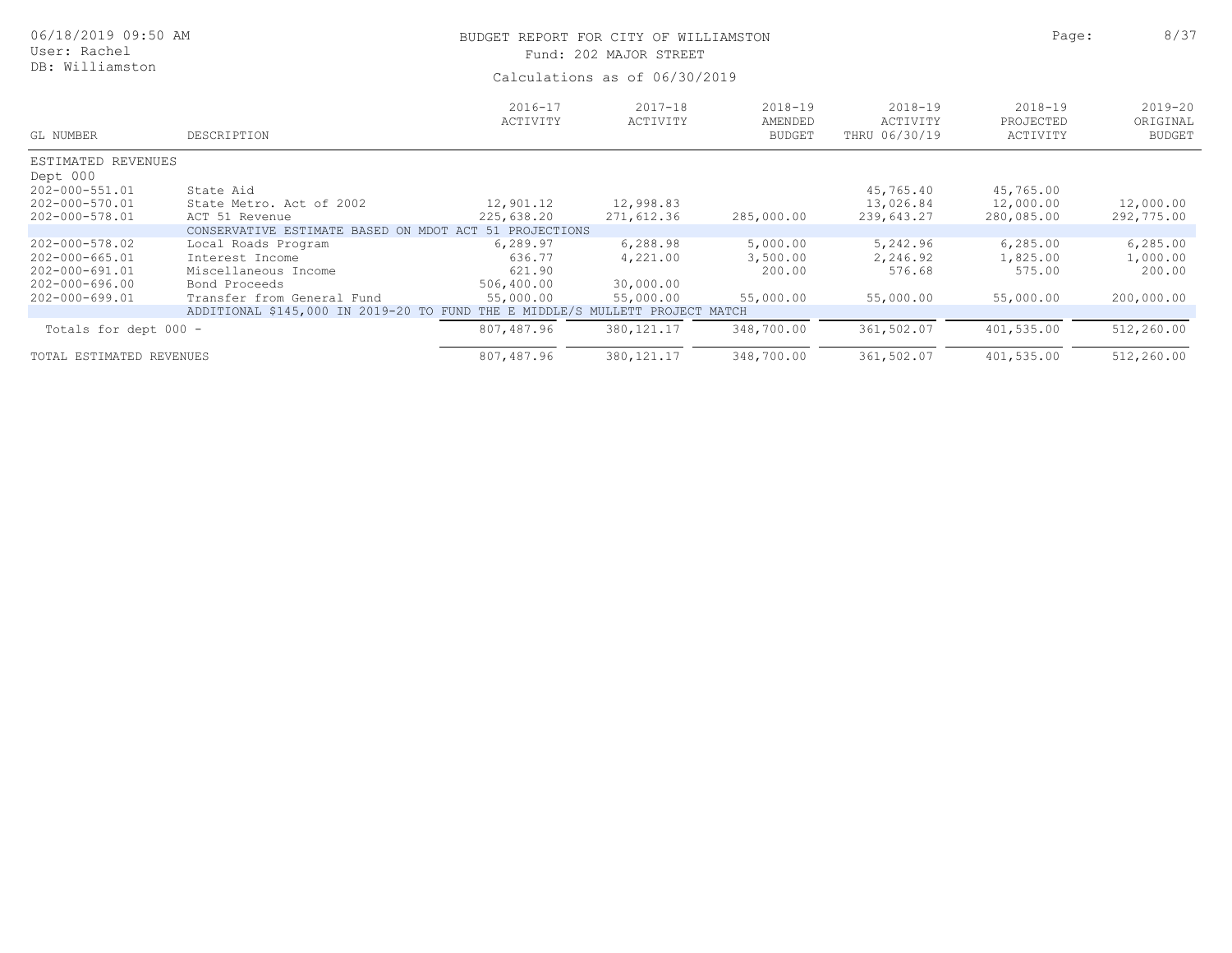| 06/18/2019 09:50 AM |  |  |  |
|---------------------|--|--|--|
|                     |  |  |  |

## BUDGET REPORT FOR CITY OF WILLIAMSTON **Page:** 9/37 Fund: 202 MAJOR STREET

| GL NUMBER                       |                                                                                             | $2016 - 17$<br>ACTIVITY | $2017 - 18$<br>ACTIVITY | $2018 - 19$<br>AMENDED<br><b>BUDGET</b> | $2018 - 19$<br>ACTIVITY<br>THRU 06/30/19 | $2018 - 19$<br>PROJECTED | $2019 - 20$<br>ORIGINAL |
|---------------------------------|---------------------------------------------------------------------------------------------|-------------------------|-------------------------|-----------------------------------------|------------------------------------------|--------------------------|-------------------------|
|                                 | DESCRIPTION                                                                                 |                         |                         |                                         |                                          | ACTIVITY                 | <b>BUDGET</b>           |
| APPROPRIATIONS                  |                                                                                             |                         |                         |                                         |                                          |                          |                         |
| Dept 444 - SIDEWALKS            |                                                                                             |                         |                         |                                         |                                          |                          |                         |
| $202 - 444 - 702.00$            | Salaries & Wages                                                                            |                         | 1,139.95                | 1,500.00                                | 1,286.29                                 | 5,500.00                 | 1,205.00                |
| $202 - 444 - 709.00$            | FICA                                                                                        |                         |                         |                                         |                                          |                          | 100.00                  |
| $202 - 444 - 710.00$            | Unemployment                                                                                |                         |                         |                                         |                                          |                          | 5.00                    |
| $202 - 444 - 712.00$            | Payment in Lieu of Insurance                                                                |                         |                         |                                         |                                          |                          | 20.00                   |
| $202 - 444 - 714.00$            | Fringe Benefits                                                                             |                         | 498.43                  | 2,500.00                                | 197.88                                   | 2,500.00                 |                         |
| $202 - 444 - 718.00$            | Insurance Premiums                                                                          |                         |                         |                                         |                                          |                          | 180.00                  |
| $202 - 444 - 718.01$            | HSA Contribution                                                                            |                         |                         |                                         |                                          |                          | 15.00                   |
| $202 - 444 - 724.00$            | Disability Premiums                                                                         |                         |                         |                                         |                                          |                          | 10.00                   |
| $202 - 444 - 725.00$            | Retirement                                                                                  |                         |                         |                                         |                                          |                          | 180.00                  |
| $202 - 444 - 726.00$            | Workers Compensation                                                                        |                         |                         |                                         |                                          |                          | 15.00                   |
| $202 - 444 - 740.00$            | Operating Supplies                                                                          | 552.00                  | 458.48                  | 1,000.00                                | 239.34                                   | 1,000.00                 | 1,000.00                |
| $202 - 444 - 802.00$            | Contractual Services                                                                        |                         |                         | 6,000.00                                | 356.25                                   | 6,000.00                 | 6,000.00                |
| $202 - 444 - 940.00$            | Equipment Rental                                                                            |                         |                         | 1,000.00                                | 12.61                                    | 1,000.00                 | 1,000.00                |
| Totals for dept 444 - SIDEWALKS |                                                                                             | 552.00                  | 2,096.86                | 12,000.00                               | 2,092.37                                 | 16,000.00                | 9,730.00                |
|                                 | Dept 460 - Preservation/Structural Improvements                                             |                         |                         |                                         |                                          |                          |                         |
| $202 - 460 - 970.29$            | East Middle Street                                                                          | 173,683.98              | 443, 313.55             | 50,000.00                               | 34,299.92                                | 50,000.00                | 217,000.00              |
|                                 | E MIDDLE/S MULLET PROJECT COSTS, CONTINGENCY, AND REMAINING ENGINEERING FOR 2019-20.        |                         |                         |                                         |                                          |                          |                         |
|                                 | CITY TO RECEIVE \$375,000 FROM MDOT AS PART OF THE PROJECT, NOT ACCOUNTED FOR IN THE BUDGET |                         |                         |                                         |                                          |                          |                         |
|                                 | Totals for dept 460 - Preservation/Structural Improve                                       | 173,683.98              | 443, 313.55             | 50,000.00                               | 34,299.92                                | 50,000.00                | 217,000.00              |
| Dept 463 - SURFACE MAINTENANCE  |                                                                                             |                         |                         |                                         |                                          |                          |                         |
| $202 - 463 - 702.00$            | Salaries & Wages                                                                            | 13,285.79               | 12,785.39               | 12,000.00                               | 9,218.27                                 | 12,000.00                | 13,840.00               |
| $202 - 463 - 702.02$            | Wages - Part Time Employees                                                                 |                         |                         |                                         |                                          |                          | 150.00                  |
| $202 - 463 - 709.00$            | FICA                                                                                        |                         |                         |                                         |                                          |                          | 1,090.00                |
| $202 - 463 - 710.00$            | Unemployment                                                                                |                         |                         |                                         |                                          |                          | 5.00                    |
| $202 - 463 - 712.00$            | Payment in Lieu of Insurance                                                                |                         |                         |                                         |                                          |                          | 220.00                  |
| $202 - 463 - 714.00$            | Fringe Benefits                                                                             | 6,019.58                | 4,918.43                | 5,650.00                                | 4,437.16                                 | 5,650.00                 |                         |
| $202 - 463 - 718.00$            | Insurance Premiums                                                                          |                         |                         |                                         |                                          |                          | 240.00                  |
| $202 - 463 - 718.01$            | HSA Contribution                                                                            |                         |                         |                                         |                                          |                          | 220.00                  |
| $202 - 463 - 724.00$            | Disability Premiums                                                                         |                         |                         |                                         |                                          |                          | 60.00                   |
| $202 - 463 - 725.00$            | Retirement                                                                                  |                         |                         |                                         |                                          |                          | 2,050.00                |
| $202 - 463 - 726.00$            | Workers Compensation                                                                        |                         |                         |                                         |                                          |                          | 175.00                  |
| $202 - 463 - 740.00$            | Operating Supplies                                                                          | 3,073.01                | 3,198.52                | 5,500.00                                | 4,299.17                                 | 5,500.00                 | 5,500.00                |
| $202 - 463 - 802.00$            | Contractual Services                                                                        | 22,760.70               | 25,475.00               | 25,000.00                               | 12,320.00                                | 25,000.00                | 25,000.00               |
| $202 - 463 - 940.00$            | Equipment Rental                                                                            | 15, 173.62              | 14,666.95               | 14,500.00                               | 9,796.22                                 | 14,500.00                | 14,500.00               |
|                                 | Totals for dept 463 - SURFACE MAINTENANCE                                                   | 60, 312.70              | 61,044.29               | 62,650.00                               | 40,070.82                                | 62,650.00                | 63,050.00               |
| Dept 466 - Right-of-Way Maint.  |                                                                                             |                         |                         |                                         |                                          |                          |                         |
| $202 - 466 - 702.00$            | Salaries & Wages                                                                            | 2,978.60                | 1,164.23                | 5,000.00                                | 1,872.00                                 | 5,000.00                 | 235.00                  |
| $202 - 466 - 702.02$            | Wages - Part Time Employees                                                                 |                         |                         |                                         |                                          |                          | 335.00                  |
| $202 - 466 - 709.00$            | FICA                                                                                        |                         |                         |                                         |                                          |                          | 45.00                   |
| $202 - 466 - 710.00$            | Unemployment                                                                                |                         |                         |                                         |                                          |                          | 5.00                    |
| $202 - 466 - 712.00$            | Payment in Lieu of Insurance                                                                |                         |                         |                                         |                                          |                          | 5.00                    |
| $202 - 466 - 714.00$            | Fringe Benefits                                                                             | 1,127.95                | 478.24                  | 2,350.00                                | 300.57                                   | 2,350.00                 |                         |
| $202 - 466 - 718.00$            | Insurance Premiums                                                                          |                         |                         |                                         |                                          |                          | 35.00                   |
| $202 - 466 - 718.01$            | HSA Contribution                                                                            |                         |                         |                                         |                                          |                          | 5.00                    |
| $202 - 466 - 724.00$            | Disability Premiums                                                                         |                         |                         |                                         |                                          |                          | 5.00                    |
| $202 - 466 - 725.00$            | Retirement                                                                                  |                         |                         |                                         |                                          |                          | 35.00                   |
| $202 - 466 - 726.00$            | Workers Compensation                                                                        |                         |                         |                                         |                                          |                          | 5.00                    |
| $202 - 466 - 740.00$            | Operating Supplies                                                                          | 1,374.66                | 1,790.19                | 6,000.00                                | 1,902.18                                 | 6,000.00                 | 6,000.00                |
| $202 - 466 - 802.00$            | Contractual Services                                                                        | 2,720.32                | 1,265.00                | 5,000.00                                | 4,242.77                                 | 5,000.00                 | 5,000.00                |
| $202 - 466 - 940.00$            | Equipment Rental                                                                            | 997.73                  | 1,942.86                | 2,000.00                                | 1,245.76                                 | 2,000.00                 | 2,000.00                |
|                                 | Totals for dept 466 - Right-of-Way Maint.                                                   | 9,199.26                | 6,640.52                | 20,350.00                               | 9,563.28                                 | 20,350.00                | 13,710.00               |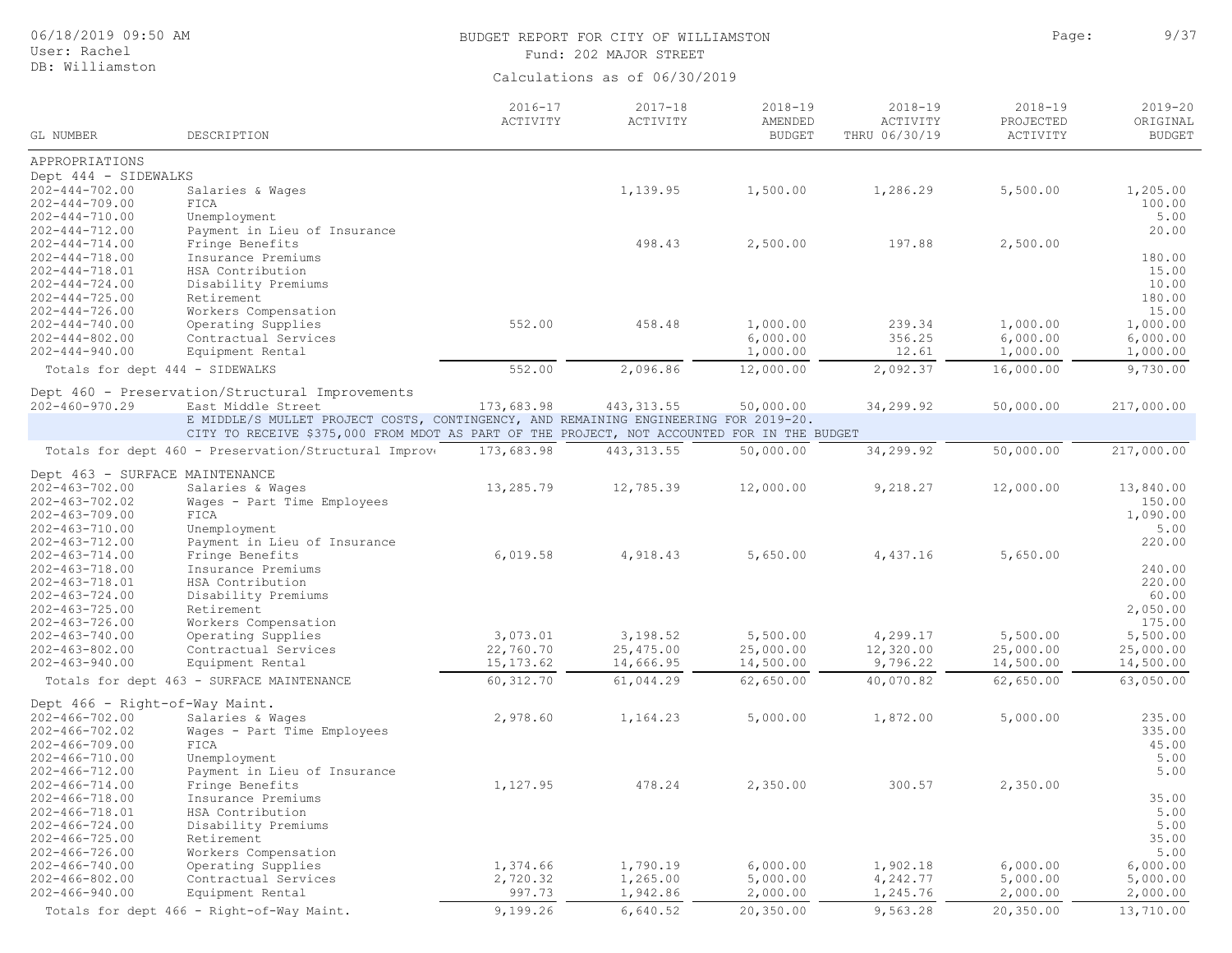## BUDGET REPORT FOR CITY OF WILLIAMSTON **Page:** 10/37 Fund: 202 MAJOR STREET

| GL NUMBER                                          | DESCRIPTION                                            | $2016 - 17$<br>ACTIVITY | $2017 - 18$<br>ACTIVITY | 2018-19<br>AMENDED<br><b>BUDGET</b> | $2018 - 19$<br>ACTIVITY<br>THRU 06/30/19 | $2018 - 19$<br>PROJECTED<br>ACTIVITY | $2019 - 20$<br>ORIGINAL<br><b>BUDGET</b> |
|----------------------------------------------------|--------------------------------------------------------|-------------------------|-------------------------|-------------------------------------|------------------------------------------|--------------------------------------|------------------------------------------|
|                                                    |                                                        |                         |                         |                                     |                                          |                                      |                                          |
| APPROPRIATIONS                                     |                                                        |                         |                         |                                     |                                          |                                      |                                          |
| Dept 473 - BRIDGE MAINTENANCE<br>202-473-702.00    | Salaries & Wages                                       | 663.12                  | 52.63                   | 600.00                              | 556.75                                   | 600.00                               | 75.00                                    |
| 202-473-702.02                                     | Wages - Part Time Employees                            |                         |                         |                                     |                                          |                                      | 50.00                                    |
| $202 - 473 - 709.00$                               | FICA                                                   |                         |                         |                                     |                                          |                                      | 10.00                                    |
| 202-473-710.00                                     | Unemployment                                           |                         |                         |                                     |                                          |                                      | 5.00                                     |
| 202-473-712.00                                     | Payment in Lieu of Insurance                           |                         |                         |                                     |                                          |                                      | 5.00                                     |
| $202 - 473 - 714.00$                               | Fringe Benefits                                        | 310.30                  | 25.90                   | 300.00                              | 225.52                                   | 300.00                               |                                          |
| $202 - 473 - 718.00$                               | Insurance Premiums                                     |                         |                         |                                     |                                          |                                      | 10.00                                    |
| 202-473-718.01                                     | HSA Contribution                                       |                         |                         |                                     |                                          |                                      | 5.00                                     |
| $202 - 473 - 724.00$                               | Disability Premiums                                    |                         |                         |                                     |                                          |                                      | 5.00                                     |
| $202 - 473 - 725.00$                               | Retirement                                             |                         |                         |                                     |                                          |                                      | 10.00                                    |
| $202 - 473 - 726.00$                               | Workers Compensation                                   |                         |                         |                                     |                                          |                                      | 5.00                                     |
| $202 - 473 - 740.00$                               | Operating Supplies<br>Contractual Services             |                         | 1,705.00                | 100.00<br>7,500.00                  | 210.00                                   | 100.00<br>7,500.00                   | 100.00                                   |
| $202 - 473 - 802.00$                               | BRIDGE INSPECTIONS AND REPAIRS                         |                         |                         |                                     |                                          |                                      | 4,000.00                                 |
| $202 - 473 - 940.00$                               | Equipment Rental                                       |                         |                         | 100.00                              |                                          | 100.00                               | 100.00                                   |
|                                                    | Totals for dept 473 - BRIDGE MAINTENANCE               | 973.42                  | 1,783.53                | 8,600.00                            | 992.27                                   | 8,600.00                             | 4,380.00                                 |
|                                                    |                                                        |                         |                         |                                     |                                          |                                      |                                          |
| Dept 474 - TRAFFIC CONTROL<br>$202 - 474 - 702.00$ |                                                        |                         | 4,226.51                |                                     | 1,704.52                                 |                                      | 3,450.00                                 |
| $202 - 474 - 709.00$                               | Salaries & Wages<br>FICA                               | 2,270.02                |                         | 5,500.00                            |                                          | 5,500.00                             | 270.00                                   |
| $202 - 474 - 710.00$                               | Unemployment                                           |                         |                         |                                     |                                          |                                      | 5.00                                     |
| $202 - 474 - 712.00$                               | Payment in Lieu of Insurance                           |                         |                         |                                     |                                          |                                      | 55.00                                    |
| $202 - 474 - 714.00$                               | Fringe Benefits                                        | 717.79                  | 2,183.57                | 2,600.00                            | 308.40                                   | 2,600.00                             |                                          |
| $202 - 474 - 718.00$                               | Insurance Premiums                                     |                         |                         |                                     |                                          |                                      | 510.00                                   |
| 202-474-718.01                                     | HSA Contribution                                       |                         |                         |                                     |                                          |                                      | 45.00                                    |
| $202 - 474 - 724.00$                               | Disability Premiums                                    |                         |                         |                                     |                                          |                                      | 15.00                                    |
| $202 - 474 - 725.00$                               | Retirement                                             |                         |                         |                                     |                                          |                                      | 510.00                                   |
| $202 - 474 - 726.00$                               | Workers Compensation                                   |                         |                         |                                     |                                          |                                      | 45.00                                    |
| $202 - 474 - 740.00$                               | Operating Supplies                                     | 3,452.85                | 61.30                   | 4,500.00                            | 388.80                                   | 4,500.00                             | 4,500.00                                 |
| $202 - 474 - 802.00$                               | Contractual Services                                   | 2,202.55                | 3,266.56                | 4,000.00                            | 2,503.29                                 | 4,000.00                             | 4,000.00                                 |
| $202 - 474 - 940.00$                               | Equipment Rental                                       | 376.19                  | 792.05                  | 1,500.00                            | 349.56                                   | 1,500.00                             | 1,500.00                                 |
|                                                    | Totals for dept 474 - TRAFFIC CONTROL                  | 9,019.40                | 10,529.99               | 18,100.00                           | 5,254.57                                 | 18,100.00                            | 14,905.00                                |
| Dept 478 - WINTER MAINTENANCE                      |                                                        |                         |                         |                                     |                                          |                                      |                                          |
| $202 - 478 - 702.00$                               | Salaries & Wages                                       | 3,700.63                | 6,406.91                | 10,000.00                           | 5,890.93                                 | 10,000.00                            | 5,110.00                                 |
| $202 - 478 - 709.00$                               | FICA                                                   |                         |                         |                                     |                                          |                                      | 400.00                                   |
| 202-478-710.00                                     | Unemployment                                           |                         |                         |                                     |                                          |                                      | 5.00                                     |
| $202 - 478 - 712.00$                               | Payment in Lieu of Insurance                           |                         |                         |                                     |                                          |                                      | 85.00                                    |
| $202 - 478 - 714.00$                               | Fringe Benefits                                        | 1,757.96                | 2,944.31                | 4,700.00                            | 2,331.47                                 | 4,700.00                             |                                          |
| $202 - 478 - 718.00$<br>202-478-718.01             | Insurance Premiums<br>HSA Contribution                 |                         |                         |                                     |                                          |                                      | 755.00<br>65.00                          |
| $202 - 478 - 724.00$                               | Disability Premiums                                    |                         |                         |                                     |                                          |                                      | 25.00                                    |
| $202 - 478 - 725.00$                               | Retirement                                             |                         |                         |                                     |                                          |                                      | 755.00                                   |
| $202 - 478 - 726.00$                               | Workers Compensation                                   |                         |                         |                                     |                                          |                                      | 65.00                                    |
| $202 - 478 - 740.00$                               | Operating Supplies                                     | 8,597.84                | 7,033.27                | 9,000.00                            | 15,821.94                                | 15,825.00                            | 13,000.00                                |
|                                                    | HIGHER PRICES FOR SALT EXPECTED TO CONTINUE IN 2019-20 |                         |                         |                                     |                                          |                                      |                                          |
| $202 - 478 - 802.00$                               | Contractual Services                                   | 406.13                  | 967.50                  | 1,500.00                            | 2,623.75                                 | 3,000.00                             | 3,000.00                                 |
| $202 - 478 - 940.00$                               | Equipment Rental                                       | 4,073.49                | 9,210.60                | 14,500.00                           | 9,124.52                                 | 14,500.00                            | 14,500.00                                |
|                                                    | Totals for dept 478 - WINTER MAINTENANCE               | 18,536.05               | 26,562.59               | 39,700.00                           | 35,792.61                                | 48,025.00                            | 37,765.00                                |
| Dept 483 - ADMINISTRATIVE                          |                                                        |                         |                         |                                     |                                          |                                      |                                          |
| $202 - 483 - 702.00$                               | Salaries & Wages                                       |                         |                         |                                     | 2,110.24                                 |                                      |                                          |
| $202 - 483 - 714.00$                               | Fringe Benefits                                        |                         | 30.66                   |                                     | 839.12                                   |                                      |                                          |
| 202-483-720.01                                     | Fund Administration                                    | 6,000.00                | 6,000.00                | 6,000.00                            | 6,000.00                                 | 6,000.00                             | 6,000.00                                 |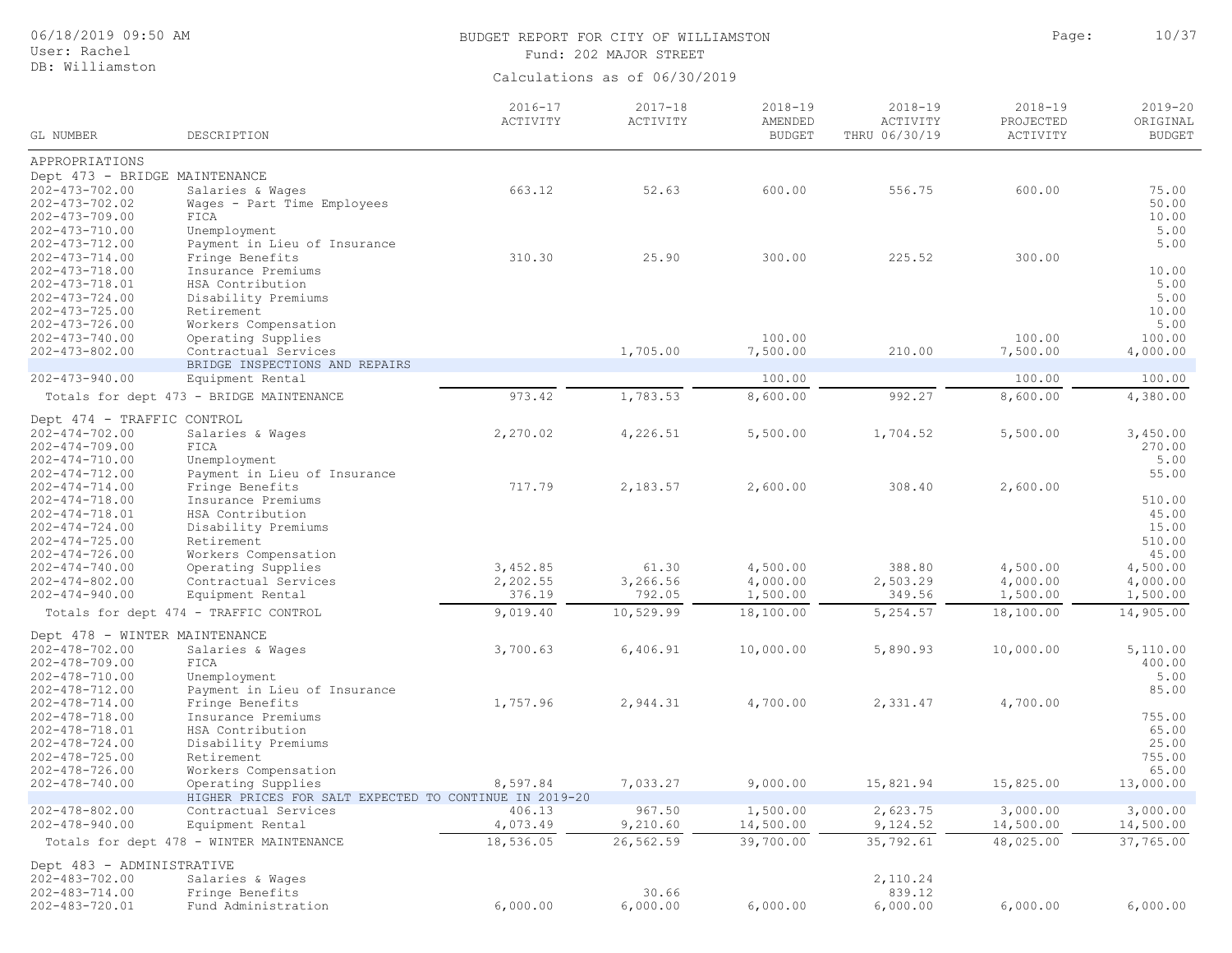| 06/18/2019 09:50 AM<br>User: Rachel<br>DB: Williamston                  |                                                                 | BUDGET REPORT FOR CITY OF WILLIAMSTON<br>Fund: 202 MAJOR STREET |                         |                                         |                                          |                                      |                                          |  |  |  |
|-------------------------------------------------------------------------|-----------------------------------------------------------------|-----------------------------------------------------------------|-------------------------|-----------------------------------------|------------------------------------------|--------------------------------------|------------------------------------------|--|--|--|
|                                                                         |                                                                 | Calculations as of 06/30/2019                                   |                         |                                         |                                          |                                      |                                          |  |  |  |
| GL NUMBER                                                               | DESCRIPTION                                                     | $2016 - 17$<br>ACTIVITY                                         | $2017 - 18$<br>ACTIVITY | $2018 - 19$<br>AMENDED<br><b>BUDGET</b> | $2018 - 19$<br>ACTIVITY<br>THRU 06/30/19 | $2018 - 19$<br>PROJECTED<br>ACTIVITY | $2019 - 20$<br>ORIGINAL<br><b>BUDGET</b> |  |  |  |
| APPROPRIATIONS                                                          |                                                                 |                                                                 |                         |                                         |                                          |                                      |                                          |  |  |  |
| Dept 483 - ADMINISTRATIVE<br>$202 - 483 - 803.00$                       | Contract - Audit                                                | 1,015.98                                                        | 930.03                  | 1,000.00                                | 986.84                                   | 1,000.00                             | 1,085.00                                 |  |  |  |
|                                                                         | 7% of \$15,500                                                  |                                                                 |                         |                                         |                                          |                                      |                                          |  |  |  |
| $202 - 483 - 820.01$                                                    | Insurance - Liab. / Prop.                                       | 1,243.90                                                        | 1,270.30                | 1,300.00                                | 1,157.40                                 | 1,160.00                             | 1,200.00                                 |  |  |  |
|                                                                         | 5 year average, 4% increase from 18/19                          |                                                                 |                         |                                         |                                          |                                      |                                          |  |  |  |
|                                                                         | Totals for dept 483 - ADMINISTRATIVE                            | 8,259.88                                                        | 8,230.99                | 8,300.00                                | 11,093.60                                | 8,160.00                             | 8,285.00                                 |  |  |  |
| Dept 906 - DEBT SERVICE<br>$202 - 906 - 991.04$<br>$202 - 906 - 995.02$ | 2017 Cap Improv Bond Principal<br>2017 Cap Improv Bond Interest |                                                                 | 12,230.40               | 31,430.00<br>12,715.00                  | 30,550.00<br>12,985.78                   | 30,550.00<br>14,500.00               | 25,350.00<br>11,095.00                   |  |  |  |
| Totals for dept 906 - DEBT SERVICE                                      |                                                                 |                                                                 | 12,230.40               | 44,145.00                               | 43,535.78                                | 45,050.00                            | 36,445.00                                |  |  |  |
| Dept 990 - TRANSFERS                                                    |                                                                 |                                                                 |                         |                                         |                                          |                                      |                                          |  |  |  |
| $202 - 990 - 999.07$<br>$202 - 990 - 999.09$                            | Transfer to 2003 ACT 175 Bond<br>Transfer to ACT342 Bond        | 27,800.00<br>134,300.00                                         | 26,915.00<br>139,200.00 | 25,845.00<br>145,960.00                 | 25,543.75<br>145,955.00                  | 25,545.00<br>145,960.00              | 144,960.00                               |  |  |  |
|                                                                         | TWO MORE YEARS REMAINING ON THIS BOND AFTER 2019-20             |                                                                 |                         |                                         |                                          |                                      |                                          |  |  |  |
| Totals for dept 990 - TRANSFERS                                         |                                                                 | 162,100.00                                                      | 166, 115.00             | 171,805.00                              | 171,498.75                               | 171,505.00                           | 144,960.00                               |  |  |  |
| TOTAL APPROPRIATIONS                                                    |                                                                 | 442,636.69                                                      | 738,547.72              | 435,650.00                              | 354,193.97                               | 448,440.00                           | 550,230.00                               |  |  |  |
|                                                                         | NET OF REVENUES/APPROPRIATIONS - FUND 202                       | 364,851.27                                                      | (358, 426.55)           | (86, 950.00)                            | 7,308.10                                 | (46, 905.00)                         | (37, 970.00)                             |  |  |  |
| BEGINNING FUND BALANCE                                                  | FUND BALANCE ADJUSTMENTS                                        | 180,892.32                                                      | 545,743.59              | 187,317.04<br>(63, 199, 00)             | 187,317.04<br>(63, 199.00)               | 187, 317.04<br>(63, 199.00)          |                                          |  |  |  |

ENDING FUND BALANCE 545,743.59 187,317.04 37,168.04 131,426.14 77,213.04 (37,970.00)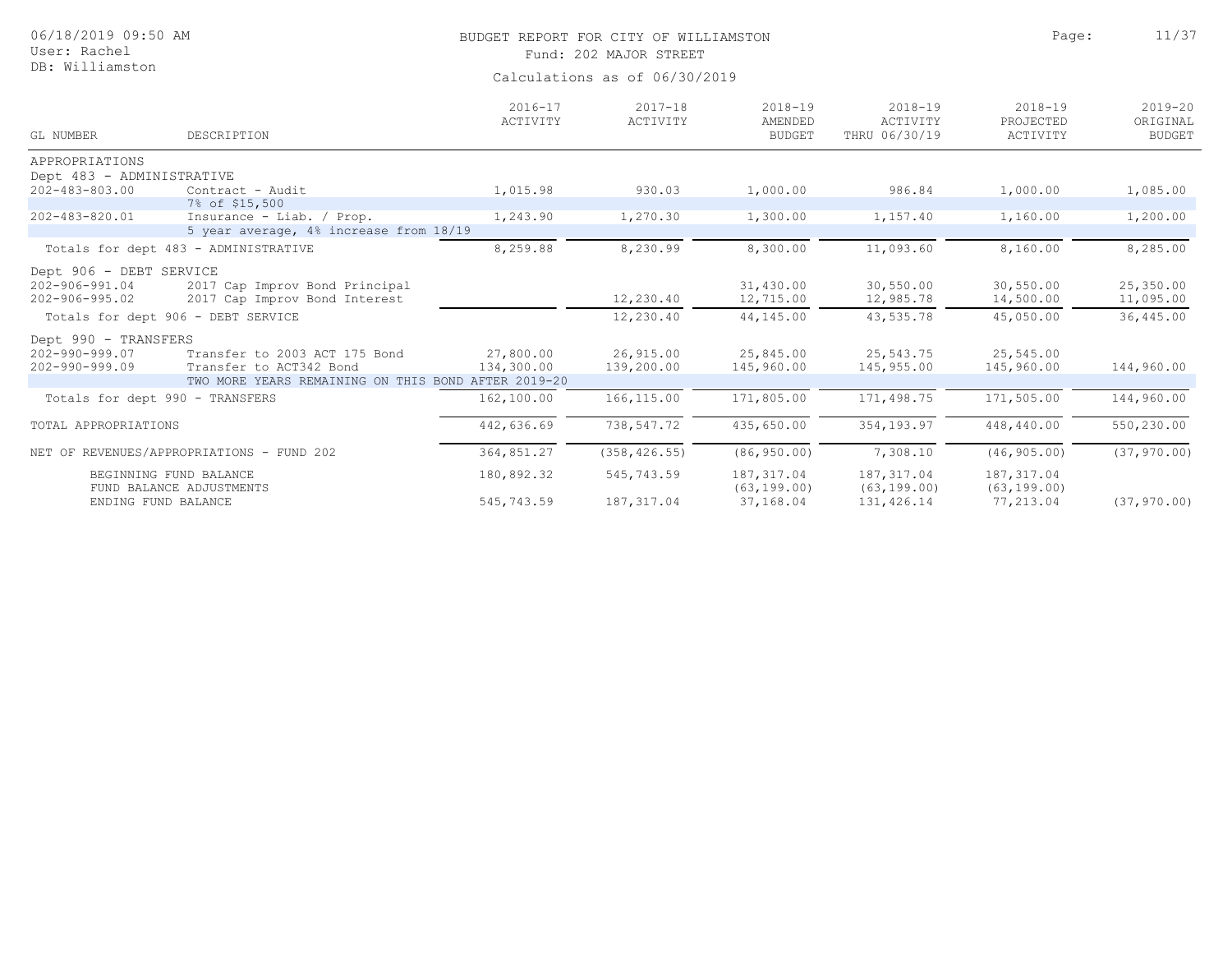| 06/18/2019 09:50 AM<br>User: Rachel |                                            | Page:                         | 12/37                   |                                         |                                          |                                      |                                          |  |  |
|-------------------------------------|--------------------------------------------|-------------------------------|-------------------------|-----------------------------------------|------------------------------------------|--------------------------------------|------------------------------------------|--|--|
| DB: Williamston                     |                                            | Calculations as of 06/30/2019 |                         |                                         |                                          |                                      |                                          |  |  |
| GL NUMBER                           | DESCRIPTION                                | $2016 - 17$<br>ACTIVITY       | $2017 - 18$<br>ACTIVITY | $2018 - 19$<br>AMENDED<br><b>BUDGET</b> | $2018 - 19$<br>ACTIVITY<br>THRU 06/30/19 | $2018 - 19$<br>PROJECTED<br>ACTIVITY | $2019 - 20$<br>ORIGINAL<br><b>BUDGET</b> |  |  |
| ESTIMATED REVENUES                  |                                            |                               |                         |                                         |                                          |                                      |                                          |  |  |
| Dept 000                            |                                            |                               |                         |                                         |                                          |                                      |                                          |  |  |
| 203-000-551.01                      | State Aid                                  |                               | 26,696.31               |                                         |                                          |                                      |                                          |  |  |
| 203-000-578.01                      | ACT 51 Revenue                             | 70,937.24                     | 85,397.70               | 75,000.00                               | 75,308.99                                | 85,000.00                            | 92,070.00                                |  |  |
|                                     | CONSERVATIVE ESTIMATE BASED ON MDOT ACT    | PROJECTIONS<br>51             |                         |                                         |                                          |                                      |                                          |  |  |
| 203-000-578.02                      | Local Roads Program                        | 1,977.44                      | 1,977.24                | 1,500.00                                | 1,647.68                                 | 1,975.00                             | 1,975.00                                 |  |  |
| $203 - 000 - 665.01$                | Interest Income                            | 36.29                         |                         | 25.00                                   | 1,070.47                                 |                                      |                                          |  |  |
| 203-000-672.01                      | Sidewalk Construction                      | 1,210.43                      | 181.04                  |                                         | 172.28                                   | 170.00                               |                                          |  |  |
| 203-000-672.04                      | Special Assessments                        |                               | 250.00                  |                                         |                                          |                                      |                                          |  |  |
| 203-000-691.01                      | Miscellaneous Income                       | 621.90                        |                         | 50.00                                   | 3,484.05                                 | 3,400.00                             | 2,800.00                                 |  |  |
| 203-000-699.01                      | Transfer from General Fund                 | 60,000.00                     | 60,000.00               | 60,000.00                               | 60,000.00                                | 60,000.00                            | 60,000.00                                |  |  |
|                                     | REGULAR CONTRIBUTION FROM THE GENERAL FUND |                               |                         |                                         |                                          |                                      |                                          |  |  |
| Totals for dept 000 -               |                                            | 134,783.30                    | 174,502.29              | 136,575.00                              | 141,683.47                               | 150,545.00                           | 156,845.00                               |  |  |
| TOTAL ESTIMATED REVENUES            |                                            | 134,783.30                    | 174,502.29              | 136,575.00                              | 141,683.47                               | 150,545.00                           | 156,845.00                               |  |  |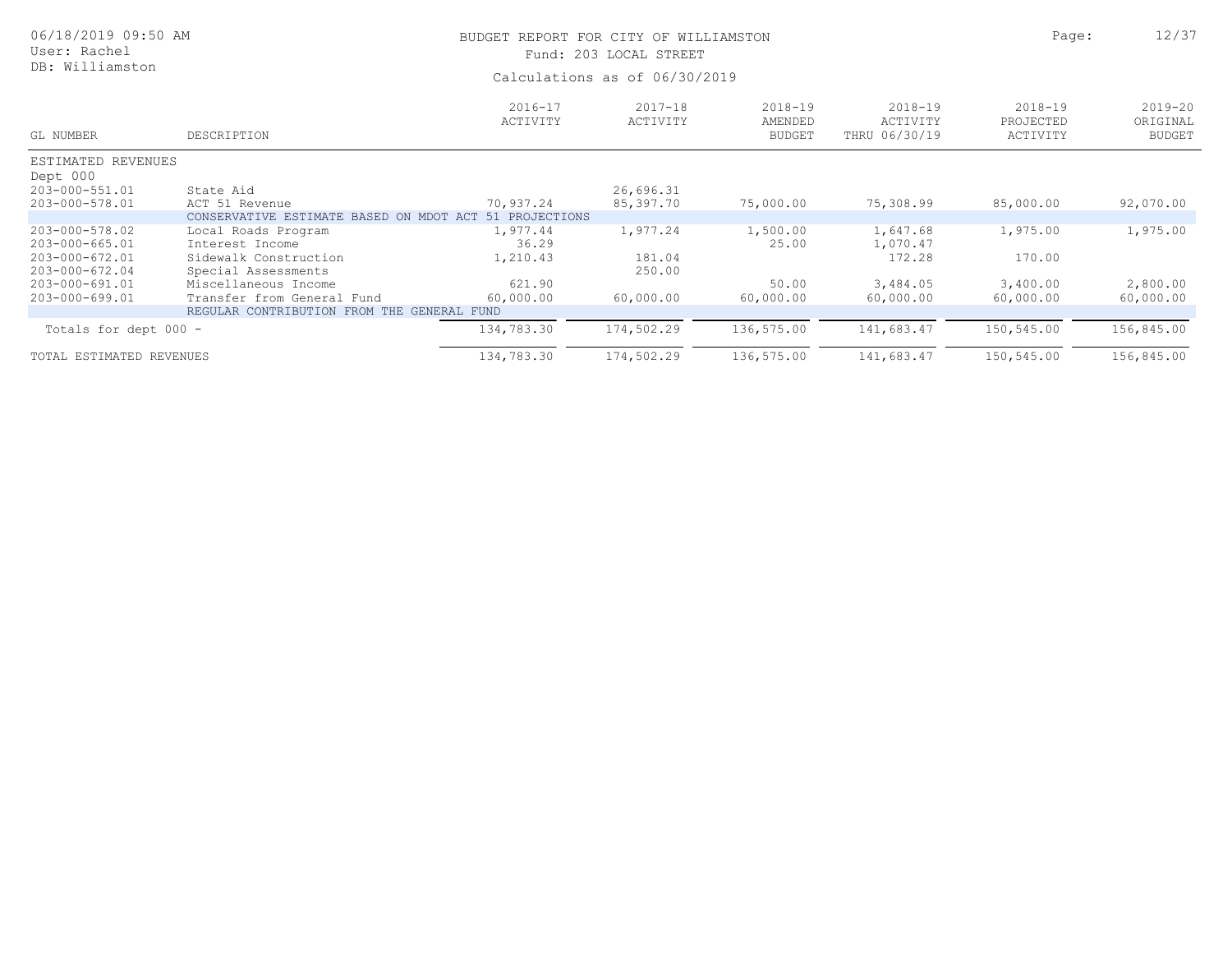## BUDGET REPORT FOR CITY OF WILLIAMSTON **Page:** 13/37 Fund: 203 LOCAL STREET

| GL NUMBER                                              | DESCRIPTION                                                    | $2016 - 17$<br>ACTIVITY | $2017 - 18$<br>ACTIVITY | $2018 - 19$<br>AMENDED<br><b>BUDGET</b> | $2018 - 19$<br>ACTIVITY<br>THRU 06/30/19 | $2018 - 19$<br>PROJECTED<br>ACTIVITY | $2019 - 20$<br>ORIGINAL<br><b>BUDGET</b> |
|--------------------------------------------------------|----------------------------------------------------------------|-------------------------|-------------------------|-----------------------------------------|------------------------------------------|--------------------------------------|------------------------------------------|
|                                                        |                                                                |                         |                         |                                         |                                          |                                      |                                          |
| APPROPRIATIONS                                         |                                                                |                         |                         |                                         |                                          |                                      |                                          |
| Dept 444 - SIDEWALKS                                   |                                                                |                         |                         |                                         |                                          |                                      |                                          |
| $203 - 444 - 702.00$                                   | Salaries & Wages                                               |                         | 670.02                  | 5,000.00                                | 149.03                                   | 5,000.00                             | 1,720.00                                 |
| $203 - 444 - 702.02$                                   | Wages - Part Time Employees                                    |                         |                         |                                         |                                          |                                      | 125.00                                   |
| $203 - 444 - 709.00$                                   | FICA                                                           |                         |                         |                                         |                                          |                                      | 145.00                                   |
| $203 - 444 - 710.00$                                   | Unemployment                                                   |                         |                         |                                         |                                          |                                      | 5.00                                     |
| $203 - 444 - 712.00$                                   | Payment in Lieu of Insurance                                   |                         |                         |                                         |                                          |                                      | 30.00                                    |
| $203 - 444 - 714.00$                                   | Fringe Benefits                                                |                         | 269.98                  | 2,350.00                                | 11.91                                    | 2,350.00                             |                                          |
| $203 - 444 - 718.00$                                   | Insurance Premiums                                             |                         |                         |                                         |                                          |                                      | 255.00                                   |
| $203 - 444 - 718.01$<br>$203 - 444 - 724.00$           | HSA Contribution                                               |                         |                         |                                         |                                          |                                      | 25.00<br>10.00                           |
| $203 - 444 - 725.00$                                   | Disability Premiums<br>Retirement                              |                         |                         |                                         |                                          |                                      | 255.00                                   |
| $203 - 444 - 726.00$                                   | Workers Compensation                                           |                         |                         |                                         |                                          |                                      | 25.00                                    |
| $203 - 444 - 740.00$                                   | Operating Supplies                                             |                         | 551.54                  | 2,000.00                                | 184.34                                   | 2,000.00                             | 2,000.00                                 |
| $203 - 444 - 802.00$                                   | Contractual Services                                           |                         |                         | 2,000.00                                | 356.25                                   | 2,000.00                             | 2,000.00                                 |
| $203 - 444 - 940.00$                                   | Equipment Rental                                               |                         |                         | 3,000.00                                | 12.61                                    | 3,000.00                             | 3,000.00                                 |
| Totals for dept 444 - SIDEWALKS                        |                                                                |                         | 1,491.54                | 14,350.00                               | 714.14                                   | 14,350.00                            | 9,595.00                                 |
|                                                        |                                                                |                         |                         |                                         |                                          |                                      |                                          |
| Dept 452 - STREET CONSTRUCTION                         |                                                                |                         |                         |                                         |                                          |                                      |                                          |
| $203 - 452 - 808.00$                                   | Road Construction                                              |                         |                         |                                         |                                          |                                      | 106,200.00                               |
|                                                        | E MIDDLE/S MULLETT PROJECT COSTS, CONTINGENCY, AND ENGINEERING |                         |                         |                                         |                                          |                                      |                                          |
|                                                        | Totals for dept 452 - STREET CONSTRUCTION                      |                         |                         |                                         |                                          |                                      | 106,200.00                               |
| Dept 463 - SURFACE MAINTENANCE                         |                                                                |                         |                         |                                         |                                          |                                      |                                          |
| $203 - 463 - 702.00$                                   | Salaries & Wages                                               | 12,368.68               | 10,282.49               | 12,000.00                               | 10,372.91                                | 12,000.00                            | 12,160.00                                |
| $203 - 463 - 702.02$                                   | Wages - Part Time Employees                                    |                         |                         |                                         |                                          |                                      | 160.00                                   |
| $203 - 463 - 709.00$                                   | FICA                                                           |                         |                         |                                         |                                          |                                      | 960.00                                   |
| $203 - 463 - 710.00$                                   | Unemployment                                                   |                         |                         |                                         |                                          |                                      | 5.00                                     |
| $203 - 463 - 712.00$                                   | Payment in Lieu of Insurance                                   |                         |                         |                                         |                                          |                                      | 195.00                                   |
| $203 - 463 - 714.00$                                   | Fringe Benefits                                                | 5,376.43                | 4,087.62                | 5,650.00                                | 3,676.99                                 | 5,650.00                             |                                          |
| $203 - 463 - 718.00$                                   | Insurance Premiums                                             |                         |                         |                                         |                                          |                                      | 1,795.00                                 |
| 203-463-718.01<br>$203 - 463 - 724.00$                 | HSA Contribution<br>Disability Premiums                        |                         |                         |                                         |                                          |                                      | 150.00<br>55.00                          |
| $203 - 463 - 725.00$                                   | Retirement                                                     |                         |                         |                                         |                                          |                                      | 1,800.00                                 |
| $203 - 463 - 726.00$                                   | Workers Compensation                                           |                         |                         |                                         |                                          |                                      | 155.00                                   |
| $203 - 463 - 740.00$                                   | Operating Supplies                                             | 4,239.69                | 2,862.38                | 5,000.00                                | 4,876.87                                 | 5,000.00                             | 5,000.00                                 |
| $203 - 463 - 802.00$                                   | Contractual Services                                           | 7,043.60                | 19,455.45               | 20,000.00                               | 14,135.00                                | 20,000.00                            | 20,000.00                                |
| $203 - 463 - 940.00$                                   | Equipment Rental                                               | 14,401.53               | 15,481.83               | 16,000.00                               | 15,306.80                                | 16,000.00                            | 16,000.00                                |
|                                                        | Totals for dept 463 - SURFACE MAINTENANCE                      | 43, 429.93              | 52,169.77               | 58,650.00                               | 48,368.57                                | 58,650.00                            | 58,435.00                                |
|                                                        |                                                                |                         |                         |                                         |                                          |                                      |                                          |
| Dept 466 - Right-of-Way Maint.<br>$203 - 466 - 702.00$ | Salaries & Wages                                               | 2,953.38                | 2,861.64                | 5,000.00                                | 2,352.48                                 | 5,000.00                             | 1,050.00                                 |
| $203 - 466 - 702.02$                                   | Wages - Part Time Employees                                    |                         |                         |                                         |                                          |                                      | 1,010.00                                 |
| $203 - 466 - 709.00$                                   | FICA                                                           |                         |                         |                                         |                                          |                                      | 160.00                                   |
| $203 - 466 - 710.00$                                   | Unemployment                                                   |                         |                         |                                         |                                          |                                      | 5.00                                     |
| $203 - 466 - 712.00$                                   | Payment in Lieu of Insurance                                   |                         |                         |                                         |                                          |                                      | 20.00                                    |
| $203 - 466 - 714.00$                                   | Fringe Benefits                                                | 1,268.83                | 1,173.13                | 2,350.00                                | 533.42                                   | 2,350.00                             |                                          |
| 203-466-718.00                                         | Insurance Premiums                                             |                         |                         |                                         |                                          |                                      | 155.00                                   |
| $203 - 466 - 718.01$                                   | HSA Contribution                                               |                         |                         |                                         |                                          |                                      | 15.00                                    |
| $203 - 466 - 724.00$                                   | Disability Premiums                                            |                         |                         |                                         |                                          |                                      | 5.00                                     |
| $203 - 466 - 725.00$                                   | Retirement                                                     |                         |                         |                                         |                                          |                                      | 155.00                                   |
| $203 - 466 - 726.00$                                   | Workers Compensation                                           |                         |                         |                                         |                                          |                                      | 15.00                                    |
| $203 - 466 - 740.00$                                   | Operating Supplies                                             | 1,374.65                | 1,273.38                | 2,000.00                                | 981.90                                   | 2,000.00                             | 2,000.00                                 |
| $203 - 466 - 802.00$                                   | Contractual Services                                           | 2,720.33                | 1,000.00                | 1,000.00                                |                                          | 1,000.00                             | 1,000.00                                 |
| $203 - 466 - 940.00$                                   | Equipment Rental                                               | 1,538.00                | 3,192.22                | 2,500.00                                | 2,408.92                                 | 2,500.00                             | 2,500.00                                 |
|                                                        | Totals for dept 466 - Right-of-Way Maint.                      | 9,855.19                | 9,500.37                | 12,850.00                               | 6, 276.72                                | 12,850.00                            | 8,090.00                                 |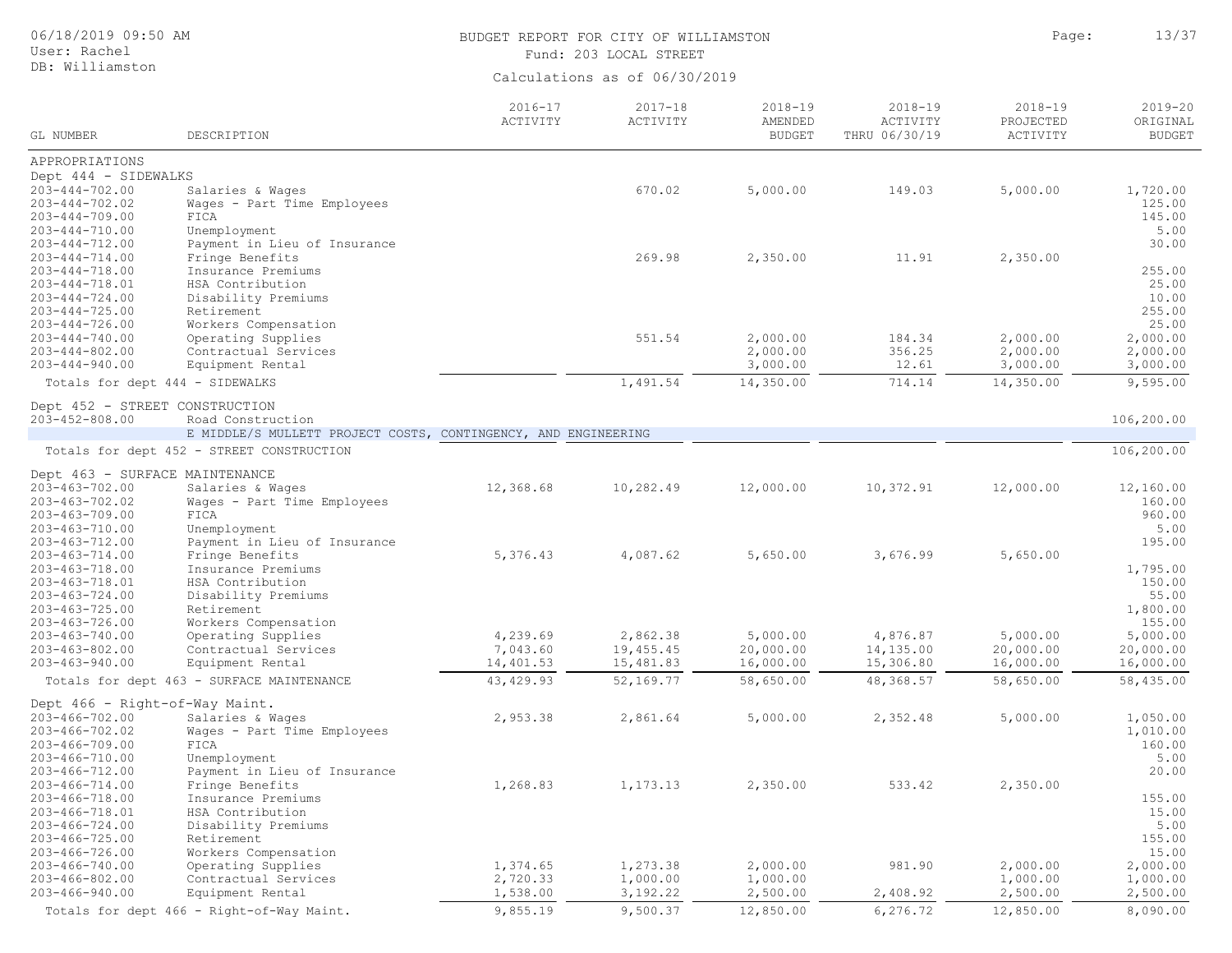## BUDGET REPORT FOR CITY OF WILLIAMSTON CONTROL CONTROL CONTROL Page: 14/37 Fund: 203 LOCAL STREET

|                                              |                                                        | $2016 - 17$<br>ACTIVITY | $2017 - 18$<br>ACTIVITY | 2018-19<br>AMENDED | $2018 - 19$<br>ACTIVITY | $2018 - 19$<br>PROJECTED | $2019 - 20$<br>ORIGINAL |
|----------------------------------------------|--------------------------------------------------------|-------------------------|-------------------------|--------------------|-------------------------|--------------------------|-------------------------|
| GL NUMBER                                    | DESCRIPTION                                            |                         |                         | <b>BUDGET</b>      | THRU 06/30/19           | ACTIVITY                 | <b>BUDGET</b>           |
| APPROPRIATIONS                               |                                                        |                         |                         |                    |                         |                          |                         |
| Dept 473 - BRIDGE MAINTENANCE                |                                                        |                         |                         |                    |                         |                          |                         |
| $203 - 473 - 702.00$                         | Salaries & Wages                                       | 2,498.76                |                         | 1,500.00           |                         | 1,500.00                 | 560.00                  |
| $203 - 473 - 709.00$                         | FICA                                                   |                         |                         |                    |                         |                          | 45.00                   |
| 203-473-710.00                               | Unemployment                                           |                         |                         |                    |                         |                          | 5.00                    |
| 203-473-712.00                               | Payment in Lieu of Insurance                           |                         |                         |                    |                         |                          | 10.00                   |
| $203 - 473 - 714.00$                         | Fringe Benefits                                        | 1,187.37                |                         | 700.00             |                         | 700.00                   |                         |
| $203 - 473 - 718.00$                         | Insurance Premiums                                     |                         |                         |                    |                         |                          | 85.00                   |
| 203-473-718.01                               | HSA Contribution                                       |                         |                         |                    |                         |                          | 10.00                   |
| $203 - 473 - 724.00$                         | Disability Premiums                                    |                         |                         |                    |                         |                          | 5.00                    |
| $203 - 473 - 725.00$                         | Retirement                                             |                         |                         |                    |                         |                          | 85.00                   |
| $203 - 473 - 726.00$                         | Workers Compensation                                   | 558.25                  |                         | 1,500.00           |                         | 1,500.00                 | 10.00<br>1,500.00       |
| $203 - 473 - 740.00$<br>$203 - 473 - 802.00$ | Operating Supplies<br>Contractual Services             |                         | 1,705.00                | 5,000.00           | 210.00                  | 5,000.00                 | 5,000.00                |
|                                              | BRIDGE INSPECTIONS AND REPAIRS                         |                         |                         |                    |                         |                          |                         |
| $203 - 473 - 940.00$                         | Equipment Rental                                       | 1,295.18                | 22.68                   | 1,800.00           |                         | 1,800.00                 | 1,800.00                |
|                                              |                                                        |                         |                         |                    |                         |                          |                         |
|                                              | Totals for dept 473 - BRIDGE MAINTENANCE               | 5,539.56                | 1,727.68                | 10,500.00          | 210.00                  | 10,500.00                | 9,115.00                |
| Dept 474 - TRAFFIC CONTROL                   |                                                        |                         |                         |                    |                         |                          |                         |
| $203 - 474 - 702.00$                         | Salaries & Wages                                       | 1,482.47                | 3,588.92                | 5,500.00           | 622.30                  | 5,500.00                 | 2,735.00                |
| $203 - 474 - 709.00$                         | FICA                                                   |                         |                         |                    |                         |                          | 215.00                  |
| $203 - 474 - 710.00$                         | Unemployment                                           |                         |                         |                    |                         |                          | 5.00                    |
| $203 - 474 - 712.00$                         | Payment in Lieu of Insurance                           |                         |                         |                    |                         |                          | 45.00                   |
| $203 - 474 - 714.00$                         | Fringe Benefits                                        | 438.85                  | 1,732.12                | 2,600.00           | 120.65                  | 2,600.00                 |                         |
| $203 - 474 - 718.00$                         | Insurance Premiums                                     |                         |                         |                    |                         |                          | 405.00                  |
| $203 - 474 - 718.01$                         | HSA Contribution                                       |                         |                         |                    |                         |                          | 35.00                   |
| $203 - 474 - 724.00$                         | Disability Premiums                                    |                         |                         |                    |                         |                          | 15.00                   |
| $203 - 474 - 725.00$                         | Retirement                                             |                         |                         |                    |                         |                          | 405.00                  |
| $203 - 474 - 726.00$                         | Workers Compensation<br>Operating Supplies             | 3,452.86                |                         | 4,500.00           | 300.00                  | 4,500.00                 | 35.00                   |
| $203 - 474 - 740.00$<br>$203 - 474 - 802.00$ | Contractual Services                                   |                         |                         | 500.00             |                         | 500.00                   | 4,500.00<br>500.00      |
| $203 - 474 - 940.00$                         | Equipment Rental                                       | 931.79                  | 565.53                  | 1,800.00           | 437.53                  | 1,800.00                 | 1,800.00                |
|                                              |                                                        | 6,305.97                | 5,886.57                | 14,900.00          | 1,480.48                | 14,900.00                | 10,695.00               |
|                                              | Totals for dept 474 - TRAFFIC CONTROL                  |                         |                         |                    |                         |                          |                         |
| Dept 478 - WINTER MAINTENANCE                |                                                        |                         |                         |                    |                         |                          |                         |
| 203-478-702.00                               | Salaries & Wages                                       | 3,723.11                | 8,102.29                | 12,500.00          | 5,600.14                | 12,500.00                | 5,340.00                |
| $203 - 478 - 709.00$                         | FICA                                                   |                         |                         |                    |                         |                          | 415.00                  |
| 203-478-710.00                               | Unemployment                                           |                         |                         |                    |                         |                          | 5.00                    |
| 203-478-712.00                               | Payment in Lieu of Insurance                           |                         |                         |                    |                         |                          | 85.00                   |
| $203 - 478 - 714.00$                         | Fringe Benefits                                        | 1,769.14                | 3,917.71                | 5,875.00           | 2,361.21                | 5,875.00                 |                         |
| $203 - 478 - 718.00$                         | Insurance Premiums<br>HSA Contribution                 |                         |                         |                    |                         |                          | 790.00                  |
| 203-478-718.01<br>$203 - 478 - 724.00$       | Disability Premiums                                    |                         |                         |                    |                         |                          | 70.00<br>25.00          |
| $203 - 478 - 725.00$                         | Retirement                                             |                         |                         |                    |                         |                          | 790.00                  |
| $203 - 478 - 726.00$                         | Workers Compensation                                   |                         |                         |                    |                         |                          | 70.00                   |
| 203-478-740.00                               | Operating Supplies                                     | 8,597.82                | 7,033.24                | 9,000.00           | 15,821.94               | 15,825.00                | 13,000.00               |
|                                              | HIGHER PRICES FOR SALT EXPECTED TO CONTINUE IN 2019-20 |                         |                         |                    |                         |                          |                         |
| 203-478-802.00                               | Contractual Services                                   | 406.12                  | 967.50                  | 1,500.00           | 1,121.25                | 1,500.00                 | 1,500.00                |
| $203 - 478 - 940.00$                         | Equipment Rental                                       | 5, 153.91               | 10,029.82               | 13,000.00          | 8,683.56                | 13,000.00                | 13,000.00               |
|                                              | Totals for dept 478 - WINTER MAINTENANCE               | 19,650.10               | 30,050.56               | 41,875.00          | 33,588.10               | 48,700.00                | 35,090.00               |
| Dept 483 - ADMINISTRATIVE                    |                                                        |                         |                         |                    |                         |                          |                         |
| $203 - 483 - 702.00$                         | Salaries & Wages                                       |                         |                         |                    | 2,110.20                |                          |                         |
| $203 - 483 - 714.00$                         | Fringe Benefits                                        |                         | 30.67                   |                    | 839.07                  |                          |                         |
| 203-483-720.01                               | Fund Administration                                    | 6,000.00                | 6,000.00                | 6,000.00           | 6,000.00                | 6,000.00                 | 6,000.00                |
| $203 - 483 - 803.00$                         | Contract - Audit                                       | 785.07                  | 718.65                  | 800.00             | 789.48                  | 800.00                   | 800.00                  |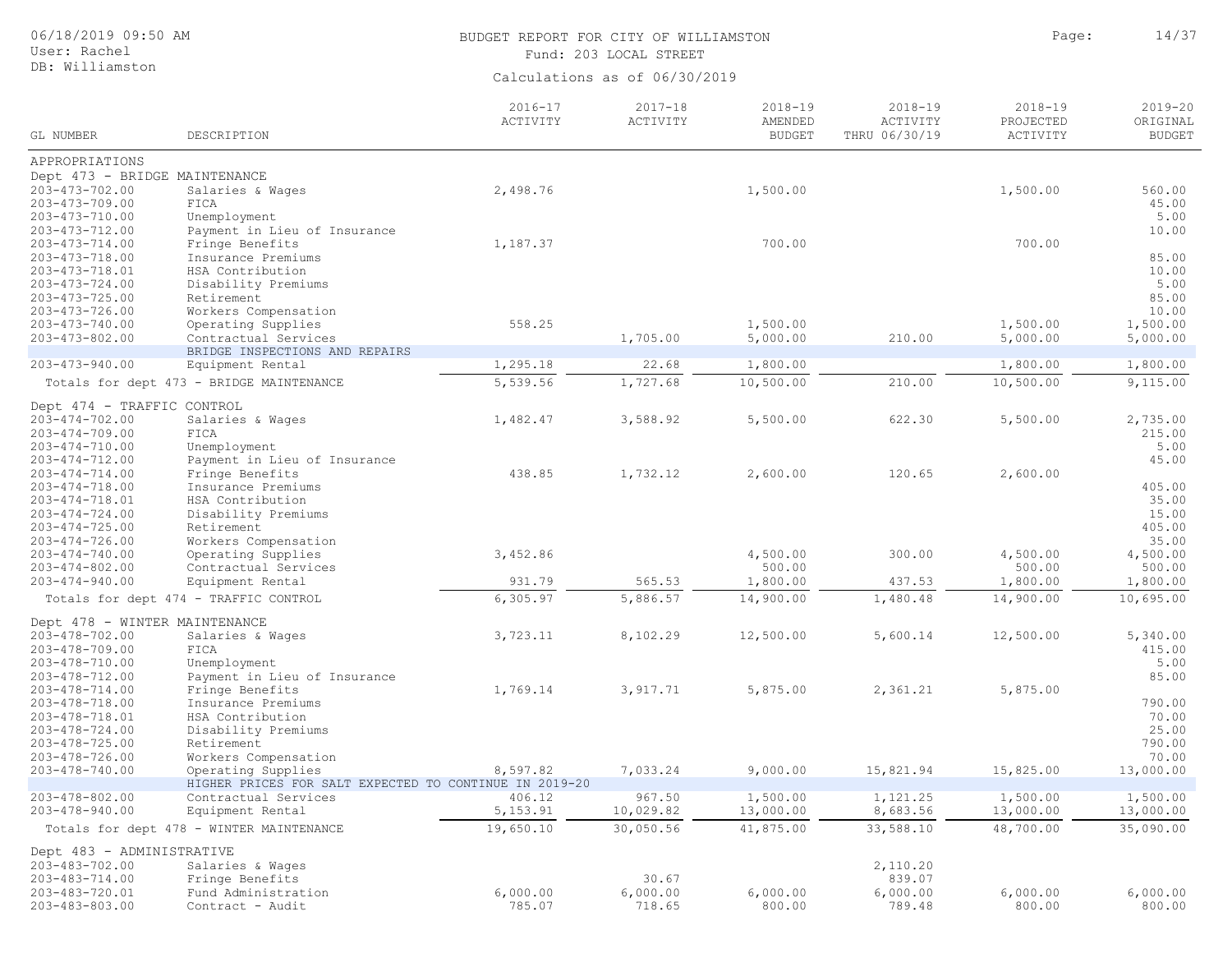| 06/18/2019 09:50 AM<br>User: Rachel         |                                                                     | BUDGET REPORT FOR CITY OF WILLIAMSTON<br>Fund: 203 LOCAL STREET |                         |                                         |                                          |                                      |                                          |  |
|---------------------------------------------|---------------------------------------------------------------------|-----------------------------------------------------------------|-------------------------|-----------------------------------------|------------------------------------------|--------------------------------------|------------------------------------------|--|
| DB: Williamston                             |                                                                     | Calculations as of 06/30/2019                                   |                         |                                         |                                          |                                      |                                          |  |
| GL NUMBER                                   | DESCRIPTION                                                         | $2016 - 17$<br>ACTIVITY                                         | $2017 - 18$<br>ACTIVITY | $2018 - 19$<br>AMENDED<br><b>BUDGET</b> | $2018 - 19$<br>ACTIVITY<br>THRU 06/30/19 | $2018 - 19$<br>PROJECTED<br>ACTIVITY | $2019 - 20$<br>ORIGINAL<br><b>BUDGET</b> |  |
| APPROPRIATIONS<br>Dept 483 - ADMINISTRATIVE |                                                                     |                                                                 |                         |                                         |                                          |                                      |                                          |  |
|                                             | 5% of 15,500                                                        |                                                                 |                         |                                         |                                          |                                      |                                          |  |
| 203-483-820.01                              | Insurance - Liab. / Prop.<br>5 year average, 4% increase from 18/19 | 1,243.90                                                        | 1,270.30                | 1,300.00                                | 1,157.40                                 | 1,160.00                             | 1,200.00                                 |  |
|                                             | Totals for dept 483 - ADMINISTRATIVE                                | 8,028.97                                                        | 8,019.62                | 8,100.00                                | 10,896.15                                | 7,960.00                             | 8,000.00                                 |  |
| TOTAL APPROPRIATIONS                        |                                                                     | 92,809.72                                                       | 108,846.11              | 161,225.00                              | 101,534.16                               | 167,910.00                           | 245,220.00                               |  |
|                                             | NET OF REVENUES/APPROPRIATIONS - FUND 203                           | 41,973.58                                                       | 65,656.18               | (24, 650.00)                            | 40,149.31                                | (17, 365.00)                         | (88, 375.00)                             |  |
| ENDING FUND BALANCE                         | BEGINNING FUND BALANCE                                              | 46,964.75<br>88,938.33                                          | 88,938.33<br>154,594.51 | 154,594.51<br>129,944.51                | 154,594.51<br>194,743.82                 | 154,594.51<br>137,229.51             | (88, 375.00)                             |  |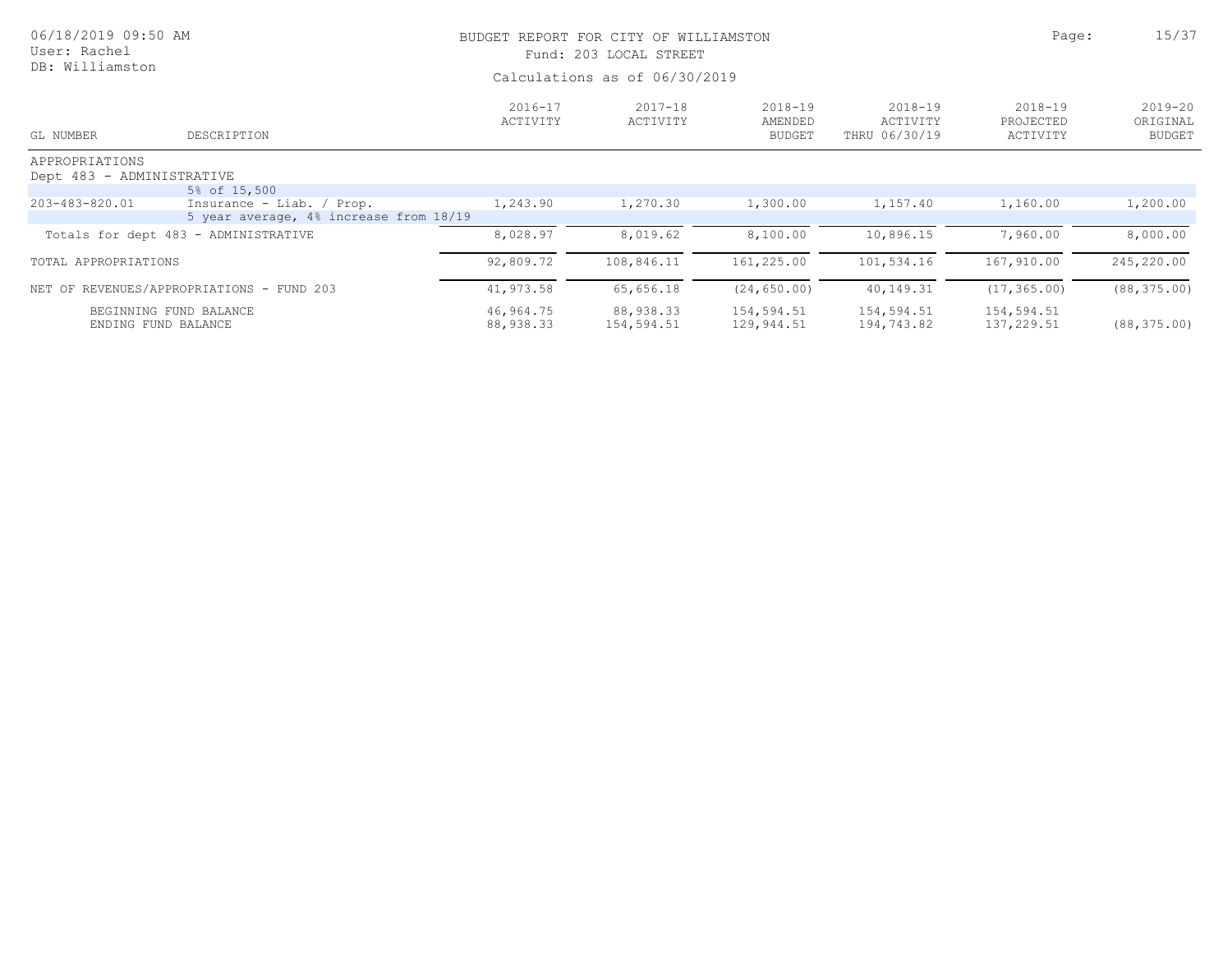| 06/18/2019 09:50 AM<br>User: Rachel<br>DB: Williamston |                 | BUDGET REPORT FOR CITY OF WILLIAMSTON<br>Fund: 244 ECONOMIC DEVELOPMENT FUND<br>Calculations as of 06/30/2019 | Page:                   | 16/37                               |                                          |                                  |                                      |
|--------------------------------------------------------|-----------------|---------------------------------------------------------------------------------------------------------------|-------------------------|-------------------------------------|------------------------------------------|----------------------------------|--------------------------------------|
| GL NUMBER                                              | DESCRIPTION     | $2016 - 17$<br>ACTIVITY                                                                                       | $2017 - 18$<br>ACTIVITY | 2018-19<br>AMENDED<br><b>BUDGET</b> | $2018 - 19$<br>ACTIVITY<br>THRU 06/30/19 | 2018-19<br>PROJECTED<br>ACTIVITY | 2019-20<br>ORIGINAL<br><b>BUDGET</b> |
| ESTIMATED REVENUES<br>Dept 000<br>244-000-665.01       | Interest Income | 479.14                                                                                                        | 988.10                  | 600.00                              | 1,449.37                                 | 1,560.00                         | 1,000.00                             |
| Totals for dept 000 -                                  |                 | 479.14                                                                                                        | 988.10                  | 600.00                              | 1,449.37                                 | 1,560.00                         | 1,000.00                             |
| TOTAL ESTIMATED REVENUES                               |                 | 479.14                                                                                                        | 988.10                  | 600.00                              | 1,449.37                                 | 1,560.00                         | 1,000.00                             |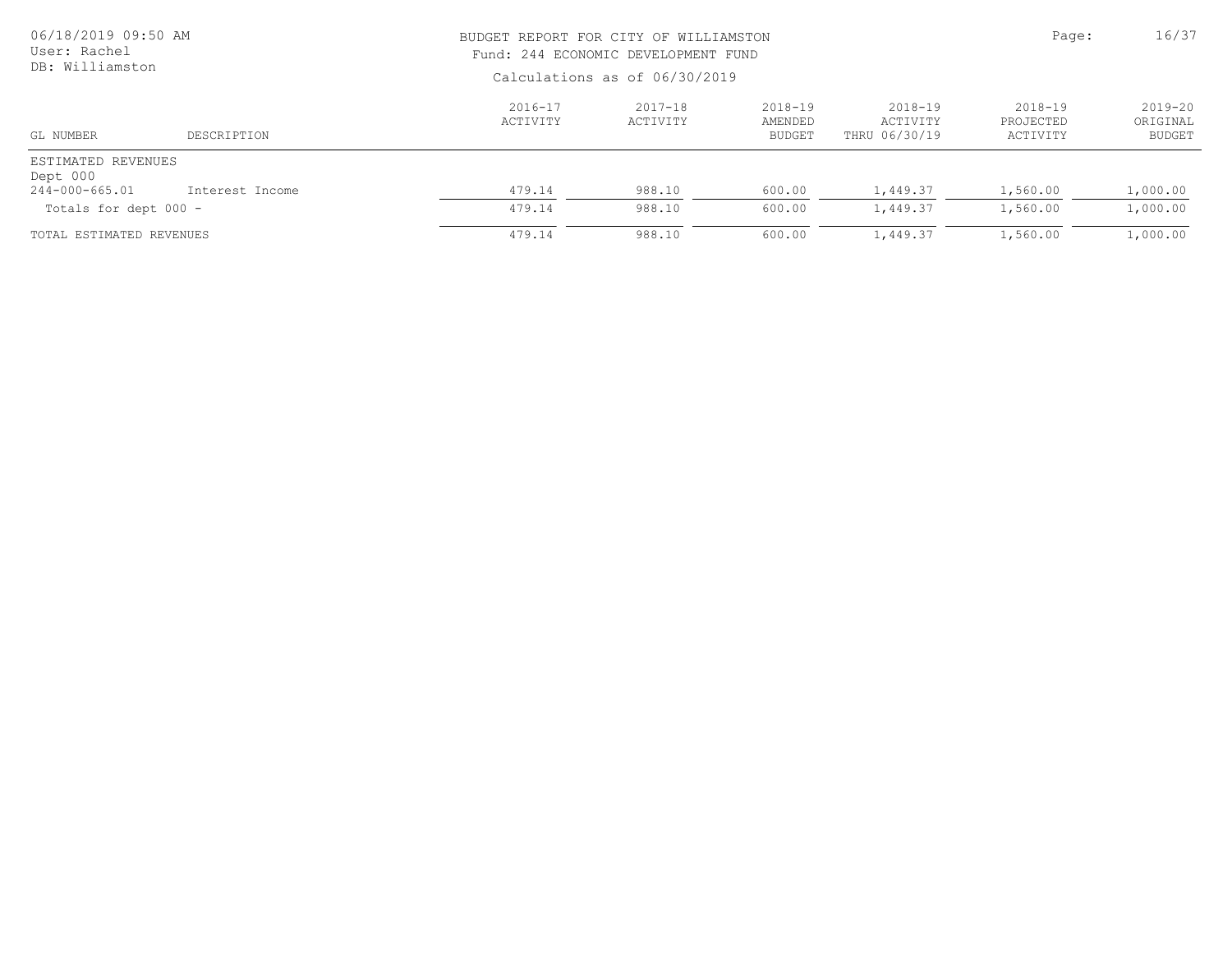## BUDGET REPORT FOR CITY OF WILLIAMSTON **Page:** 17/37 Fund: 244 ECONOMIC DEVELOPMENT FUND

| GL NUMBER                                          | DESCRIPTION                                                                                               | $2016 - 17$<br>ACTIVITY | $2017 - 18$<br>ACTIVITY | $2018 - 19$<br>AMENDED<br><b>BUDGET</b> | $2018 - 19$<br>ACTIVITY<br>THRU 06/30/19 | $2018 - 19$<br>PROJECTED<br>ACTIVITY | $2019 - 20$<br>ORIGINAL<br><b>BUDGET</b> |
|----------------------------------------------------|-----------------------------------------------------------------------------------------------------------|-------------------------|-------------------------|-----------------------------------------|------------------------------------------|--------------------------------------|------------------------------------------|
| APPROPRIATIONS                                     |                                                                                                           |                         |                         |                                         |                                          |                                      |                                          |
| 244-729-720.01<br>244-729-801.01<br>244-729-803.00 | Dept 729 - COMM. & ECON. DEV. ADMINISTRATION<br>Fund Administration<br>Legal Services<br>Contract - Audit | 470.80<br>92.36         | 205.44<br>84.55         | 500.00<br>500.00<br>100.00              | 500.00<br>310.30<br>98.69                | 500.00<br>500.00<br>100.00           | 500.00<br>500.00<br>150.00               |
| 244-729-955.00                                     | 1% of 15,500<br>Miscellaneous                                                                             |                         | 21.42                   | 200.00                                  | 16.96                                    | 200.00                               | 200.00                                   |
|                                                    | Totals for dept 729 - COMM. & ECON. DEV. ADMINISTRAT                                                      | 563.16                  | 311.41                  | 1,300.00                                | 925.95                                   | 1,300.00                             | 1,350.00                                 |
| TOTAL APPROPRIATIONS                               |                                                                                                           | 563.16                  | 311.41                  | 1,300.00                                | 925.95                                   | 1,300.00                             | 1,350.00                                 |
|                                                    | NET OF REVENUES/APPROPRIATIONS - FUND 244                                                                 | (84.02)                 | 676.69                  | (700.00)                                | 523.42                                   | 260.00                               | (350.00)                                 |
| ENDING FUND BALANCE                                | BEGINNING FUND BALANCE                                                                                    | 73,058.35<br>72,974.33  | 72,974.33<br>73,651.02  | 73,651.02<br>72,951.02                  | 73,651.02<br>74,174.44                   | 73,651.02<br>73,911.02               | (350.00)                                 |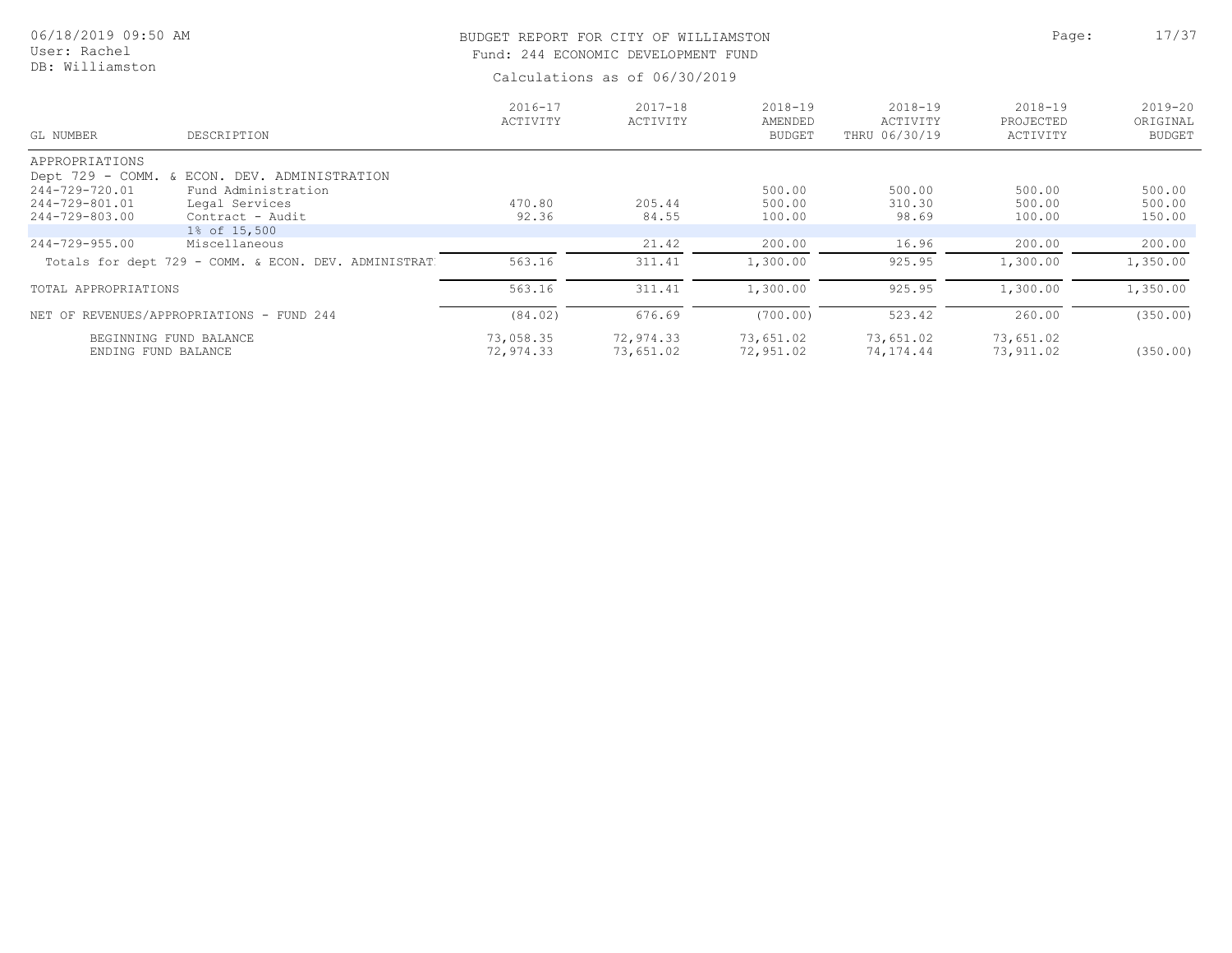| 06/18/2019 09:50 AM<br>User: Rachel<br>DB: Williamston |                 |                         | BUDGET REPORT FOR CITY OF WILLIAMSTON<br>Fund: 246 T.I.F.A. 2A<br>Calculations as of 06/30/2019 |                                         |                                          |                                  |                                          |
|--------------------------------------------------------|-----------------|-------------------------|-------------------------------------------------------------------------------------------------|-----------------------------------------|------------------------------------------|----------------------------------|------------------------------------------|
| GL NUMBER                                              | DESCRIPTION     | $2016 - 17$<br>ACTIVITY | $2017 - 18$<br>ACTIVITY                                                                         | $2018 - 19$<br>AMENDED<br><b>BUDGET</b> | $2018 - 19$<br>ACTIVITY<br>THRU 06/30/19 | 2018-19<br>PROJECTED<br>ACTIVITY | $2019 - 20$<br>ORIGINAL<br><b>BUDGET</b> |
| ESTIMATED REVENUES<br>Dept 000                         |                 |                         |                                                                                                 |                                         |                                          |                                  |                                          |
| 246-000-665.01                                         | Interest Income | 7.91                    | 3.66                                                                                            |                                         | 0.57                                     |                                  |                                          |
| Totals for dept 000 -                                  |                 | 7.91                    | 3.66                                                                                            |                                         | 0.57                                     |                                  |                                          |
| TOTAL ESTIMATED REVENUES                               |                 | 7.91                    | 3.66                                                                                            |                                         | 0.57                                     |                                  |                                          |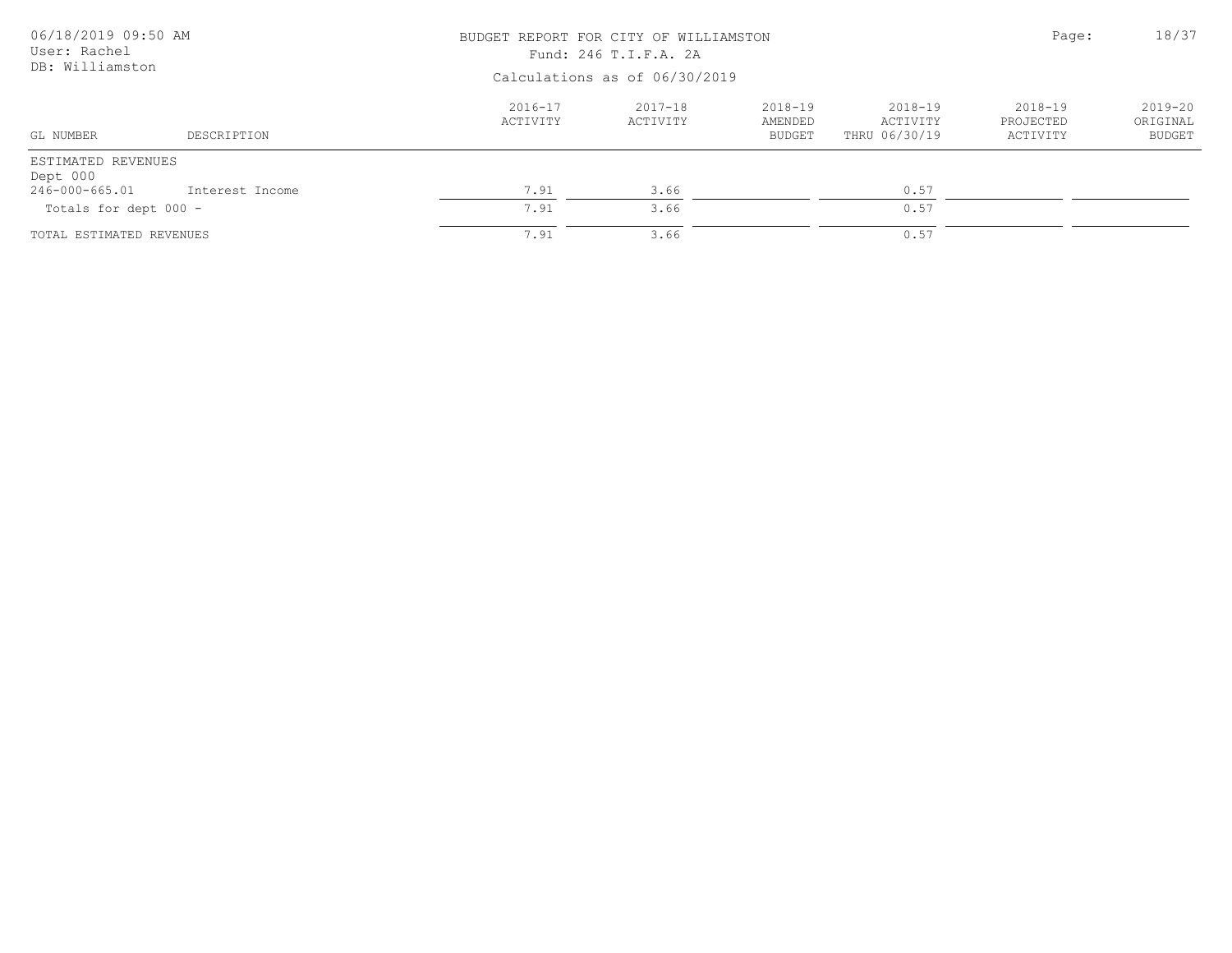| 06/18/2019 09:50 AM<br>User: Rachel                            |                         | BUDGET REPORT FOR CITY OF WILLIAMSTON<br>Fund: 246 T.I.F.A. 2A | Page:                                   | 19/37                                |                                      |                                   |
|----------------------------------------------------------------|-------------------------|----------------------------------------------------------------|-----------------------------------------|--------------------------------------|--------------------------------------|-----------------------------------|
| DB: Williamston                                                |                         | Calculations as of 06/30/2019                                  |                                         |                                      |                                      |                                   |
| GL NUMBER<br>DESCRIPTION                                       | $2016 - 17$<br>ACTIVITY | $2017 - 18$<br>ACTIVITY                                        | $2018 - 19$<br>AMENDED<br><b>BUDGET</b> | 2018-19<br>ACTIVITY<br>THRU 06/30/19 | $2018 - 19$<br>PROJECTED<br>ACTIVITY | $2019 - 20$<br>ORIGINAL<br>BUDGET |
| APPROPRIATIONS<br>Dept 729 - COMM. & ECON. DEV. ADMINISTRATION |                         |                                                                |                                         |                                      |                                      |                                   |
| 246-729-968.01<br>Depreciation - Current                       | 1,863.00                | 1,863.00                                                       |                                         |                                      |                                      |                                   |
| Totals for dept 729 - COMM. & ECON. DEV. ADMINISTRAT           | 1,863.00                | 1,863.00                                                       |                                         |                                      |                                      |                                   |
| TOTAL APPROPRIATIONS                                           | 1,863.00                | 1,863.00                                                       |                                         |                                      |                                      |                                   |
| NET OF REVENUES/APPROPRIATIONS - FUND 246                      | (1, 855, 09)            | (1, 859.34)                                                    |                                         | 0.57                                 |                                      |                                   |
| BEGINNING FUND BALANCE<br>FUND BALANCE ADJUSTMENTS             | 6,705.44<br>33,526.40   | 38,376.75                                                      | 36,517.41                               | 36,517.41                            | 36,517.41                            |                                   |
| ENDING FUND BALANCE                                            | 38,376.75               | 36,517.41                                                      | 36,517.41                               | 36,517.98                            | 36,517.41                            |                                   |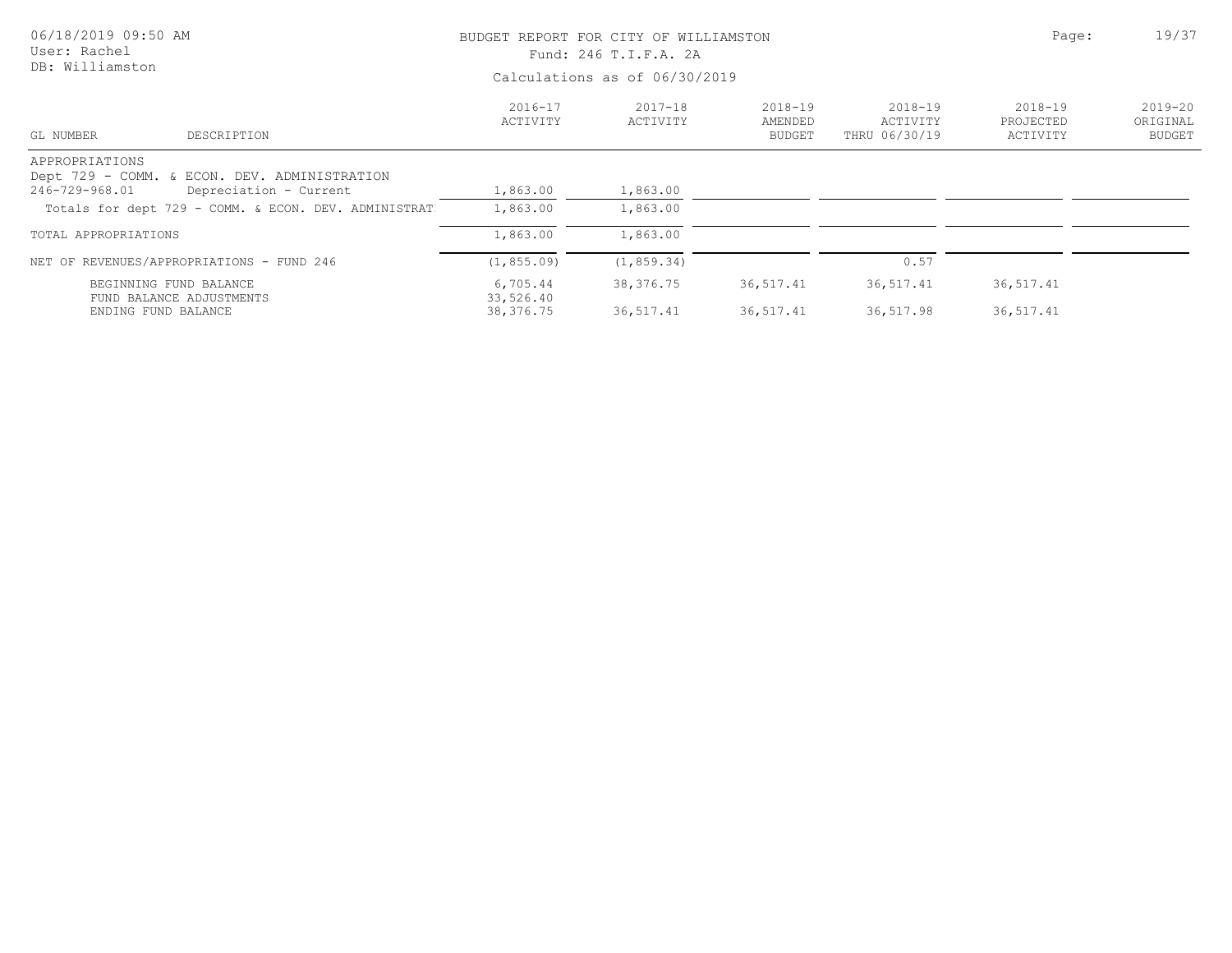| 06/18/2019 09:50 AM<br>User: Rachel<br>DB: Williamston                               |                                                                    |                         | BUDGET REPORT FOR CITY OF WILLIAMSTON<br>Fund: 247 T.I.F.A. 2B<br>Calculations as of 06/30/2019 |                                     |                                          |                                      |                                      |
|--------------------------------------------------------------------------------------|--------------------------------------------------------------------|-------------------------|-------------------------------------------------------------------------------------------------|-------------------------------------|------------------------------------------|--------------------------------------|--------------------------------------|
| GL NUMBER                                                                            | DESCRIPTION                                                        | $2016 - 17$<br>ACTIVITY | $2017 - 18$<br>ACTIVITY                                                                         | 2018-19<br>AMENDED<br><b>BUDGET</b> | $2018 - 19$<br>ACTIVITY<br>THRU 06/30/19 | $2018 - 19$<br>PROJECTED<br>ACTIVITY | 2019-20<br>ORIGINAL<br><b>BUDGET</b> |
| ESTIMATED REVENUES<br>Dept 000<br>247-000-401.01<br>247-000-665.01<br>247-000-690.01 | Current Property Taxes<br>Interest Income<br>Miscellaneous Refunds | 246,491.25<br>3,019.50  | 238,369.46<br>2,424.56<br>13,022.37                                                             | 244,500.00<br>750.00                | 242,224.96<br>6,643.92<br>24,633.06      | 244,500.00<br>5,800.00<br>24,630.00  | 226,900.00<br>5,000.00               |
| Totals for dept 000 -                                                                |                                                                    | 249,510.75              | 253,816.39                                                                                      | 245,250.00                          | 273,501.94                               | 274,930.00                           | 231,900.00                           |
| TOTAL ESTIMATED REVENUES                                                             |                                                                    | 249,510.75              | 253,816.39                                                                                      | 245,250.00                          | 273,501.94                               | 274,930.00                           | 231,900.00                           |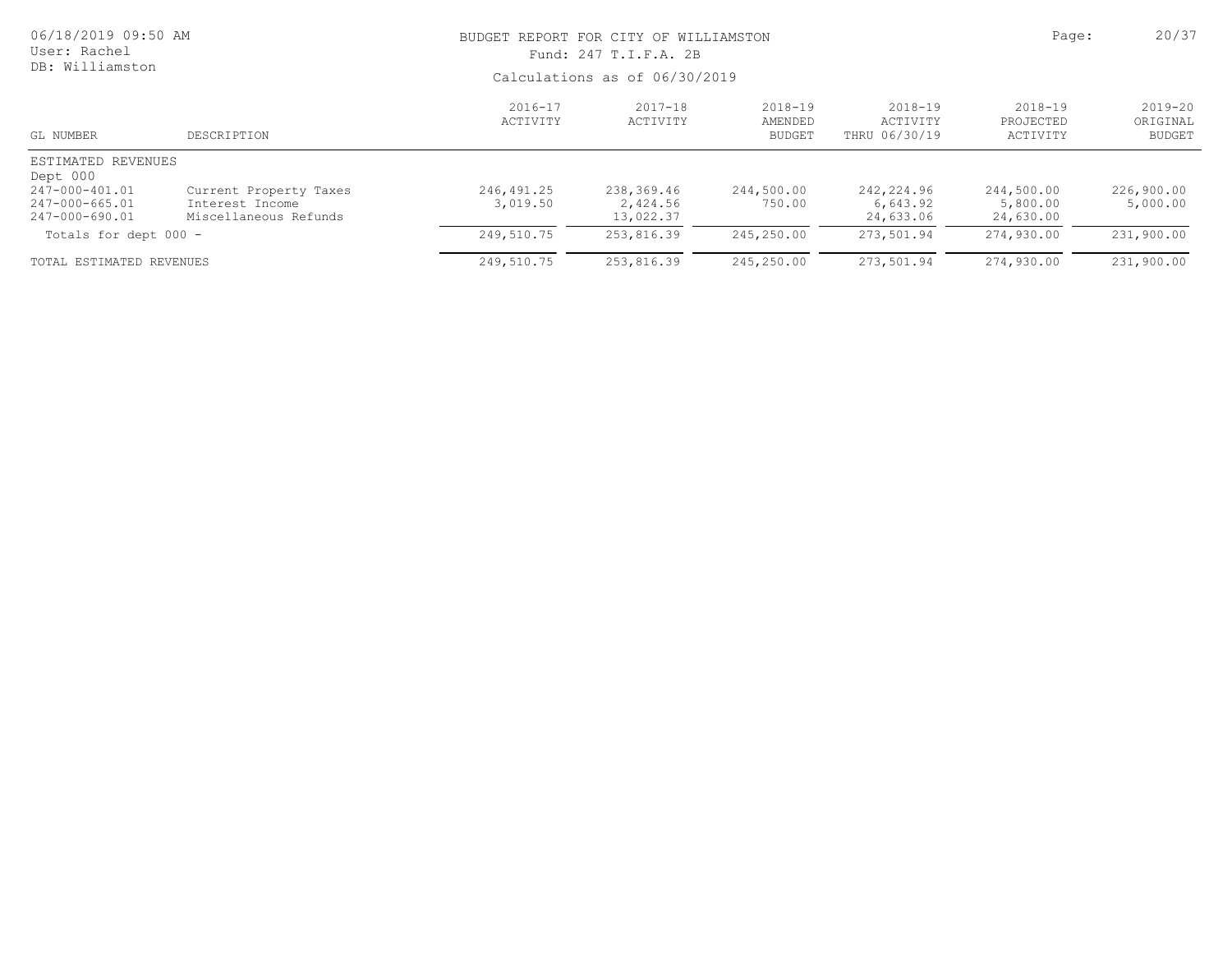## BUDGET REPORT FOR CITY OF WILLIAMSTON **Page:** 21/37

Fund: 247 T.I.F.A. 2B

| GL NUMBER                                                                               | DESCRIPTION                                           | $2016 - 17$<br>ACTIVITY  | $2017 - 18$<br>ACTIVITY | $2018 - 19$<br>AMENDED<br><b>BUDGET</b> | $2018 - 19$<br>ACTIVITY<br>THRU 06/30/19 | $2018 - 19$<br>PROJECTED<br>ACTIVITY | $2019 - 20$<br>ORIGINAL<br><b>BUDGET</b> |
|-----------------------------------------------------------------------------------------|-------------------------------------------------------|--------------------------|-------------------------|-----------------------------------------|------------------------------------------|--------------------------------------|------------------------------------------|
| APPROPRIATIONS                                                                          |                                                       |                          |                         |                                         |                                          |                                      |                                          |
|                                                                                         | Dept 729 - COMM. & ECON. DEV. ADMINISTRATION          |                          |                         |                                         |                                          |                                      |                                          |
| 247-729-720.01                                                                          | Fund Administration                                   | 30,000.00                | 30,000.00               | 30,000.00                               | 30,000.00                                | 30,000.00                            | 30,000.00                                |
| 247-729-801.00                                                                          | Professional Services                                 | 4,230.00                 | 2,865.00                | 2,000.00                                |                                          | 2,000.00                             | 4,000.00                                 |
| 247-729-801.01                                                                          | Legal Services                                        | 12,892.98                | 12,765.62               | 10,000.00                               | 6,812.13                                 | 10,000.00                            | 10,000.00                                |
| 247-729-803.00                                                                          | Contract - Audit                                      | 1,570.15                 | 1,437.32                | 1,500.00                                | 1,480.27                                 | 1,500.00                             | 1,550.00                                 |
|                                                                                         | 10% of 15,500                                         |                          |                         |                                         |                                          |                                      |                                          |
| 247-729-803.04                                                                          | Ingham EDC Contract                                   | 9,550.85                 | 9,884.40                | 10,000.00                               | 11,353.21                                | 11,355.00                            | 11,500.00                                |
| 247-729-921.00                                                                          | Utilities                                             | 5,196.82                 | 4,668.33                | 7,000.00                                | 5,331.18                                 | 7,000.00                             | 7,000.00                                 |
| 247-729-955.00                                                                          | Miscellaneous                                         | 1,006.46                 | 275.00                  | 1,000.00                                | 192.59                                   | 1,000.00                             | 1,000.00                                 |
| 247-729-968.01                                                                          | Depreciation - Current                                | 37,380.00                | 84,680.00               |                                         |                                          |                                      |                                          |
| 247-729-970.00                                                                          | Capital Outlay                                        |                          |                         | 100,000.00                              |                                          | 100,000.00                           | 100,000.00                               |
|                                                                                         | Totals for dept 729 - COMM. & ECON. DEV. ADMINISTRAT  | 101,827.26               | 146,575.67              | 161,500.00                              | 55,169.38                                | 162,855.00                           | 165,050.00                               |
| Dept 901 - CAPITAL OUTLAY<br>247-901-702.00.781<br>247-901-714.00.781<br>247-901-970.00 | Salaries & Wages<br>Fringe Benefits<br>Capital Outlay |                          | 12,507.99               |                                         |                                          |                                      |                                          |
|                                                                                         |                                                       |                          |                         |                                         |                                          |                                      |                                          |
|                                                                                         | Totals for dept 901 - CAPITAL OUTLAY                  |                          | 12,507.99               |                                         |                                          |                                      |                                          |
| TOTAL APPROPRIATIONS                                                                    |                                                       | 101,827.26               | 159,083.66              | 161,500.00                              | 55,169.38                                | 162,855.00                           | 165,050.00                               |
|                                                                                         | NET OF REVENUES/APPROPRIATIONS - FUND 247             | 147,683.49               | 94,732.73               | 83,750.00                               | 218,332.56                               | 112,075.00                           | 66,850.00                                |
| BEGINNING FUND BALANCE                                                                  | FUND BALANCE ADJUSTMENTS                              | 943,878.19<br>745,522.86 | 1,837,084.54            | 1,931,817.27                            | 1,931,817.27                             | 1,931,817.27                         |                                          |
| ENDING FUND BALANCE                                                                     |                                                       | 1,837,084.54             | 1,931,817.27            | 2,015,567.27                            | 2,150,149.83                             | 2,043,892.27                         | 66,850.00                                |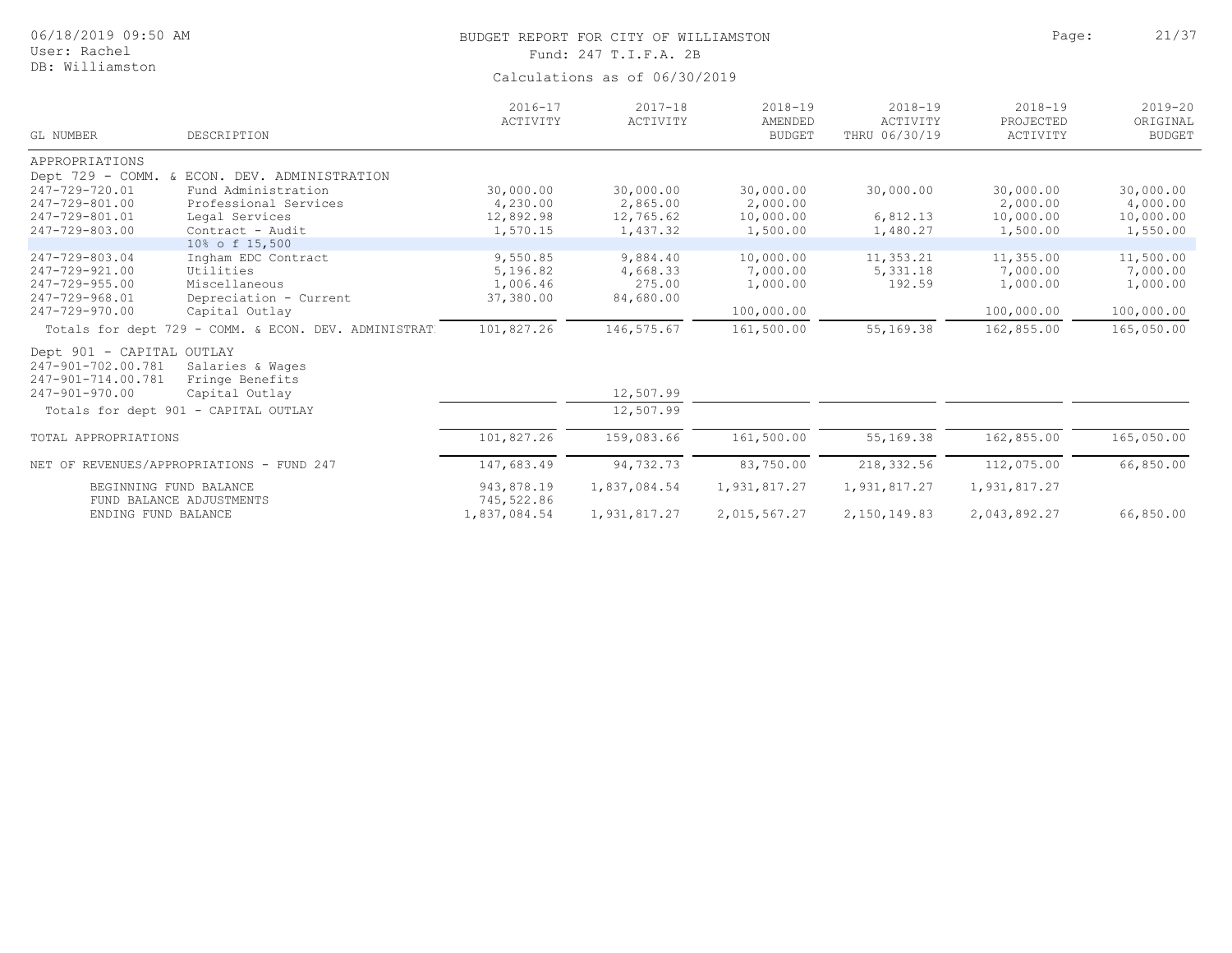| 06/18/2019 09:50 AM<br>User: Rachel<br>DB: Williamston |                                           |                         | BUDGET REPORT FOR CITY OF WILLIAMSTON<br>Fund: 248 DOWNTOWN DEVELOPMENT AUTHORITY |                                         |                                          |                                      |                                          |
|--------------------------------------------------------|-------------------------------------------|-------------------------|-----------------------------------------------------------------------------------|-----------------------------------------|------------------------------------------|--------------------------------------|------------------------------------------|
|                                                        |                                           |                         | Calculations as of 06/30/2019                                                     |                                         |                                          |                                      |                                          |
| GL NUMBER                                              | DESCRIPTION                               | $2016 - 17$<br>ACTIVITY | $2017 - 18$<br>ACTIVITY                                                           | $2018 - 19$<br>AMENDED<br><b>BUDGET</b> | $2018 - 19$<br>ACTIVITY<br>THRU 06/30/19 | $2018 - 19$<br>PROJECTED<br>ACTIVITY | $2019 - 20$<br>ORIGINAL<br><b>BUDGET</b> |
| ESTIMATED REVENUES                                     |                                           |                         |                                                                                   |                                         |                                          |                                      |                                          |
| Dept 000                                               |                                           |                         |                                                                                   |                                         |                                          |                                      |                                          |
| 248-000-401.01<br>248-000-652.01                       | Current Property Taxes<br>Farm Market Fee | 368,145.81<br>8.00      | 378,737.56                                                                        | 398,000.00                              | 413,038.94                               | 413,000.00                           | 415,000.00                               |
| 248-000-665.01<br>248-000-690.01                       | Interest Income<br>Miscellaneous Refunds  | 1,018.03                | 2,683.52<br>5,527.89                                                              | 2,000.00<br>4,000.00                    | 6,298.24<br>12,813.89                    | 6,500.00<br>11,300.00                | 2,500.00<br>4,000.00                     |
| Totals for dept 000 -                                  |                                           | 369, 171.84             | 386,948.97                                                                        | 404,000.00                              | 432,151.07                               | 430,800.00                           | 421,500.00                               |
| TOTAL ESTIMATED REVENUES                               |                                           | 369, 171.84             | 386,948.97                                                                        | 404,000.00                              | 432,151.07                               | 430,800.00                           | 421,500.00                               |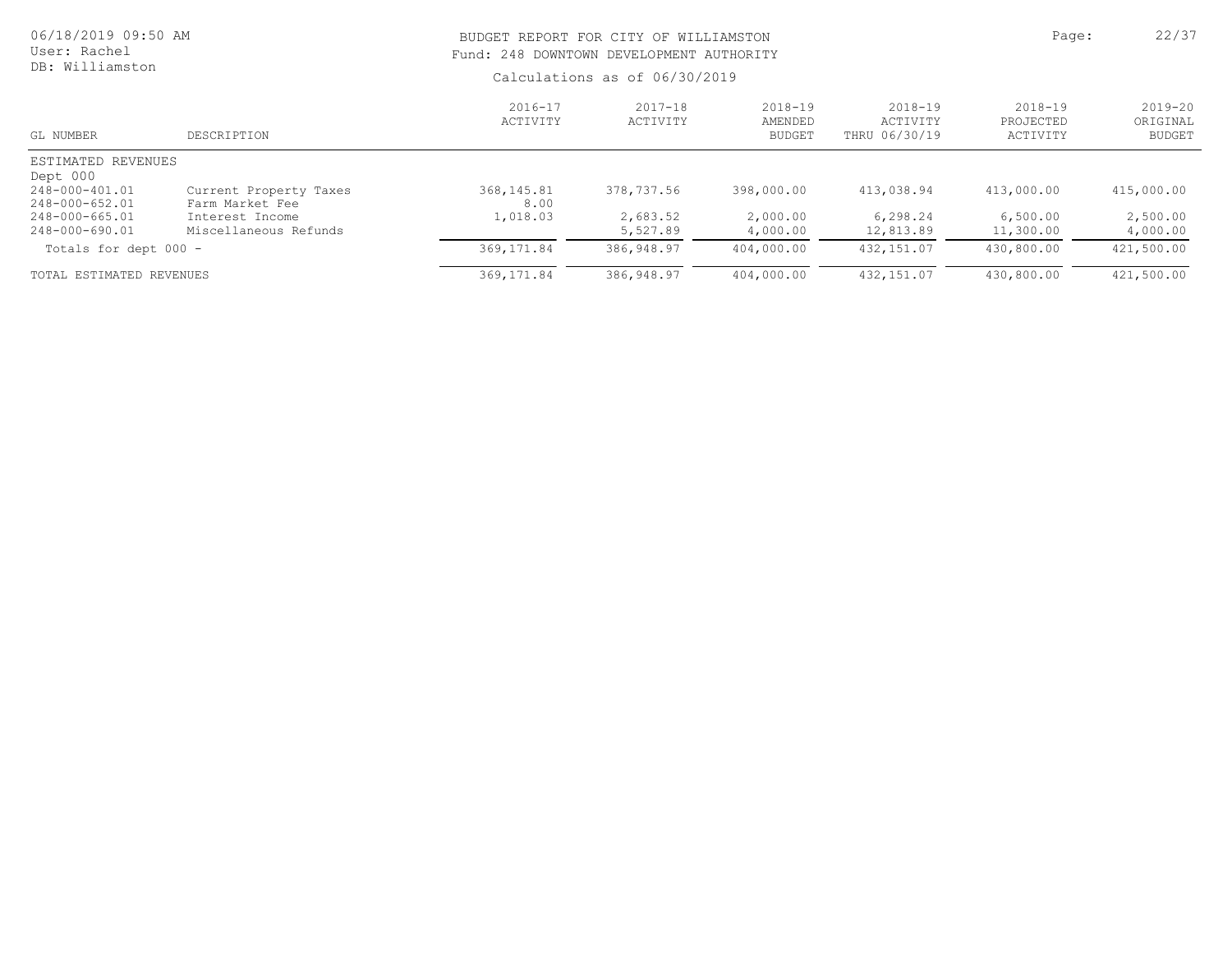#### BUDGET REPORT FOR CITY OF WILLIAMSTON **Page:** 23/37 Fund: 248 DOWNTOWN DEVELOPMENT AUTHORITY

| GL NUMBER                        | DESCRIPTION                                               | $2016 - 17$<br>ACTIVITY | $2017 - 18$<br>ACTIVITY | $2018 - 19$<br>AMENDED<br><b>BUDGET</b> | $2018 - 19$<br>ACTIVITY<br>THRU 06/30/19 | $2018 - 19$<br>PROJECTED<br>ACTIVITY | $2019 - 20$<br>ORIGINAL<br><b>BUDGET</b> |
|----------------------------------|-----------------------------------------------------------|-------------------------|-------------------------|-----------------------------------------|------------------------------------------|--------------------------------------|------------------------------------------|
|                                  |                                                           |                         |                         |                                         |                                          |                                      |                                          |
| APPROPRIATIONS                   |                                                           |                         |                         |                                         |                                          |                                      |                                          |
|                                  | Dept 729 - COMM. & ECON. DEV. ADMINISTRATION              |                         |                         |                                         |                                          |                                      |                                          |
| 248-729-702.00                   | Salaries & Wages                                          | 19,011.04               | 32,105.51               | 35,000.00                               | 20,136.91                                | 35,000.00                            | 27,775.00                                |
|                                  | BASED ON NEW DPW TIME ALLOCATION                          |                         |                         |                                         |                                          |                                      |                                          |
| 248-729-702.02                   | Wages - Part Time Employees<br><b>FTCA</b>                |                         |                         |                                         |                                          |                                      | 3,550.00                                 |
| 248-729-709.00<br>248-729-710.00 | Unemployment                                              |                         |                         |                                         |                                          |                                      | 2,510.00<br>10.00                        |
| 248-729-712.00                   | Payment in Lieu of Insurance                              |                         |                         |                                         |                                          |                                      | 455.00                                   |
| 248-729-714.00                   | Fringe Benefits                                           | 8,295.87                | 14,664.04               | 16,500.00                               | 8,791.71                                 | 16,500.00                            |                                          |
| 248-729-718.00                   | Insurance Premiums                                        |                         |                         |                                         |                                          |                                      | 4,240.00                                 |
| 248-729-718.01                   | HSA Contribution                                          |                         |                         |                                         |                                          |                                      | 355.00                                   |
| 248-729-720.01                   | Fund Administration                                       | 59,000.00               | 15,000.00               | 15,000.00                               | 19,500.00                                | 19,500.00                            | 21,000.00                                |
| 248-729-724.00                   | Disability Premiums                                       |                         |                         |                                         |                                          |                                      | 125.00                                   |
| 248-729-725.00                   | Retirement                                                |                         |                         |                                         |                                          |                                      | 4,250.00                                 |
| 248-729-726.00                   | Workers Compensation                                      |                         |                         |                                         |                                          |                                      | 375.00                                   |
| 248-729-801.01                   | Legal Services                                            | 4,391.28                | 12,082.44               | 15,000.00                               | 4,007.35                                 | 10,000.00                            | 15,000.00                                |
| 248-729-802.00                   | Contractual Services                                      | 4,500.00                | 1,950.00                | 6,500.00                                |                                          | 6,500.00                             | 6,500.00                                 |
| 248-729-803.00                   | Contract - Audit<br>9% of 15,500                          | 1,477.78                | 1,352.76                | 1,400.00                                | 1,381.57                                 | 1,400.00                             | 1,400.00                                 |
| 248-729-803.06                   | NIESA - Contract                                          | 7,500.00                | 7,500.00                | 10,000.00                               | 10,000.00                                | 10,000.00                            | 10,000.00                                |
| 248-729-860.00                   | Travel & Education                                        | 222.81                  | 195.07                  | 1,000.00                                | 8.99                                     | 1,000.00                             | 1,000.00                                 |
| 248-729-880.00                   | Community Promotion                                       | 13,241.20               | 12,094.63               | 15,000.00                               | 18,122.60                                | 20,000.00                            | 15,000.00                                |
| 248-729-880.01                   | Holiday Decorations/Maint.                                | 500.00                  | 1,800.80                | 2,000.00                                | 3,444.83                                 | 3,500.00                             | 3,500.00                                 |
|                                  | REPLACEMENT LIGHTS, GARLANDS, AND BOWS                    |                         |                         |                                         |                                          |                                      |                                          |
| 248-729-921.00                   | Utilities                                                 | 13,734.92               | 12,734.88               | 25,000.00                               | 25,016.34                                | 27,400.00                            | 28,000.00                                |
| 248-729-940.00                   | Equipment Rental                                          | 15,683.90               | 24,691.99               | 18,500.00                               | 19,888.46                                | 22,500.00                            | 23,000.00                                |
| $248 - 729 - 955.00$             | Miscellaneous                                             | 164.38                  | 1,271.04                | 1,000.00                                | 97.00                                    | 1,000.00                             | 1,000.00                                 |
| 248-729-967.02                   | Private/Commercial Rehab.                                 |                         | 28,018.30               | 35,000.00                               | 1,337.90                                 | 35,000.00                            | 35,000.00                                |
| 248-729-968.01                   | Depreciation - Current                                    | 41,227.00               | 41,227.00               |                                         |                                          |                                      |                                          |
|                                  | Totals for dept 729 - COMM. & ECON. DEV. ADMINISTRAT      | 188,950.18              | 206,688.46              | 196,900.00                              | 131,733.66                               | 209,300.00                           | 204,045.00                               |
| Dept 901 - CAPITAL OUTLAY        |                                                           |                         |                         |                                         |                                          |                                      |                                          |
| 248-901-970.04                   | Middle St. Parking Lot                                    |                         | 4,553.25                | 220,000.00                              | 9,719.50                                 | 20,000.00                            | 316,000.00                               |
|                                  | Totals for dept 901 - CAPITAL OUTLAY                      |                         | 4,553.25                | 220,000.00                              | 9,719.50                                 | 20,000.00                            | 316,000.00                               |
|                                  |                                                           |                         |                         |                                         |                                          |                                      |                                          |
| Dept 906 - DEBT SERVICE          |                                                           |                         |                         |                                         |                                          |                                      |                                          |
| 248-906-990.01                   | Agent Fees                                                |                         |                         | 700.00<br>115,000.00                    |                                          |                                      |                                          |
| 248-906-991.06<br>248-906-991.11 | 1999 Refunding Bond Principal<br>2004 DDA Refunding Bonds |                         |                         | 20,000.00                               | 115,000.00<br>20,000.00                  | 115,000.00<br>20,000.00              | 120,000.00<br>20,000.00                  |
| $248 - 906 - 995.06$             | 1999 Refunding Bond Interest                              | 25,208.00               | 22,125.50               | 18,975.00                               | 18,974.50                                | 18,975.00                            | 15,755.00                                |
| 248-906-995.11                   | 2004 DDA Refunding Interest                               | 8,480.00                | 7,600.00                | 6,700.00                                | 6,700.00                                 | 6,700.00                             | 5,750.00                                 |
|                                  |                                                           |                         |                         |                                         |                                          |                                      |                                          |
|                                  | Totals for dept 906 - DEBT SERVICE                        | 33,688.00               | 29,725.50               | 161, 375.00                             | 160,674.50                               | 160,675.00                           | 161,505.00                               |
| TOTAL APPROPRIATIONS             |                                                           | 222,638.18              | 240,967.21              | 578,275.00                              | 302, 127.66                              | 389,975.00                           | 681,550.00                               |
|                                  | NET OF REVENUES/APPROPRIATIONS - FUND 248                 | 146,533.66              | 145, 981.76             | (174, 275.00)                           | 130,023.41                               | 40,825.00                            | (260, 050.00)                            |
|                                  | BEGINNING FUND BALANCE<br>FUND BALANCE ADJUSTMENTS        | 166,677.36<br>49,559.70 | 362,770.72              | 508,752.48                              | 508,752.48                               | 508,752.48                           |                                          |
| ENDING FUND BALANCE              |                                                           | 362,770.72              | 508,752.48              | 334, 477.48                             | 638,775.89                               | 549, 577.48                          | (260, 050.00)                            |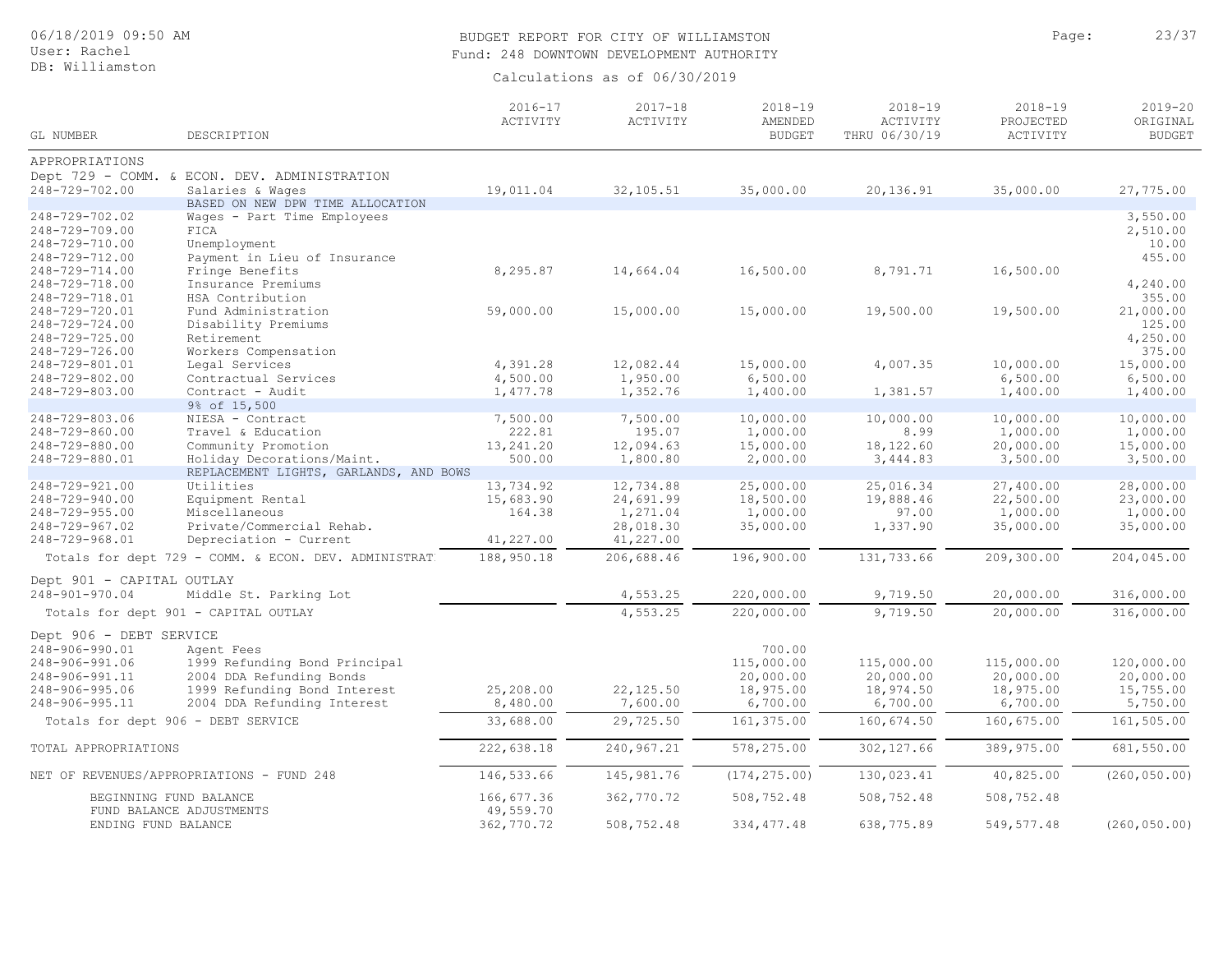| 06/18/2019 09:50 AM<br>User: Rachel |                            | BUDGET REPORT FOR CITY OF WILLIAMSTON<br>Fund: 321 2003 TRANSPORTATION BOND DEBT FUND | Page:                   | 24/37                        |                                      |                                      |                                      |
|-------------------------------------|----------------------------|---------------------------------------------------------------------------------------|-------------------------|------------------------------|--------------------------------------|--------------------------------------|--------------------------------------|
| DB: Williamston                     |                            | Calculations as of 06/30/2019                                                         |                         |                              |                                      |                                      |                                      |
| GL NUMBER                           | DESCRIPTION                | $2016 - 17$<br>ACTIVITY                                                               | $2017 - 18$<br>ACTIVITY | 2018-19<br>AMENDED<br>BUDGET | 2018-19<br>ACTIVITY<br>THRU 06/30/19 | $2018 - 19$<br>PROJECTED<br>ACTIVITY | 2019-20<br>ORIGINAL<br><b>BUDGET</b> |
| ESTIMATED REVENUES<br>Dept 000      |                            |                                                                                       |                         |                              |                                      |                                      |                                      |
| 321-000-699.02                      | Transfer from Major Street | 27,800.00                                                                             | 26,915.00               | 25,845.00                    | 25,543.75                            | 25,545.00                            |                                      |
| Totals for dept 000 -               |                            | 27,800.00                                                                             | 26,915.00               | 25,845.00                    | 25,543.75                            | 25,545.00                            |                                      |
| TOTAL ESTIMATED REVENUES            |                            | 27,800.00                                                                             | 26,915.00               | 25,845.00                    | 25,543.75                            | 25,545.00                            |                                      |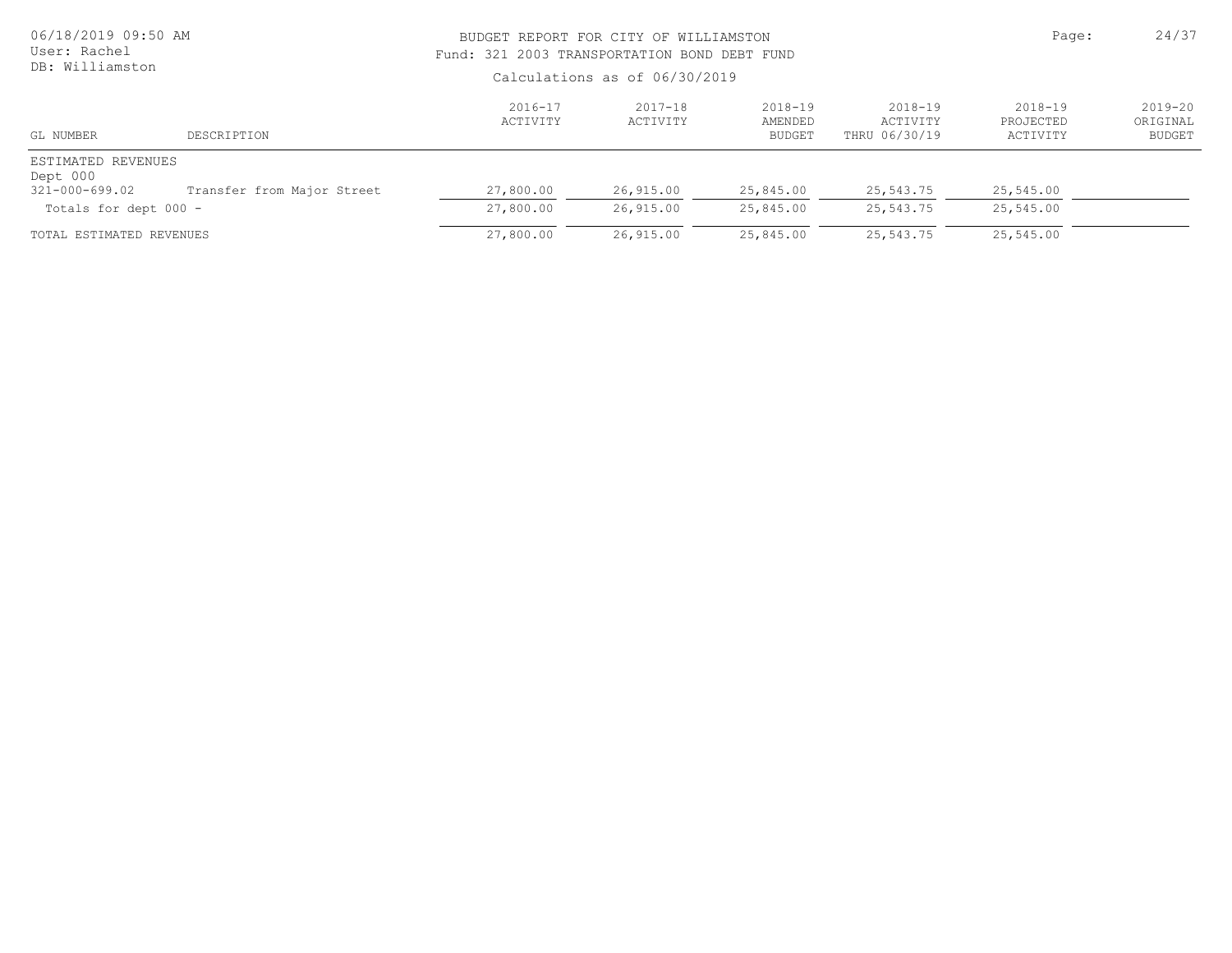## BUDGET REPORT FOR CITY OF WILLIAMSTON **Page:** 25/37 Fund: 321 2003 TRANSPORTATION BOND DEBT FUND

| GL NUMBER               | DESCRIPTION                               | $2016 - 17$<br>ACTIVITY | $2017 - 18$<br>ACTIVITY | $2018 - 19$<br>AMENDED<br><b>BUDGET</b> | $2018 - 19$<br>ACTIVITY<br>THRU 06/30/19 | $2018 - 19$<br>PROJECTED<br>ACTIVITY | $2019 - 20$<br>ORIGINAL<br><b>BUDGET</b> |
|-------------------------|-------------------------------------------|-------------------------|-------------------------|-----------------------------------------|------------------------------------------|--------------------------------------|------------------------------------------|
| APPROPRIATIONS          |                                           |                         |                         |                                         |                                          |                                      |                                          |
| Dept 906 - DEBT SERVICE |                                           |                         |                         |                                         |                                          |                                      |                                          |
| 321-906-990.01          | Agent Fees                                | 350.00                  | 350.00                  | 350.00                                  |                                          | 350.00                               |                                          |
| 321-906-991.10          | 2003 ACT 175 Trans. Bonds - Princi        | 25,000.00               | 25,000.00               | 25,000.00                               | 25,000.00                                | 25,000.00                            |                                          |
| 321-906-995.10          | 2003 ACT 175 Trans. Bonds - Intere        | 2,675.00                | 1,618.75                | 545.00                                  | 543.75                                   | 545.00                               |                                          |
|                         | Totals for dept 906 - DEBT SERVICE        | 28,025.00               | 26,968.75               | 25,895.00                               | 25,543.75                                | 25,895.00                            |                                          |
| TOTAL APPROPRIATIONS    |                                           | 28,025.00               | 26,968.75               | 25,895.00                               | 25,543.75                                | 25,895.00                            |                                          |
|                         | NET OF REVENUES/APPROPRIATIONS - FUND 321 | (225.00)                | (53.75)                 | (50.00)                                 |                                          | (350.00)                             |                                          |
|                         | BEGINNING FUND BALANCE                    | 278.75                  | 53.75                   |                                         |                                          |                                      |                                          |
|                         | ENDING FUND BALANCE                       | 53.75                   |                         | (50.00)                                 |                                          | (350.00)                             |                                          |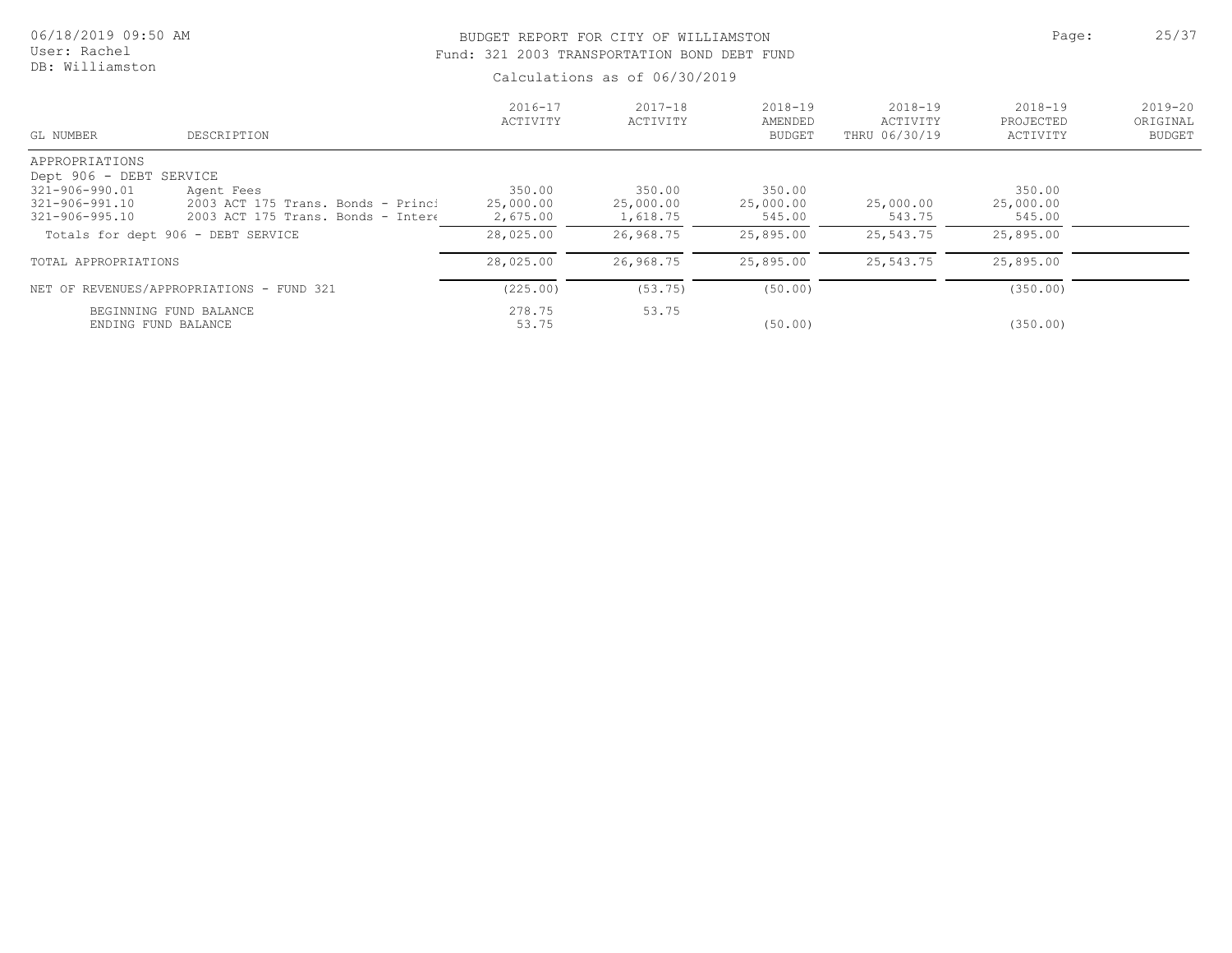| 06/18/2019 09:50 AM<br>User: Rachel<br>DB: Williamston                   |                                                          | BUDGET REPORT FOR CITY OF WILLIAMSTON<br>Fund: 352 ACT 342 BOND (LINN ROAD)<br>Calculations as of 06/30/2019 | Page:                   | 26/37                        |                                          |                                      |                                      |
|--------------------------------------------------------------------------|----------------------------------------------------------|--------------------------------------------------------------------------------------------------------------|-------------------------|------------------------------|------------------------------------------|--------------------------------------|--------------------------------------|
| GL NUMBER                                                                | DESCRIPTION                                              | $2016 - 17$<br>ACTIVITY                                                                                      | $2017 - 18$<br>ACTIVITY | 2018-19<br>AMENDED<br>BUDGET | $2018 - 19$<br>ACTIVITY<br>THRU 06/30/19 | $2018 - 19$<br>PROJECTED<br>ACTIVITY | 2019-20<br>ORIGINAL<br><b>BUDGET</b> |
| ESTIMATED REVENUES<br>Dept 000<br>352-000-699.01<br>$352 - 000 - 699.02$ | Transfer from General Fund<br>Transfer from Major Street | 134,300.00                                                                                                   | 2,200.00<br>139,200.00  | 145,975.00                   | 145,955.00                               | 145,975.00                           | 144,960.00                           |
| Totals for dept 000 -                                                    |                                                          | 134,300.00                                                                                                   | 141,400.00              | 145,975.00                   | 145,955.00                               | 145,975.00                           | 144,960.00                           |
| TOTAL ESTIMATED REVENUES                                                 |                                                          | 134,300.00                                                                                                   | 141,400.00              | 145,975.00                   | 145,955.00                               | 145,975.00                           | 144,960.00                           |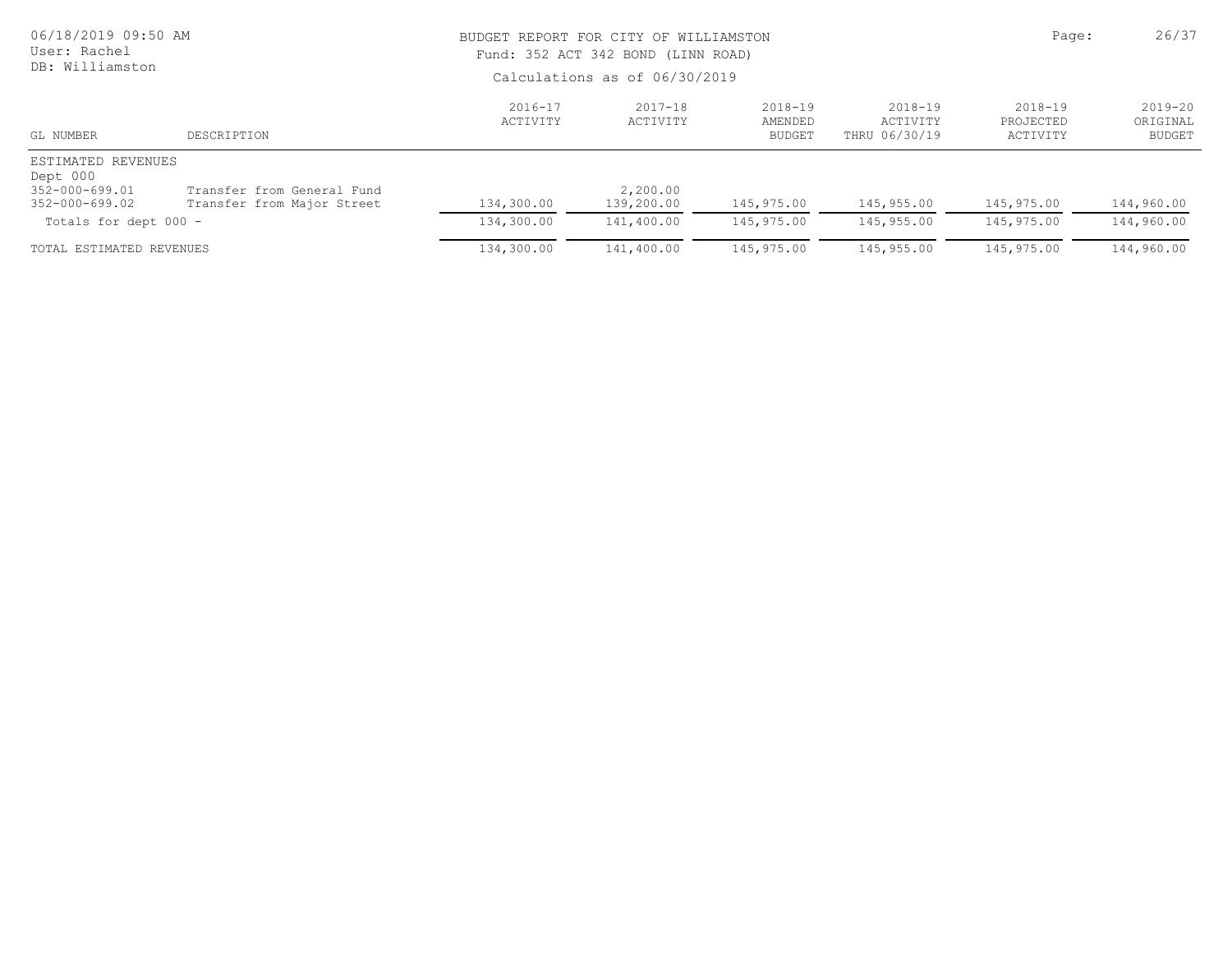| 06/18/2019 09:50 AM<br>User: Rachel<br>DB: Williamston                                    |                         | BUDGET REPORT FOR CITY OF WILLIAMSTON<br>Fund: 352 ACT 342 BOND (LINN ROAD) |                                         |                                          |                                      |                                          |  |
|-------------------------------------------------------------------------------------------|-------------------------|-----------------------------------------------------------------------------|-----------------------------------------|------------------------------------------|--------------------------------------|------------------------------------------|--|
|                                                                                           |                         | Calculations as of 06/30/2019                                               |                                         |                                          |                                      |                                          |  |
| DESCRIPTION<br>GL NUMBER                                                                  | $2016 - 17$<br>ACTIVITY | $2017 - 18$<br>ACTIVITY                                                     | $2018 - 19$<br>AMENDED<br><b>BUDGET</b> | $2018 - 19$<br>ACTIVITY<br>THRU 06/30/19 | $2018 - 19$<br>PROJECTED<br>ACTIVITY | $2019 - 20$<br>ORIGINAL<br><b>BUDGET</b> |  |
| APPROPRIATIONS<br>Dept 906 - DEBT SERVICE                                                 |                         |                                                                             |                                         |                                          |                                      |                                          |  |
| ACT 342 Bond Principal<br>352-906-991.05<br>ACT 342 Bond Interest<br>$352 - 906 - 995.05$ | 100,000.00<br>34,300.00 | 110,000.00<br>31,400.00                                                     | 120,000.00<br>25,960.00                 | 120,000.00<br>25,955.00                  | 120,000.00<br>25,960.00              | 125,000.00<br>19,960.00                  |  |
| Totals for dept 906 - DEBT SERVICE                                                        | 134,300.00              | 141,400.00                                                                  | 145,960.00                              | 145,955.00                               | 145,960.00                           | 144,960.00                               |  |
| TOTAL APPROPRIATIONS                                                                      | 134,300.00              | 141,400.00                                                                  | 145,960.00                              | 145,955.00                               | 145,960.00                           | 144,960.00                               |  |
| NET OF REVENUES/APPROPRIATIONS - FUND 352                                                 |                         |                                                                             | 15.00                                   |                                          | 15.00                                |                                          |  |
| BEGINNING FUND BALANCE<br>ENDING FUND BALANCE                                             |                         |                                                                             | 15.00                                   |                                          | 15.00                                |                                          |  |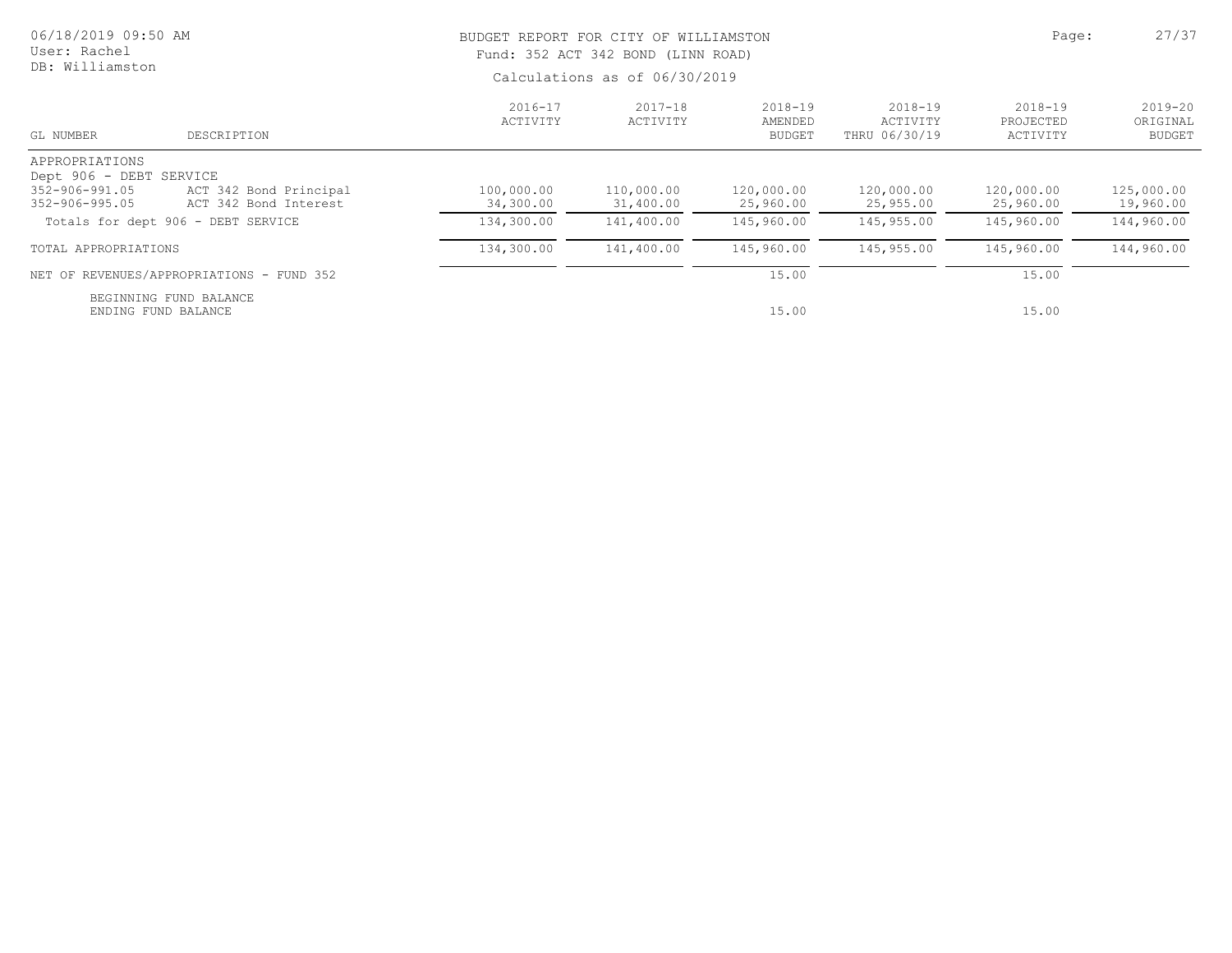| 06/18/2019 09:50 AM<br>User: Rachel |                                                         | BUDGET REPORT FOR CITY OF WILLIAMSTON<br>Fund: 590 SEWER FUND | Page:                   | 28/37                                   |                                          |                                      |                                          |
|-------------------------------------|---------------------------------------------------------|---------------------------------------------------------------|-------------------------|-----------------------------------------|------------------------------------------|--------------------------------------|------------------------------------------|
| DB: Williamston                     |                                                         | Calculations as of 06/30/2019                                 |                         |                                         |                                          |                                      |                                          |
| GL NUMBER                           | DESCRIPTION                                             | $2016 - 17$<br>ACTIVITY                                       | $2017 - 18$<br>ACTIVITY | $2018 - 19$<br>AMENDED<br><b>BUDGET</b> | $2018 - 19$<br>ACTIVITY<br>THRU 06/30/19 | $2018 - 19$<br>PROJECTED<br>ACTIVITY | $2019 - 20$<br>ORIGINAL<br><b>BUDGET</b> |
| ESTIMATED REVENUES                  |                                                         |                                                               |                         |                                         |                                          |                                      |                                          |
| Dept 000                            |                                                         |                                                               |                         |                                         |                                          |                                      |                                          |
| 590-000-539.08                      | SAW Grant                                               | 533,571.89                                                    |                         |                                         |                                          |                                      |                                          |
| $590 - 000 - 607.03$                | Readiness to Serve Charge<br>ASSUMES NO RATE ADJUSTMENT | 482,526.13                                                    | 486, 175.54             | 482,000.00                              | 398,265.24                               | 477,000.00                           | 477,000.00                               |
| $590 - 000 - 607.05$                | Commodity Charge                                        | 551, 613.21                                                   | 561, 183.55             | 551,000.00                              | 463,932.70                               | 560,000.00                           | 560,000.00                               |
|                                     | ASSUMES NO RATE ADJUSTMENT                              |                                                               |                         |                                         |                                          |                                      |                                          |
| 590-000-607.07                      | Penalties/Late Fees                                     | 11,995.07                                                     | 10,565.36               | 11,500.00                               | 9,403.32                                 | 10,000.00                            | 10,000.00                                |
| 590-000-607.09                      | Tap / Connection Fee                                    | 30,900.00                                                     | 37,080.00               | 18,540.00                               | 6,090.00                                 | 6,090.00                             | 6,180.00                                 |
| 590-000-625.01                      | Miscellaneous Fees                                      | 1,380.00                                                      | 540.00                  | 1,000.00                                | 450.00                                   | 1,000.00                             | 500.00                                   |
| 590-000-665.01                      | Interest Income                                         | 1,428.38                                                      | 6, 265.55               | 7,500.00                                | 5,659.28                                 | 4,000.00                             | 3,000.00                                 |
| $590 - 000 - 690.01$                | Miscellaneous Refunds                                   | 6,843.31                                                      | 33,558.13               | 6,000.00                                | 6,907.11                                 | 3,600.00                             | 30,000.00                                |
|                                     | SURCHARGE REVENUE                                       |                                                               |                         |                                         |                                          |                                      |                                          |
| 590-000-699.12                      | Transfer from Water Fund                                | 144,640.00                                                    | 87,200.00               |                                         |                                          |                                      |                                          |
| Totals for dept 000 -               |                                                         | 1,764,897.99                                                  | 1,222,568.13            | 1,077,540.00                            | 890,707.65                               | 1,061,690.00                         | 1,086,680.00                             |
| TOTAL ESTIMATED REVENUES            |                                                         | 1,764,897.99                                                  | 1,222,568.13            | 1,077,540.00                            | 890,707.65                               | 1,061,690.00                         | 1,086,680.00                             |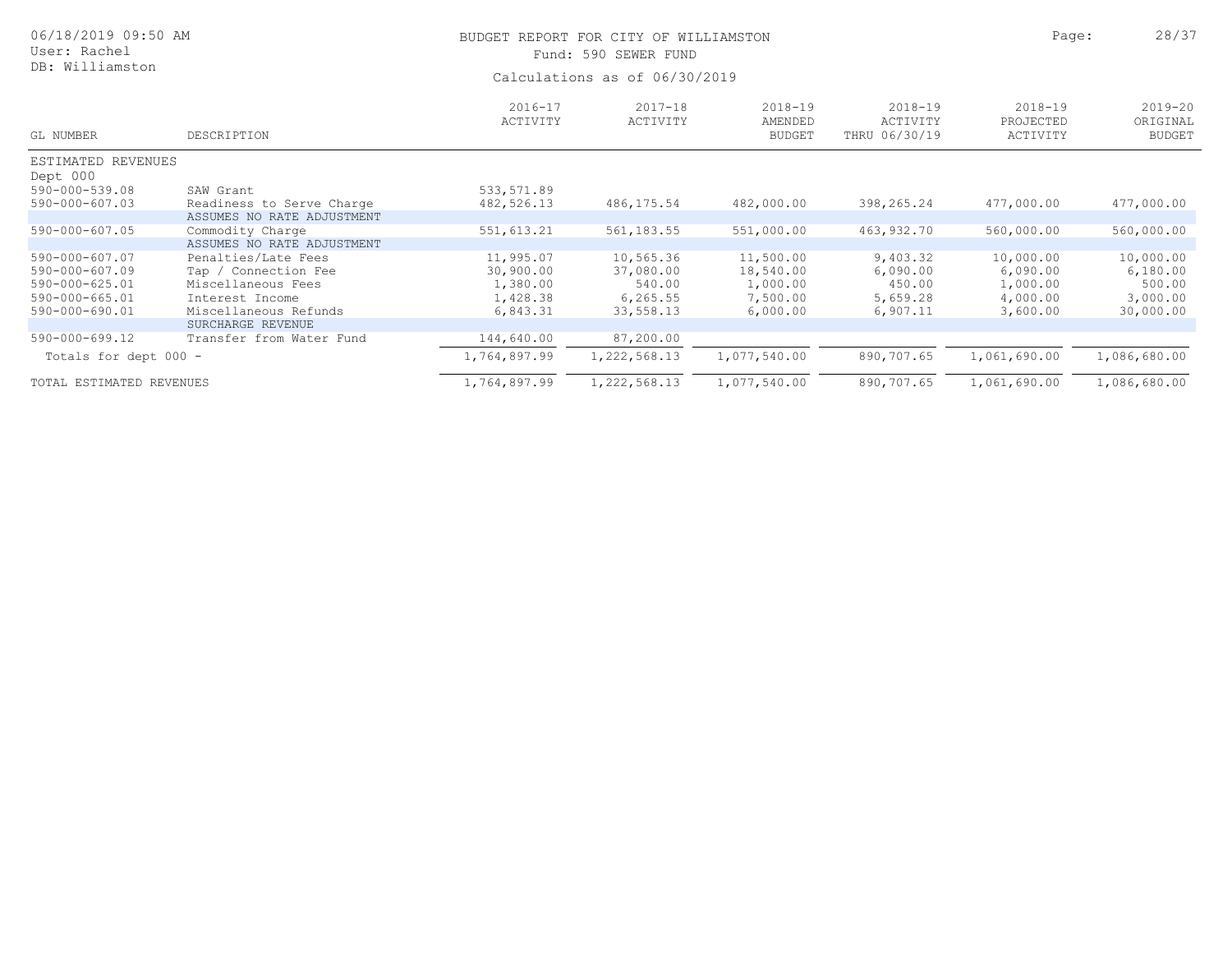| 06/18/2019 09:50 AM<br>User: Rachel          |                                                     | BUDGET REPORT FOR CITY OF WILLIAMSTON<br>Fund: 590 SEWER FUND | Page:                         | 29/37                                   |                                          |                                      |                                          |
|----------------------------------------------|-----------------------------------------------------|---------------------------------------------------------------|-------------------------------|-----------------------------------------|------------------------------------------|--------------------------------------|------------------------------------------|
| DB: Williamston                              |                                                     |                                                               | Calculations as of 06/30/2019 |                                         |                                          |                                      |                                          |
| <b>GL NUMBER</b>                             | DESCRIPTION                                         | $2016 - 17$<br>ACTIVITY                                       | $2017 - 18$<br>ACTIVITY       | $2018 - 19$<br>AMENDED<br><b>BUDGET</b> | $2018 - 19$<br>ACTIVITY<br>THRU 06/30/19 | $2018 - 19$<br>PROJECTED<br>ACTIVITY | $2019 - 20$<br>ORIGINAL<br><b>BUDGET</b> |
| APPROPRIATIONS                               |                                                     |                                                               |                               |                                         |                                          |                                      |                                          |
| Dept 483 - ADMINISTRATIVE                    |                                                     |                                                               |                               |                                         |                                          |                                      |                                          |
| $590 - 483 - 702.00$                         | Salaries & Wages                                    | 20,093.68                                                     | 29,207.16                     | 32,000.00                               | 27,460.93                                | 32,000.00                            | 1,755.00                                 |
| 590-483-709.00                               | BASED ON NEW DPW TIME ALLOCATION<br>FICA            |                                                               |                               |                                         |                                          |                                      | 140.00                                   |
| $590 - 483 - 710.00$                         | Unemployment                                        |                                                               |                               |                                         |                                          |                                      | 5.00                                     |
| 590-483-712.00<br>$590 - 483 - 714.00$       | Payment in Lieu of Insurance<br>Fringe Benefits     | 8,641.20                                                      | 13,493.97                     | 15,000.00                               | 11,170.71                                | 15,000.00                            | 30.00                                    |
| 590-483-714.01                               | GASB 68 Pension                                     | 23,246.00                                                     | 2,192.00                      |                                         |                                          |                                      |                                          |
| $590 - 483 - 714.02$                         | OPEB Expense                                        |                                                               | 739.00                        |                                         |                                          |                                      |                                          |
| $590 - 483 - 718.00$                         | Insurance Premiums                                  |                                                               |                               |                                         |                                          |                                      | 260.00                                   |
| 590-483-718.01                               | HSA Contribution                                    |                                                               |                               |                                         |                                          |                                      | 25.00                                    |
| 590-483-720.01                               | Fund Administration                                 | 40,000.00                                                     | 40,000.00                     | 40,000.00                               | 40,000.00                                | 40,000.00                            | 40,000.00                                |
| 590-483-723.01                               | Uniforms                                            | 3,191.55                                                      | 3,970.33                      | 3,000.00                                | 3,974.48                                 | 3,000.00                             | 3,000.00                                 |
| $590 - 483 - 724.00$                         | Disability Premiums                                 |                                                               |                               |                                         |                                          |                                      | 10.00                                    |
| $590 - 483 - 725.00$                         | Retirement                                          |                                                               |                               |                                         |                                          |                                      | 260.00                                   |
| $590 - 483 - 726.00$<br>$590 - 483 - 740.00$ | Workers Compensation<br>Operating Supplies          | 775.64                                                        | 248.66                        | 200.00                                  | 410.91                                   | 500.00                               | 25.00<br>500.00                          |
| $590 - 483 - 802.00$                         | Contractual Services                                |                                                               |                               | 2,000.00                                | 1,376.16                                 | 2,000.00                             | 2,000.00                                 |
| $590 - 483 - 803.00$                         | Contract - Audit                                    | 2,309.04                                                      | 2, 113.71                     | 2,200.00                                | 2,171.04                                 | 2,175.00                             | 2,200.00                                 |
|                                              | 14% of 15,500                                       |                                                               |                               |                                         |                                          |                                      |                                          |
| 590-483-820.01                               | Insurance - Liab. / Prop.<br>2% increase from 18/19 | 8,705.25                                                      | 9,344.25                      | 9,500.00                                | 9,820.00                                 | 9,820.00                             | 10,000.00                                |
| 590-483-831.01                               | Memberships & Dues                                  | 1,952.48                                                      | 1,434.48                      | 2,000.00                                | 943.39                                   | 2,000.00                             | 2,000.00                                 |
| $590 - 483 - 850.00$                         | Communications - Telephone                          | 4,238.42                                                      | 2,731.81                      | 3,600.00                                | 2,778.69                                 | 3,600.00                             | 3,600.00                                 |
| $590 - 483 - 860.00$                         | Travel & Education                                  | 1,096.09                                                      | 1,773.61                      | 3,000.00                                | 1,184.43                                 | 3,000.00                             | 3,000.00                                 |
| $590 - 483 - 940.00$                         | Equipment Rental                                    | 211.00                                                        | 465.02                        | 500.00                                  | 537.47                                   | 500.00                               | 500.00                                   |
| 590-483-968.01                               | Depreciation - Current                              | 377,050.25                                                    | 363,846.39                    |                                         |                                          |                                      |                                          |
|                                              | Totals for dept 483 - ADMINISTRATIVE                | 491,510.60                                                    | 471,560.39                    | 113,000.00                              | 101,828.21                               | 113,595.00                           | 69,310.00                                |
|                                              | Dept 539 - METER READING & BILLING                  |                                                               |                               |                                         |                                          |                                      |                                          |
| 590-539-702.00                               | Salaries & Wages                                    | 19,068.93                                                     | 21,733.25                     | 24,000.00                               | 17,292.25                                | 24,000.00                            | 23,100.00                                |
| 590-539-709.00                               | FICA                                                |                                                               |                               |                                         |                                          |                                      | 1,785.00                                 |
| 590-539-710.00                               | Unemployment                                        |                                                               |                               |                                         |                                          |                                      | 5.00                                     |
| 590-539-712.00                               | Payment in Lieu of Insurance                        |                                                               |                               |                                         |                                          |                                      | 190.00                                   |
| $590 - 539 - 714.00$                         | Fringe Benefits                                     | 7,899.73                                                      | 10,162.48                     | 11,300.00                               | 9,163.37                                 | 11,300.00                            |                                          |
| $590 - 539 - 718.00$                         | Insurance Premiums                                  |                                                               |                               |                                         |                                          |                                      | 5,825.00                                 |
| 590-539-718.01                               | HSA Contribution                                    |                                                               |                               |                                         |                                          |                                      | 500.00                                   |
| 590-539-724.00                               | Disability Premiums                                 |                                                               |                               |                                         |                                          |                                      | 115.00                                   |
| $590 - 539 - 725.00$<br>590-539-726.00       | Retirement                                          |                                                               |                               |                                         |                                          |                                      | 4,810.00<br>290.00                       |
| 590-539-730.01                               | Workers Compensation<br>Postage                     | 1,444.19                                                      | 1,701.67                      | 1,800.00                                | 1,706.07                                 | 2,100.00                             | 3,900.00                                 |
|                                              | ASSUMES IMPLEMENTATION OF MONTHLY BILLING           |                                                               |                               |                                         |                                          |                                      |                                          |
| 590-539-740.00                               | Operating Supplies                                  | 42,885.03                                                     | 58,043.96                     | 33,000.00                               | 32, 187.62                               | 33,000.00                            | 33,000.00                                |
|                                              | METER REPLACEMENTS                                  |                                                               |                               |                                         |                                          |                                      |                                          |
| $590 - 539 - 802.00$                         | Contractual Services                                | 1,282.16                                                      | 974.97                        | 1,500.00                                | 974.97                                   | 1,500.00                             | 1,500.00                                 |
| $590 - 539 - 940.00$                         | Equipment Rental                                    | 2,086.54                                                      | 2,681.61                      | 3,000.00                                | 1,637.40                                 | 3,000.00                             | 3,000.00                                 |
|                                              | Totals for dept 539 - METER READING & BILLING       | 74,666.58                                                     | 95,297.94                     | 74,600.00                               | 62,961.68                                | 74,900.00                            | 78,020.00                                |
| Dept 541 - SAW GRANT                         |                                                     |                                                               |                               |                                         |                                          |                                      |                                          |
| $590 - 541 - 702.00$                         | Salaries & Wages                                    | 19,578.27                                                     |                               |                                         |                                          |                                      |                                          |
| $590 - 541 - 714.00$                         | Fringe Benefits                                     | 8,920.42                                                      |                               |                                         |                                          |                                      |                                          |
| $590 - 541 - 740.00$                         | Operating Supplies                                  | 12,987.48                                                     |                               |                                         |                                          |                                      |                                          |
| $590 - 541 - 802.00$                         | Contractual Services                                | 519,820.18                                                    | 19,495.00                     |                                         |                                          |                                      |                                          |
| $590 - 541 - 940.00$                         | Equipment Rental                                    | 4,557.93                                                      |                               |                                         |                                          |                                      |                                          |
| Totals for dept 541 - SAW GRANT              |                                                     | 565,864.28                                                    | 19,495.00                     |                                         |                                          |                                      |                                          |
|                                              |                                                     |                                                               |                               |                                         |                                          |                                      |                                          |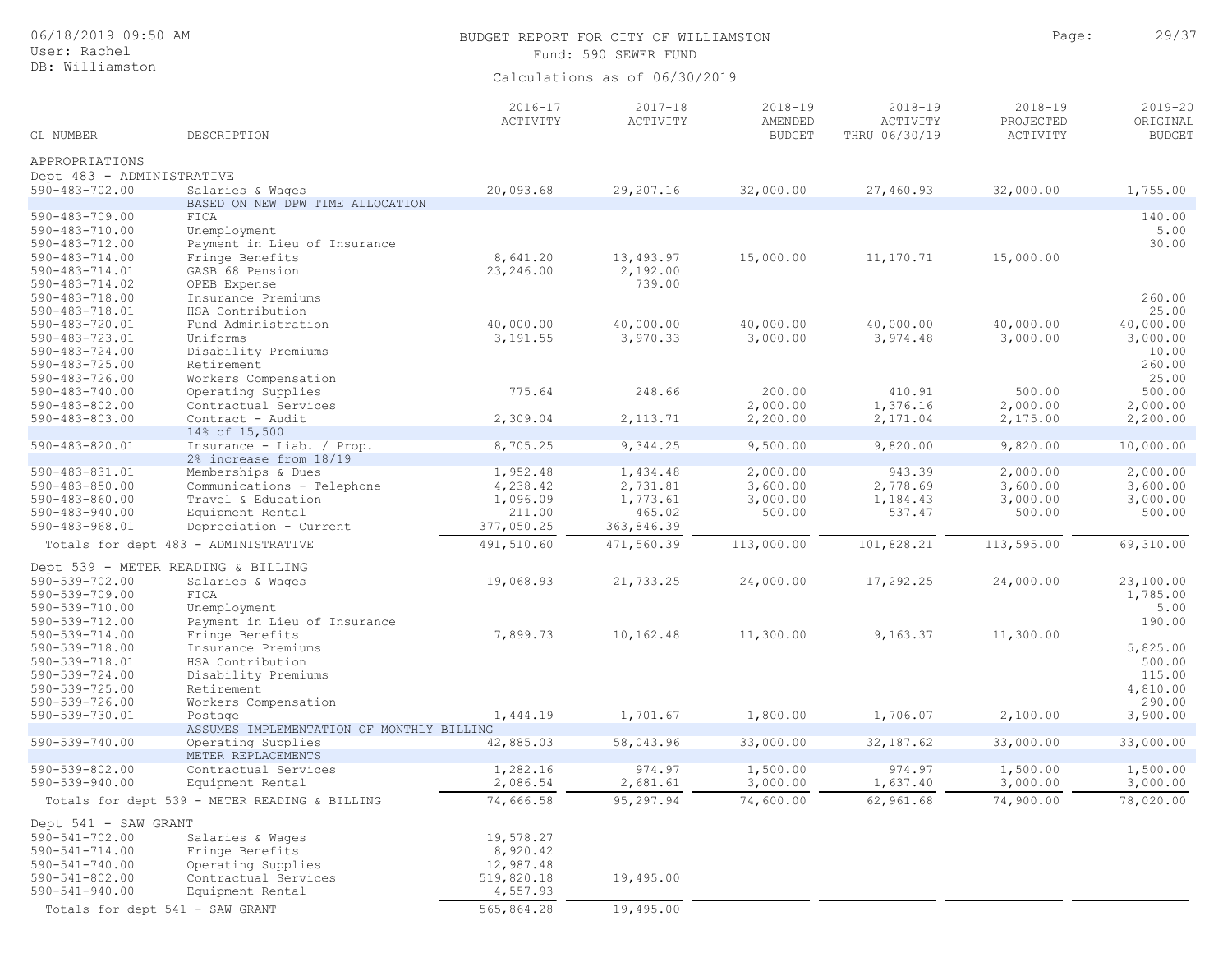| 06/18/2019 09:50 AM |  |  |
|---------------------|--|--|
| User: Rachel        |  |  |

# BUDGET REPORT FOR CITY OF WILLIAMSTON **Page:** 30/37

Fund: 590 SEWER FUND

| GL NUMBER                                    | DESCRIPTION                                                                                                           | $2016 - 17$<br>ACTIVITY | $2017 - 18$<br>ACTIVITY | $2018 - 19$<br>AMENDED<br><b>BUDGET</b> | $2018 - 19$<br>ACTIVITY<br>THRU 06/30/19 | $2018 - 19$<br>PROJECTED<br>ACTIVITY | $2019 - 20$<br>ORIGINAL<br><b>BUDGET</b> |
|----------------------------------------------|-----------------------------------------------------------------------------------------------------------------------|-------------------------|-------------------------|-----------------------------------------|------------------------------------------|--------------------------------------|------------------------------------------|
| APPROPRIATIONS                               |                                                                                                                       |                         |                         |                                         |                                          |                                      |                                          |
| Dept $544 - LINE$                            | MAINTENANCE                                                                                                           |                         |                         |                                         |                                          |                                      |                                          |
| $590 - 544 - 702.00$                         | Salaries & Wages                                                                                                      | 20,628.85               | 19,631.87               | 24,000.00                               | 22,672.08                                | 26,000.00                            | 35,300.00                                |
| $590 - 544 - 702.02$                         | Wages - Part Time Employees                                                                                           |                         |                         |                                         |                                          |                                      | 950.00                                   |
| $590 - 544 - 709.00$                         | FICA                                                                                                                  |                         |                         |                                         |                                          |                                      | 2,815.00                                 |
| $590 - 544 - 710.00$                         | Unemployment                                                                                                          |                         |                         |                                         |                                          |                                      | 5.00                                     |
| $590 - 544 - 712.00$                         | Payment in Lieu of Insurance                                                                                          |                         |                         |                                         |                                          |                                      | 560.00                                   |
| $590 - 544 - 714.00$<br>$590 - 544 - 718.00$ | Fringe Benefits                                                                                                       | 8,591.53                | 10,496.21               | 11,300.00                               | 8,630.88                                 | 11,300.00                            | 5,195.00                                 |
| 590-544-718.01                               | Insurance Premiums<br>HSA Contribution                                                                                |                         |                         |                                         |                                          |                                      | 435.00                                   |
| $590 - 544 - 724.00$                         | Disability Premiums                                                                                                   |                         |                         |                                         |                                          |                                      | 155.00                                   |
| $590 - 544 - 725.00$                         | Retirement                                                                                                            |                         |                         |                                         |                                          |                                      | 5,210.00                                 |
| $590 - 544 - 726.00$                         | Workers Compensation                                                                                                  |                         |                         |                                         |                                          |                                      | 450.00                                   |
| $590 - 544 - 740.00$                         | Operating Supplies                                                                                                    | 7,064.78                | 2,581.91                | 5,000.00                                | 925.64                                   | 5,000.00                             | 5,000.00                                 |
| $590 - 544 - 802.00$                         | Contractual Services                                                                                                  | 11,604.60               | 12,538.00               | 10,000.00                               | 2,630.00                                 | 10,000.00                            | 10,000.00                                |
| $590 - 544 - 940.00$                         | Equipment Rental                                                                                                      | 16,563.88               | 15,085.12               | 28,000.00                               | 25,852.24                                | 26,000.00                            | 35,000.00                                |
|                                              | INCREASED IN 2019-20 TO ACCOUNT FOR NEW VACTOR TRUCK RENTAL CHARGES                                                   |                         |                         |                                         |                                          |                                      |                                          |
|                                              | Totals for dept 544 - LINE MAINTENANCE                                                                                | 64, 453.64              | 60, 333.11              | 78,300.00                               | 60,710.84                                | 78,300.00                            | 101,075.00                               |
| Dept 548 - LIFT STATIONS                     |                                                                                                                       |                         |                         |                                         |                                          |                                      |                                          |
| $590 - 548 - 702.00$                         | Salaries & Wages                                                                                                      | 30,410.05               | 27,051.69               | 35,000.00                               | 23, 270.12                               | 35,000.00                            | 22,800.00                                |
| $590 - 548 - 702.02$                         | Wages - Part Time Employees                                                                                           |                         |                         |                                         |                                          |                                      | 150.00                                   |
| $590 - 548 - 709.00$                         | FICA                                                                                                                  |                         |                         |                                         |                                          |                                      | 1,775.00                                 |
| 590-548-710.00                               | Unemployment                                                                                                          |                         |                         |                                         |                                          |                                      | 5.00                                     |
| 590-548-712.00                               | Payment in Lieu of Insurance                                                                                          |                         |                         |                                         |                                          |                                      | 120.00                                   |
| $590 - 548 - 714.00$                         | Fringe Benefits                                                                                                       | 12,642.40               | 12,092.43               | 16,500.00                               | 10,066.81                                | 16,500.00                            |                                          |
| $590 - 548 - 718.00$                         | Insurance Premiums                                                                                                    |                         |                         |                                         |                                          |                                      | 4,500.00                                 |
| 590-548-718.01                               | HSA Contribution                                                                                                      |                         |                         |                                         |                                          |                                      | 350.00                                   |
| $590 - 548 - 723.00$                         | Retiree Health Care-OPEB                                                                                              |                         |                         |                                         |                                          |                                      | 2,750.00                                 |
| $590 - 548 - 724.00$                         | Disability Premiums                                                                                                   |                         |                         |                                         |                                          |                                      | 100.00                                   |
| $590 - 548 - 725.00$                         | Retirement                                                                                                            |                         |                         |                                         |                                          |                                      | 2,250.00                                 |
| $590 - 548 - 726.00$                         | Workers Compensation                                                                                                  |                         |                         |                                         |                                          |                                      | 300.00                                   |
| $590 - 548 - 740.00$                         | Operating Supplies                                                                                                    | 281.44                  |                         | 500.00                                  | 425.37                                   | 500.00                               | 500.00                                   |
| $590 - 548 - 802.00$                         | Contractual Services                                                                                                  | 741.00                  | 276.00                  | 7,000.00                                | 1,497.61                                 | 7,000.00                             | 7,000.00                                 |
| $590 - 548 - 850.00$                         | Communications - Telephone                                                                                            | 457.57                  | 572.43                  | 600.00                                  | 538.72                                   | 600.00                               | 600.00                                   |
| $590 - 548 - 921.00$                         | Utilities                                                                                                             | 14,354.80               | 6,867.04                | 10,000.00                               | 9,691.88                                 | 10,000.00                            | 10,000.00                                |
| $590 - 548 - 930.04$                         | Equipment Repair/Maint.                                                                                               | 10,582.76               | 16,403.76               | 20,000.00                               | 28,303.78                                | 36,000.00                            | 35,000.00                                |
|                                              | INCREASED TO ACCOUNT FOR EXPECTED REPAIRS AND MAINTENANCE AT ZIMMER, HIDEAWAY WOODS, HIGH, AND EAST END LIFT STATIONS |                         |                         |                                         |                                          |                                      |                                          |
| $590 - 548 - 940.00$<br>590-548-970.06       | Equipment Rental<br>Mechanic Street Lift Station                                                                      | 3,260.92                | 3,645.77                | 4,000.00                                | 4,459.27                                 | 5,000.00                             | 5,500.00<br>25,000.00                    |
|                                              | MECHANIC STREET LIFT STATION PROJECT TO BRING OUT OF THE FLOODPLAIN                                                   |                         |                         |                                         |                                          |                                      |                                          |
|                                              | Totals for dept 548 - LIFT STATIONS                                                                                   | 72,730.94               | 66,909.12               | 93,600.00                               | 78,253.56                                | 110,600.00                           | 118,700.00                               |
|                                              |                                                                                                                       |                         |                         |                                         |                                          |                                      |                                          |
| Dept 549 - PLANT OPER. & MAINT.              |                                                                                                                       |                         |                         |                                         |                                          |                                      |                                          |
| 590-549-702.00                               | Salaries & Wages                                                                                                      | 145,623.14              | 134,802.96              | 150,000.00                              | 144,291.73                               | 150,000.00                           | 150,000.00                               |
| 590-549-702.02                               | Wages - Part Time Employees                                                                                           |                         |                         |                                         |                                          |                                      | 7,900.00                                 |
| 590-549-709.00                               | FICA                                                                                                                  |                         |                         |                                         |                                          |                                      | 12,150.00                                |
| 590-549-710.00                               | Unemployment                                                                                                          |                         |                         |                                         |                                          |                                      | 20.00                                    |
| 590-549-712.00<br>$590 - 549 - 714.00$       | Payment in Lieu of Insurance<br>Fringe Benefits                                                                       | 60,953.12               | 56,672.43               | 75,000.00                               | 64, 465.13                               | 75,000.00                            | 1,100.00                                 |
| $590 - 549 - 718.00$                         | Insurance Premiums                                                                                                    |                         |                         |                                         |                                          |                                      | 29,450.00                                |
| 590-549-718.01                               | HSA Contribution                                                                                                      |                         |                         |                                         |                                          |                                      | 2,225.00                                 |
| 590-549-723.00                               | Retiree Health Care-OPEB                                                                                              |                         |                         |                                         |                                          |                                      | 14,660.00                                |
| 590-549-723.03                               | Tool Allowance                                                                                                        | 831.21                  | 578.32                  | 1,000.00                                | 943.54                                   | 1,000.00                             | 1,000.00                                 |
| 590-549-724.00                               | Disability Premiums                                                                                                   |                         |                         |                                         |                                          |                                      | 650.00                                   |
| 590-549-725.00                               | Retirement                                                                                                            |                         |                         |                                         |                                          |                                      | 16,250.00                                |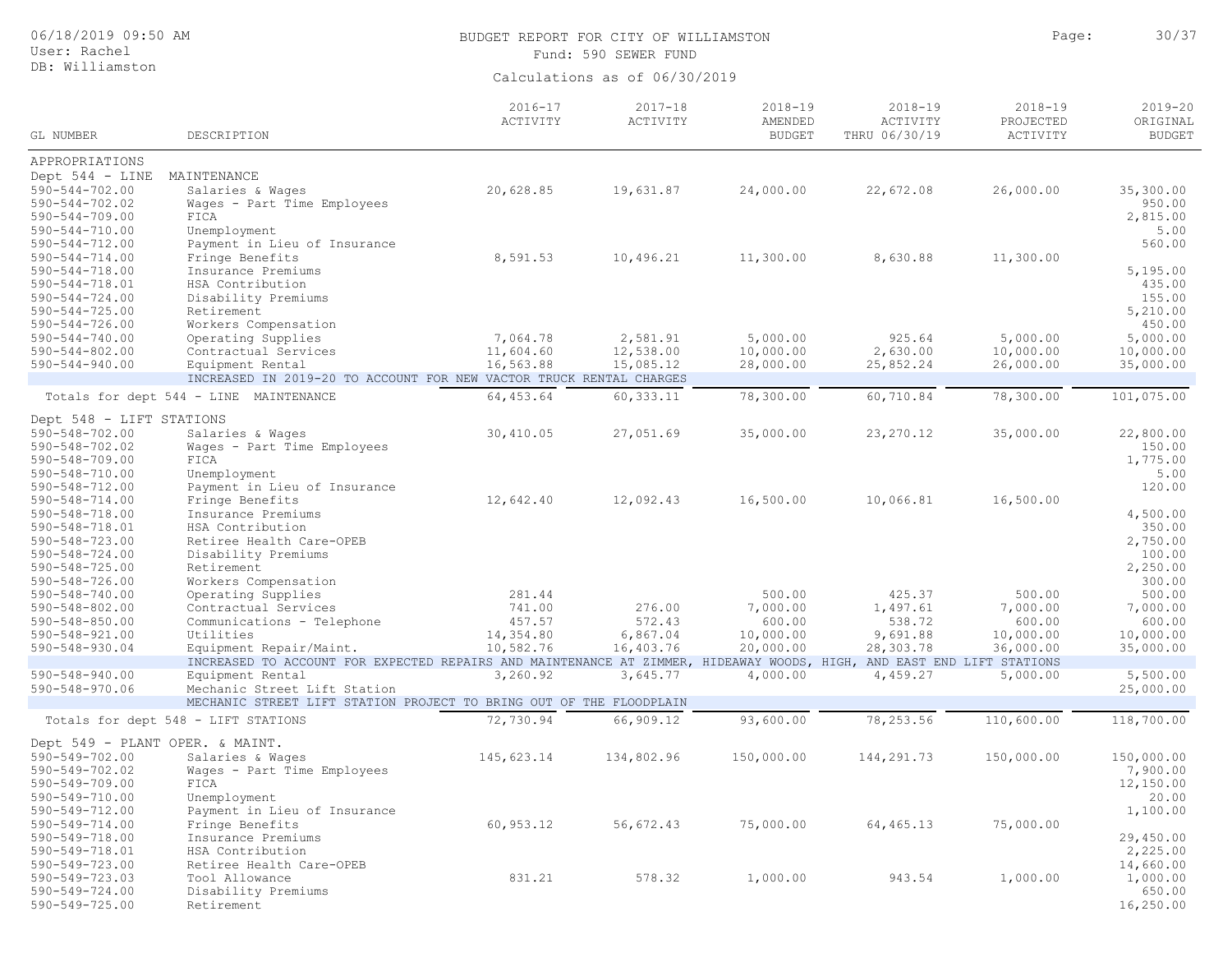| 06/18/2019 09:50 AM             |                                                                                                                                 |                                                                                | BUDGET REPORT FOR CITY OF WILLIAMSTON | Page:                                   | 31/37                                    |                                      |                                          |  |  |
|---------------------------------|---------------------------------------------------------------------------------------------------------------------------------|--------------------------------------------------------------------------------|---------------------------------------|-----------------------------------------|------------------------------------------|--------------------------------------|------------------------------------------|--|--|
| User: Rachel                    |                                                                                                                                 |                                                                                | Fund: 590 SEWER FUND                  |                                         |                                          |                                      |                                          |  |  |
| DB: Williamston                 |                                                                                                                                 |                                                                                | Calculations as of 06/30/2019         |                                         |                                          |                                      |                                          |  |  |
| <b>GL NUMBER</b>                | DESCRIPTION                                                                                                                     | $2016 - 17$<br>ACTIVITY                                                        | $2017 - 18$<br><b>ACTIVITY</b>        | $2018 - 19$<br>AMENDED<br><b>BUDGET</b> | $2018 - 19$<br>ACTIVITY<br>THRU 06/30/19 | $2018 - 19$<br>PROJECTED<br>ACTIVITY | $2019 - 20$<br>ORIGINAL<br><b>BUDGET</b> |  |  |
| APPROPRIATIONS                  |                                                                                                                                 |                                                                                |                                       |                                         |                                          |                                      |                                          |  |  |
| Dept 549 - PLANT OPER. & MAINT. |                                                                                                                                 |                                                                                |                                       |                                         |                                          |                                      |                                          |  |  |
| $590 - 549 - 726.00$            | Workers Compensation                                                                                                            |                                                                                |                                       |                                         |                                          |                                      | 1,900.00                                 |  |  |
| 590-549-740.00                  | Operating Supplies                                                                                                              | 17,620.00                                                                      | 14,213.59                             | 16,000.00                               | 10,589.70                                | 16,000.00                            | 18,000.00                                |  |  |
|                                 | EXPECTED REPLACEMENT OF SEVERAL LAB SUPPLIES                                                                                    |                                                                                |                                       |                                         |                                          |                                      |                                          |  |  |
| 590-549-796.01                  | Treatment Chemicals                                                                                                             | 6,469.31                                                                       | 9,332.35                              | 15,000.00                               | 11,039.49                                | 18,000.00                            | 18,000.00                                |  |  |
|                                 | INCREASE FERRIC CHLORIDE COSTS                                                                                                  |                                                                                |                                       |                                         |                                          |                                      |                                          |  |  |
| $590 - 549 - 802.00$            | Contractual Services                                                                                                            | 29,978.82                                                                      | 75,484.93                             | 42,000.00                               | 39,859.42                                | 60,000.00                            | 60,000.00                                |  |  |
|                                 |                                                                                                                                 | INCREASED SLUDGE HAULING; EXPECTED TO BE PARTIALLY OFFSET BY SURCHARGE REVENUE |                                       |                                         |                                          |                                      |                                          |  |  |
| $590 - 549 - 850.00$            | Communications - Telephone                                                                                                      | 2,316.22                                                                       | 2,980.59                              | 2,500.00                                | 3,080.80                                 | 3,100.00                             | 3,100.00                                 |  |  |
| $590 - 549 - 921.00$            | Utilities                                                                                                                       | 72,860.66                                                                      | 75,605.95                             | 80,000.00                               | 67,870.17                                | 80,000.00                            | 82,000.00                                |  |  |
| 590-549-930.04                  | Equipment Repair/Maint.                                                                                                         | 29,550.47                                                                      | 28,657.47                             | 30,000.00                               | 24,332.52                                | 34,000.00                            | 34,000.00                                |  |  |
| $590 - 549 - 940.00$            | Equipment Rental                                                                                                                | 2,488.84                                                                       | 2,624.10                              | 10,000.00                               | 2,511.43                                 | 10,000.00                            | 10,000.00                                |  |  |
| 590-549-970.27                  | SCADA System                                                                                                                    |                                                                                |                                       | 65,600.00                               | 41,904.39                                | 65,600.00                            |                                          |  |  |
|                                 | Totals for dept 549 - PLANT OPER. & MAINT.                                                                                      | 368,691.79                                                                     | 400,952.69                            | 487,100.00                              | 410,888.32                               | 512,700.00                           | 462,405.00                               |  |  |
| Dept 901 - CAPITAL OUTLAY       |                                                                                                                                 |                                                                                |                                       |                                         |                                          |                                      |                                          |  |  |
| $590 - 901 - 970.29$            | East Middle Street                                                                                                              |                                                                                |                                       | 5,000.00                                | 11,464.16                                | 11,465.00                            | 68,000.00                                |  |  |
|                                 | SEWER WORK ASSOCIATED WITH E MIDDLE/S MULLETT ST PROJECT (INCLUDES PROJECT, CONTINGENCY, AND ENGINEERING).<br>RRI CASH ELIGIBLE |                                                                                |                                       |                                         |                                          |                                      |                                          |  |  |
| $590 - 901 - 970.32$            | WW System Master Plan                                                                                                           |                                                                                |                                       | 20,000.00                               | 19,601.17                                | 25,000.00                            |                                          |  |  |
|                                 | Totals for dept 901 - CAPITAL OUTLAY                                                                                            |                                                                                |                                       | 25,000.00                               | 31,065.33                                | 36,465.00                            | 68,000.00                                |  |  |
| Dept 906 - DEBT SERVICE         |                                                                                                                                 |                                                                                |                                       |                                         |                                          |                                      |                                          |  |  |
| $590 - 906 - 990.01$            | Agent Fees                                                                                                                      |                                                                                |                                       | 750.00                                  |                                          | 750.00                               | 750.00                                   |  |  |
| 590-906-991.18                  | 2010 R.D Sewer Bonds                                                                                                            |                                                                                |                                       |                                         |                                          | 55,000.00                            | 57,000.00                                |  |  |
| $590 - 906 - 995.02$            | 2017 Cap Improv Bond Interest                                                                                                   |                                                                                | 2,753.29                              | 2,865.00                                | 3,166.95                                 | 2,865.00                             | 2,845.00                                 |  |  |
| $590 - 906 - 995.03$            | 1996 W/S Bond Interest                                                                                                          |                                                                                |                                       |                                         |                                          | 6,500.00                             | 6,500.00                                 |  |  |
|                                 | PLACEHOLDER FOR 2017 CIP BOND PRINCIPAL (NOT ACTUALLY EXPENSED HERE)                                                            |                                                                                |                                       |                                         |                                          |                                      |                                          |  |  |
| $590 - 906 - 995.14$            | 2010 Sewage Disposal Bond Interest                                                                                              | 96,870.00                                                                      | 95,280.00                             | 95,115.00                               | 93,645.00                                | 95,115.00                            | 93, 435.00                               |  |  |
| $590 - 906 - 995.25$            | 2011 G.O. Refunding Bonds - Intere                                                                                              | 14,575.50                                                                      | 4,971.25                              |                                         |                                          |                                      |                                          |  |  |
|                                 | Totals for dept 906 - DEBT SERVICE                                                                                              | 111,445.50                                                                     |                                       | 98,730.00                               | 96,811.95                                | 160,230.00                           | 160,530.00                               |  |  |
|                                 |                                                                                                                                 |                                                                                | 103,004.54                            |                                         |                                          |                                      |                                          |  |  |
| TOTAL APPROPRIATIONS            |                                                                                                                                 | 1,749,363.33                                                                   | 1, 217, 552.79                        | 970,330.00                              | 842,519.89                               | 1,086,790.00                         | 1,058,040.00                             |  |  |
|                                 | NET OF REVENUES/APPROPRIATIONS - FUND 590                                                                                       | 15,534.66                                                                      | 5,015.34                              | 107,210.00                              | 48,187.76                                | (25, 100.00)                         | 28,640.00                                |  |  |
|                                 | BEGINNING FUND BALANCE<br>FUND BALANCE ADJUSTMENTS                                                                              | 7,363,228.70                                                                   | 7,378,763.36<br>(103, 110.00)         | 7,280,668.70                            | 7,280,668.70                             | 7,280,668.70                         |                                          |  |  |
| ENDING FUND BALANCE             |                                                                                                                                 | 7,378,763.36                                                                   | 7,280,668.70                          | 7,387,878.70                            | 7,328,856.46                             | 7,255,568.70                         | 28,640.00                                |  |  |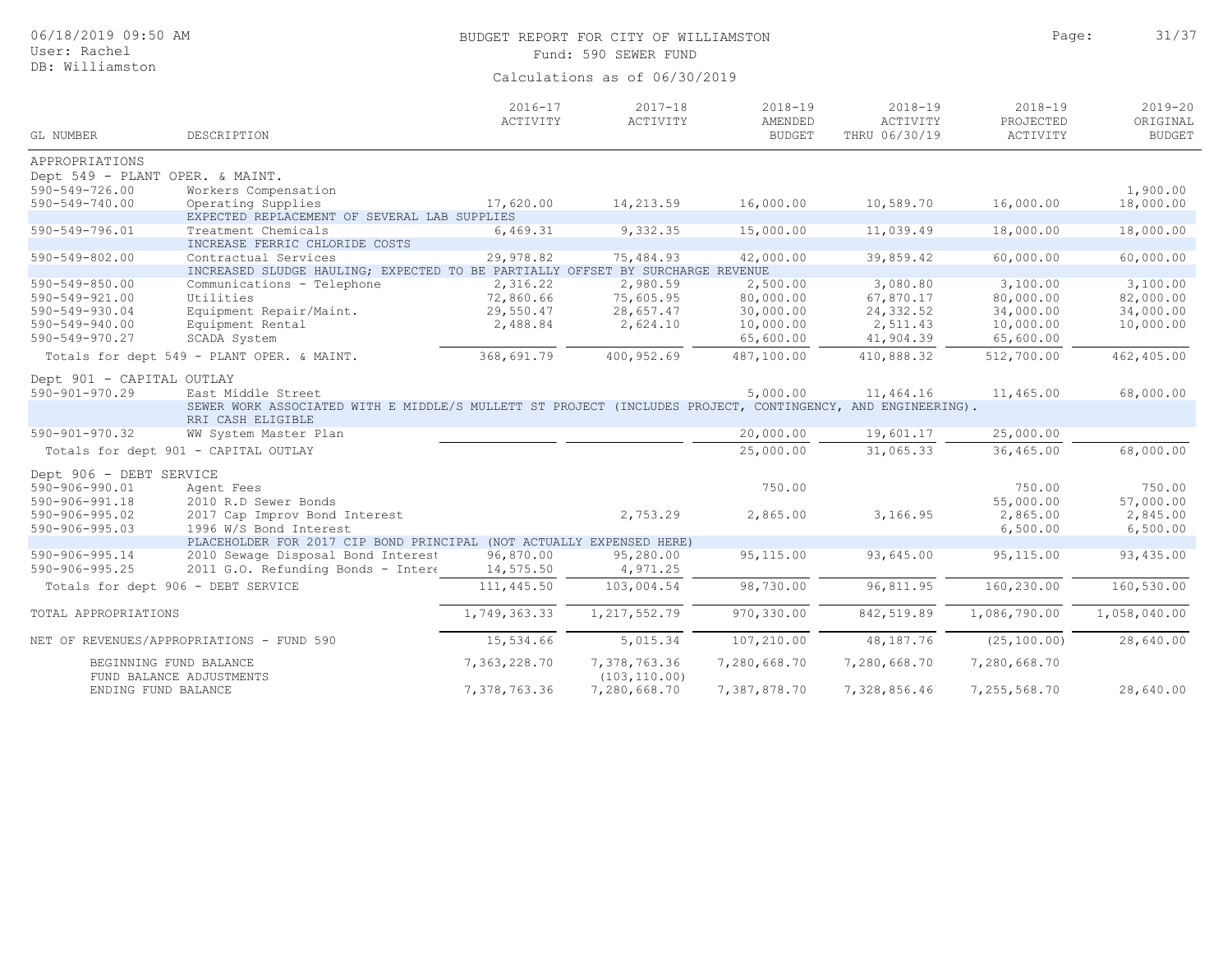| 06/18/2019 09:50 AM<br>User: Rachel |                                                           | BUDGET REPORT FOR CITY OF WILLIAMSTON<br>Fund: 591 WATER FUND |                         |                                         |                                          |                                      |                                          |  |  |
|-------------------------------------|-----------------------------------------------------------|---------------------------------------------------------------|-------------------------|-----------------------------------------|------------------------------------------|--------------------------------------|------------------------------------------|--|--|
| DB: Williamston                     |                                                           | Calculations as of 06/30/2019                                 |                         |                                         |                                          |                                      |                                          |  |  |
| GL NUMBER                           | DESCRIPTION                                               | $2016 - 17$<br>ACTIVITY                                       | $2017 - 18$<br>ACTIVITY | $2018 - 19$<br>AMENDED<br><b>BUDGET</b> | $2018 - 19$<br>ACTIVITY<br>THRU 06/30/19 | $2018 - 19$<br>PROJECTED<br>ACTIVITY | $2019 - 20$<br>ORIGINAL<br><b>BUDGET</b> |  |  |
| ESTIMATED REVENUES                  |                                                           |                                                               |                         |                                         |                                          |                                      |                                          |  |  |
| Dept 000                            |                                                           |                                                               |                         |                                         |                                          |                                      |                                          |  |  |
| $591 - 000 - 607.03$                | Readiness to Serve Charge                                 | 541,932.82                                                    | 556,068.61              | 562,500.00                              | 467, 125.31                              | 556,500.00                           | 650,500.00                               |  |  |
|                                     | ASSUMES RTS INCREASE OF \$4.56 PER MONTH                  |                                                               |                         |                                         |                                          |                                      |                                          |  |  |
| $591 - 000 - 607.05$                | Commodity Charge                                          | 349,015.19                                                    | 365,563.97              | 449,000.00                              | 297,791.45                               | 365,500.00                           | 378,000.00                               |  |  |
|                                     | ASSUMES COMMODITY CHARGE INCREASE OF \$0.15/1,000 GALLONS |                                                               |                         |                                         |                                          |                                      |                                          |  |  |
| $591 - 000 - 607.07$                | Penalties/Late Fees                                       | 9,967.59                                                      | 9,212.77                | 9,000.00                                | 8,438.37                                 | 8,000.00                             | 8,000.00                                 |  |  |
| $591 - 000 - 607.09$                | Tap / Connection Fee                                      | 4,600.00                                                      | 4,600.50                | 6,800.00                                | 4,600.00                                 | 4,600.00                             | 4,600.00                                 |  |  |
| 591-000-625.01                      | Miscellaneous Fees                                        | 3,959.03                                                      | 5,545.63                | 5,000.00                                | 6,021.50                                 | 4,000.00                             | 3,000.00                                 |  |  |
| $591 - 000 - 642.04$                | Water Meter Sales                                         | 3,260.50                                                      | 5,063.50                | 2,650.00                                | 2,368.50                                 | 1,600.00                             | 1,600.00                                 |  |  |
| $591 - 000 - 665.01$                | Interest Income                                           | 983.98                                                        | 7,818.57                | 9,000.00                                | 8,864.91                                 | 9,000.00                             | 9,000.00                                 |  |  |
| 591-000-690.01                      | Miscellaneous Refunds                                     | 25,128.02                                                     | 5,900.84                | 3,600.00                                | 4,604.21                                 | 3,000.00                             | 2,000.00                                 |  |  |
| 591-000-691.01                      | Miscellaneous Income                                      | 126.75                                                        | 900.00                  | 1,000.00                                | 180.00                                   | 200.00                               | 200.00                                   |  |  |
| Totals for dept 000 -               |                                                           | 938, 973.88                                                   | 960,674.39              | 1,048,550.00                            | 799,994.25                               | 952,400.00                           | 1,056,900.00                             |  |  |
| TOTAL ESTIMATED REVENUES            |                                                           | 938, 973.88                                                   | 960,674.39              | 1,048,550.00                            | 799,994.25                               | 952,400.00                           | 1,056,900.00                             |  |  |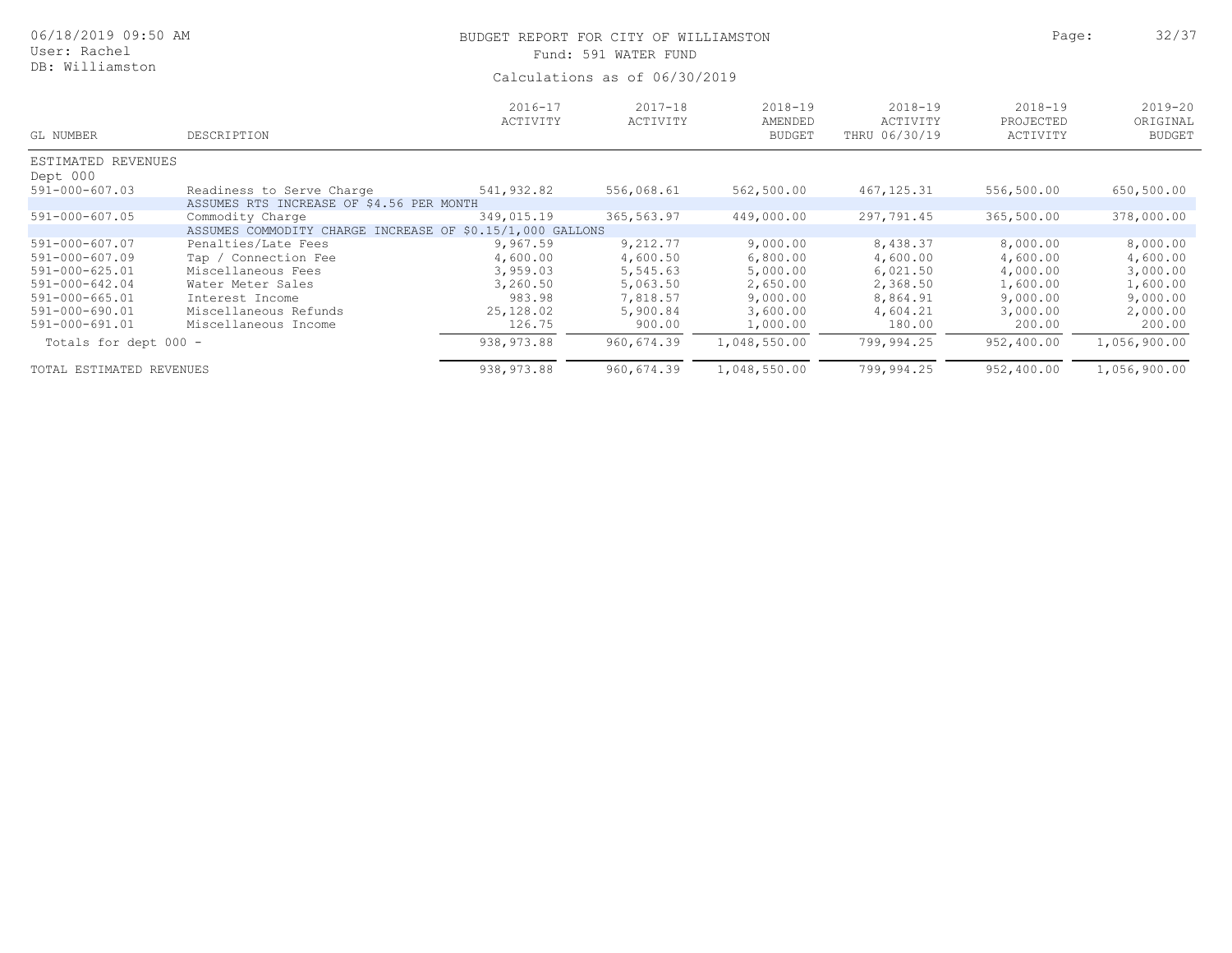| 06/18/2019 09:50 AM<br>User: Rachel          |                                               |                         | BUDGET REPORT FOR CITY OF WILLIAMSTON<br>Fund: 591 WATER FUND | Page:                                   | 33/37                                    |                                      |                                          |
|----------------------------------------------|-----------------------------------------------|-------------------------|---------------------------------------------------------------|-----------------------------------------|------------------------------------------|--------------------------------------|------------------------------------------|
| DB: Williamston                              |                                               |                         | Calculations as of 06/30/2019                                 |                                         |                                          |                                      |                                          |
| GL NUMBER                                    | DESCRIPTION                                   | $2016 - 17$<br>ACTIVITY | $2017 - 18$<br>ACTIVITY                                       | $2018 - 19$<br>AMENDED<br><b>BUDGET</b> | $2018 - 19$<br>ACTIVITY<br>THRU 06/30/19 | $2018 - 19$<br>PROJECTED<br>ACTIVITY | $2019 - 20$<br>ORIGINAL<br><b>BUDGET</b> |
| APPROPRIATIONS                               |                                               |                         |                                                               |                                         |                                          |                                      |                                          |
| Dept 483 - ADMINISTRATIVE                    |                                               |                         |                                                               |                                         |                                          |                                      |                                          |
| $591 - 483 - 702.00$                         | Salaries & Wages                              | 30,162.52               | 31,008.31                                                     | 35,000.00                               | 26,936.48                                | 32,000.00                            | 2,710.00                                 |
|                                              | BASED ON NEW DPW TIME ALLOCATION              |                         |                                                               |                                         |                                          |                                      |                                          |
| $591 - 483 - 709.00$                         | FICA                                          |                         |                                                               |                                         |                                          |                                      | 210.00                                   |
| 591-483-710.00                               | Unemployment                                  |                         |                                                               |                                         |                                          |                                      | 5.00                                     |
| $591 - 483 - 712.00$                         | Payment in Lieu of Insurance                  |                         |                                                               |                                         |                                          |                                      | 45.00                                    |
| $591 - 483 - 714.00$                         | Fringe Benefits                               | 12,743.09               | 14,075.37                                                     | 17,500.00                               | 8,280.09                                 | 14,400.00                            |                                          |
| $591 - 483 - 714.01$                         | GASB 68 Pension                               | 11,623.00               | 1,096.00<br>369.00                                            |                                         |                                          |                                      |                                          |
| $591 - 483 - 714.02$<br>$591 - 483 - 718.00$ | OPEB Expense<br>Insurance Premiums            |                         |                                                               |                                         |                                          |                                      | 400.00                                   |
| 591-483-718.01                               | HSA Contribution                              |                         |                                                               |                                         |                                          |                                      | 35.00                                    |
| 591-483-720.01                               | Fund Administration                           | 40,000.00               | 40,000.00                                                     | 40,000.00                               | 40,000.00                                | 40,000.00                            | 40,000.00                                |
| $591 - 483 - 723.01$                         | Uniforms                                      | 2,077.72                | 2,027.23                                                      | 1,650.00                                | 1,698.82                                 | 1,650.00                             | 1,650.00                                 |
| $591 - 483 - 724.00$                         | Disability Premiums                           |                         |                                                               |                                         |                                          |                                      | 15.00                                    |
| $591 - 483 - 725.00$                         | Retirement                                    |                         |                                                               |                                         |                                          |                                      | 400.00                                   |
| $591 - 483 - 726.00$                         | Workers Compensation                          |                         |                                                               |                                         |                                          |                                      | 35.00                                    |
| $591 - 483 - 740.00$                         | Operating Supplies                            | 48.01                   | 43.71                                                         | 2,600.00                                |                                          | 2,600.00                             | 2,600.00                                 |
| $591 - 483 - 802.00$                         | Contractual Services                          | 2,499.78                | 2,457.05                                                      |                                         | 1,338.05                                 | 2,500.00                             | 2,500.00                                 |
| $591 - 483 - 803.00$                         | Contract - Audit                              | 2,309.04                | 2, 113.71                                                     | 2,200.00                                | 2,171.04                                 | 2,175.00                             | 2,200.00                                 |
|                                              | 14% of 15,500                                 |                         |                                                               |                                         |                                          |                                      |                                          |
| 591-483-820.01                               | Insurance - Liab. / Prop.                     | 5,961.25                | 6,319.25                                                      | 6, 250.00                               | 6,415.00                                 | 6,415.00                             | 6,600.00                                 |
|                                              | 3% increase from 18/19                        |                         |                                                               |                                         |                                          |                                      |                                          |
| 591-483-831.01                               | Memberships & Dues                            | 2,298.49                | 1,601.49                                                      | 1,500.00                                | 871.38                                   | 1,500.00                             | 1,500.00                                 |
| $591 - 483 - 850.00$                         | Communications - Telephone                    | 2,594.93                | 1,951.87                                                      | 3,000.00                                | 1,999.49                                 | 3,000.00                             | 3,000.00                                 |
| $591 - 483 - 860.00$                         | Travel & Education                            | 2,353.27                | 2,699.54                                                      | 3,000.00                                | 2,827.58                                 | 3,000.00                             | 3,000.00                                 |
| $591 - 483 - 900.00$                         | Printing & Publishing                         | 966.62                  | 632.54                                                        | 1,000.00                                | 91.12                                    | 1,000.00                             | 1,000.00<br>200.00                       |
| $591 - 483 - 940.00$<br>$591 - 483 - 968.01$ | Equipment Rental<br>Depreciation - Current    | 27.10<br>215,949.44     | 230, 185.84                                                   | 200.00                                  | 62.17                                    | 200.00                               |                                          |
|                                              |                                               |                         |                                                               |                                         |                                          |                                      |                                          |
|                                              | Totals for dept 483 - ADMINISTRATIVE          | 331, 614.26             | 336,580.91                                                    | 113,900.00                              | 92,691.22                                | 110,440.00                           | 68,105.00                                |
|                                              | Dept 539 - METER READING & BILLING            |                         |                                                               |                                         |                                          |                                      |                                          |
| 591-539-702.00                               | Salaries & Wages                              | 19, 177.33              | 21,790.83                                                     | 21,000.00                               | 18,338.71                                | 21,000.00                            | 23,160.00                                |
| 591-539-709.00                               | FICA                                          |                         |                                                               |                                         |                                          |                                      | 1,790.00                                 |
| $591 - 539 - 710.00$                         | Unemployment                                  |                         |                                                               |                                         |                                          |                                      | 5.00                                     |
| $591 - 539 - 712.00$                         | Payment in Lieu of Insurance                  |                         |                                                               |                                         |                                          |                                      | 190.00                                   |
| $591 - 539 - 714.00$<br>$591 - 539 - 718.00$ | Fringe Benefits                               | 7,955.69                | 10,202.98                                                     | 9,870.00                                | 9,342.60                                 | 9,870.00                             | 5,835.00                                 |
| 591-539-718.01                               | Insurance Premiums<br>HSA Contribution        |                         |                                                               |                                         |                                          |                                      | 500.00                                   |
| $591 - 539 - 724.00$                         | Disability Premiums                           |                         |                                                               |                                         |                                          |                                      | 120.00                                   |
| $591 - 539 - 725.00$                         | Retirement                                    |                         |                                                               |                                         |                                          |                                      | 4,820.00                                 |
| $591 - 539 - 726.00$                         | Workers Compensation                          |                         |                                                               |                                         |                                          |                                      | 495.00                                   |
| 591-539-730.01                               | Postage                                       | 1,444.17                | 1,701.68                                                      | 2,000.00                                | 1,706.08                                 | 2,000.00                             | 3,900.00                                 |
|                                              | ASSUMES MONTHLY UTILITY BILLING               |                         |                                                               |                                         |                                          |                                      |                                          |
| $591 - 539 - 740.00$                         | Operating Supplies                            | 1,272.41                | 3,105.40                                                      | 33,000.00                               | 32, 192.62                               | 33,000.00                            | 33,000.00                                |
|                                              | METER REPLACEMENTS                            |                         |                                                               |                                         |                                          |                                      |                                          |
| $591 - 539 - 802.00$                         | Contractual Services                          | 1,282.16                | 974.97                                                        | 1,500.00                                | 974.97                                   | 1,500.00                             | 1,500.00                                 |
| $591 - 539 - 940.00$                         | Equipment Rental                              | 2,112.36                | 2,848.63                                                      | 2,500.00                                | 1,627.58                                 | 2,500.00                             | 2,500.00                                 |
|                                              | Totals for dept 539 - METER READING & BILLING | 33, 244.12              | 40,624.49                                                     | 69,870.00                               | 64,182.56                                | 69,870.00                            | 77,815.00                                |
| Dept $544 - LINE$                            | MAINTENANCE                                   |                         |                                                               |                                         |                                          |                                      |                                          |
| $591 - 544 - 702.00$                         | Salaries & Wages                              | 40,583.86               | 38,927.38                                                     | 50,000.00                               | 46,253.80                                | 47,000.00                            | 68,730.00                                |
| $591 - 544 - 702.02$                         | Wages - Part Time Employees                   |                         |                                                               |                                         |                                          |                                      | 200.00                                   |
| $591 - 544 - 709.00$                         | FICA                                          |                         |                                                               |                                         |                                          |                                      | 5,360.00                                 |
| $591 - 544 - 710.00$                         | Unemployment                                  |                         |                                                               |                                         |                                          |                                      | 10.00                                    |
| $591 - 544 - 712.00$                         | Payment in Lieu of Insurance                  |                         |                                                               |                                         |                                          |                                      | 1,085.00                                 |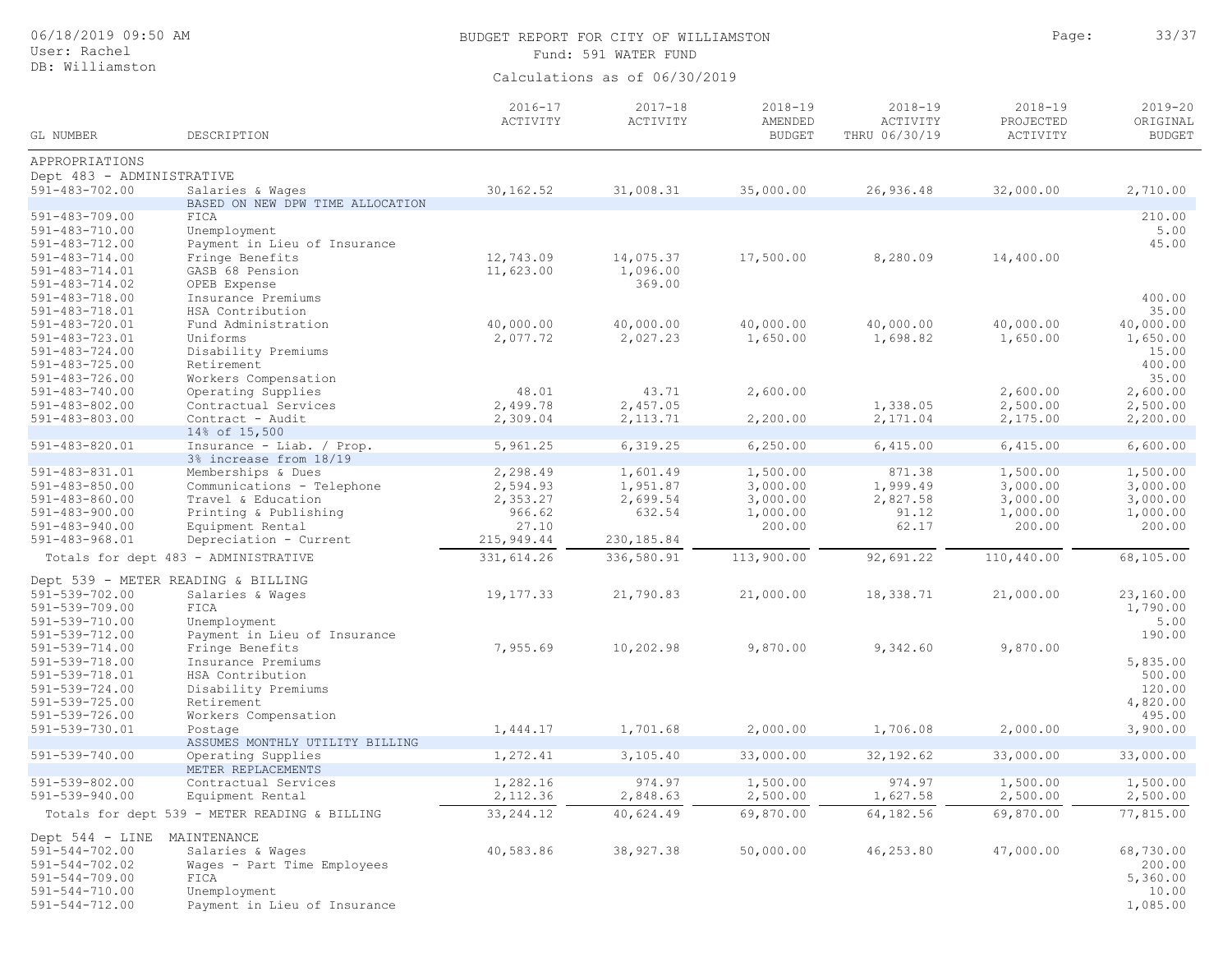| 06/18/2019 09:50 AM<br>User: Rachel<br>DB: Williamston                                                                                  |                                                                                                                                                                                                            | BUDGET REPORT FOR CITY OF WILLIAMSTON<br>Fund: 591 WATER FUND | Page:                               | 34/37                                   |                                          |                                      |                                                      |
|-----------------------------------------------------------------------------------------------------------------------------------------|------------------------------------------------------------------------------------------------------------------------------------------------------------------------------------------------------------|---------------------------------------------------------------|-------------------------------------|-----------------------------------------|------------------------------------------|--------------------------------------|------------------------------------------------------|
|                                                                                                                                         |                                                                                                                                                                                                            |                                                               | Calculations as of 06/30/2019       |                                         |                                          |                                      |                                                      |
| GL NUMBER                                                                                                                               | DESCRIPTION                                                                                                                                                                                                | $2016 - 17$<br>ACTIVITY                                       | $2017 - 18$<br>ACTIVITY             | $2018 - 19$<br>AMENDED<br><b>BUDGET</b> | $2018 - 19$<br>ACTIVITY<br>THRU 06/30/19 | $2018 - 19$<br>PROJECTED<br>ACTIVITY | $2019 - 20$<br>ORIGINAL<br><b>BUDGET</b>             |
| APPROPRIATIONS                                                                                                                          |                                                                                                                                                                                                            |                                                               |                                     |                                         |                                          |                                      |                                                      |
| Dept 544 - LINE<br>$591 - 544 - 714.00$<br>$591 - 544 - 718.00$<br>$591 - 544 - 718.01$<br>$591 - 544 - 724.00$<br>$591 - 544 - 725.00$ | MAINTENANCE<br>Fringe Benefits<br>Insurance Premiums<br>HSA Contribution<br>Disability Premiums<br>Retirement                                                                                              | 15,554.95                                                     | 20,280.62                           | 22,100.00                               | 16,831.75                                | 22,100.00                            | 10,125.00<br>845.00<br>295.00<br>10,155.00           |
| $591 - 544 - 726.00$<br>$591 - 544 - 740.00$<br>$591 - 544 - 802.00$<br>$591 - 544 - 940.00$                                            | Workers Compensation<br>Operating Supplies<br>Contractual Services<br>Equipment Rental                                                                                                                     | 12,880.24<br>34,816.17<br>24,564.11                           | 20,766.58<br>24,742.97<br>31,254.09 | 20,000.00<br>26,000.00<br>42,000.00     | 12,214.97<br>22,873.26<br>42,285.17      | 20,000.00<br>24,000.00<br>39,100.00  | 870.00<br>20,000.00<br>24,000.00<br>39,000.00        |
|                                                                                                                                         | ASSUMES INCREASED RENTAL CHARGE FOR NEW VACTOR TRUCK                                                                                                                                                       |                                                               |                                     |                                         |                                          |                                      |                                                      |
|                                                                                                                                         | Totals for dept 544 - LINE MAINTENANCE                                                                                                                                                                     | 128,399.33                                                    | 135, 971.64                         | 160,100.00                              | 140,458.95                               | 152,200.00                           | 180,675.00                                           |
| Dept 545 - ELEVATED TANK MAINT.<br>$591 - 545 - 702.00$<br>591-545-709.00<br>$591 - 545 - 710.00$                                       | Salaries & Wages<br>FICA<br>Unemployment                                                                                                                                                                   | 761.26                                                        | 85.35                               | 1,000.00                                | 689.81                                   | 1,000.00                             | 675.00<br>55.00<br>5.00                              |
| $591 - 545 - 712.00$<br>$591 - 545 - 714.00$<br>$591 - 545 - 718.00$<br>591-545-718.01<br>$591 - 545 - 724.00$<br>$591 - 545 - 725.00$  | Payment in Lieu of Insurance<br>Fringe Benefits<br>Insurance Premiums<br>HSA Contribution<br>Disability Premiums<br>Retirement                                                                             | 298.03                                                        | 53.90                               | 500.00                                  | 49.18                                    | 500.00                               | 15.00<br>100.00<br>10.00<br>5.00<br>100.00           |
| $591 - 545 - 726.00$<br>$591 - 545 - 740.00$<br>$591 - 545 - 802.00$                                                                    | Workers Compensation<br>Operating Supplies<br>Contractual Services                                                                                                                                         | 75.93<br>78.00                                                | 41.98<br>1,825.00                   | 300.00<br>1,000.00                      | 30.73<br>800.00                          | 300.00<br>1,000.00                   | 10.00<br>300.00<br>1,000.00                          |
| $591 - 545 - 921.00$<br>$591 - 545 - 940.00$                                                                                            | Utilities<br>Equipment Rental                                                                                                                                                                              | 600.00                                                        | 515.23                              | 500.00<br>400.00                        | 25.22                                    | 500.00<br>400.00                     | 500.00<br>400.00                                     |
|                                                                                                                                         | Totals for dept 545 - ELEVATED TANK MAINT.                                                                                                                                                                 | 1,813.22                                                      | 2,521.46                            | 3,700.00                                | 1,594.94                                 | 3,700.00                             | 3,175.00                                             |
| Dept 550 - WTP / WELL O & M                                                                                                             |                                                                                                                                                                                                            |                                                               |                                     |                                         |                                          |                                      |                                                      |
| $591 - 550 - 702.00$<br>$591 - 550 - 702.02$<br>$591 - 550 - 709.00$<br>$591 - 550 - 710.00$<br>$591 - 550 - 712.00$                    | Salaries & Wages<br>Wages - Part Time Employees<br>FICA<br>Unemployment<br>Payment in Lieu of Insurance                                                                                                    | 29,342.82                                                     | 29,957.50                           | 31,000.00                               | 27,976.77                                | 30,000.00                            | 44,250.00<br>4,800.00<br>3,800.00<br>10.00<br>455.00 |
| $591 - 550 - 714.00$<br>$591 - 550 - 718.00$<br>591-550-718.01<br>$591 - 550 - 724.00$<br>$591 - 550 - 725.00$<br>$591 - 550 - 726.00$  | Fringe Benefits<br>Insurance Premiums<br>HSA Contribution<br>Disability Premiums<br>Retirement<br>Workers Compensation                                                                                     | 11,956.36                                                     | 17,581.10                           | 14,600.00                               | 16,584.98                                | 15,600.00                            | 10,420.00<br>740.00<br>205.00<br>5,400.00<br>560.00  |
| $591 - 550 - 740.00$<br>591-550-796.01                                                                                                  | Operating Supplies<br>Treatment Chemicals<br>INCREASED COSTS FOR BRINE SALT AND PHOSPHATES                                                                                                                 | 5,234.27<br>35,268.29                                         | 2,689.38<br>36,561.82               | 5,000.00<br>46,500.00                   | 2,988.81<br>45,633.77                    | 5,000.00<br>52,000.00                | 5,000.00<br>52,000.00                                |
| $591 - 550 - 802.00$<br>$591 - 550 - 850.00$<br>$591 - 550 - 921.00$                                                                    | Contractual Services<br>Communications - Telephone<br>Utilities                                                                                                                                            | 2,170.63<br>625.91<br>53,647.97                               | 5,615.51<br>603.17<br>58,216.58     | 10,000.00<br>850.00<br>60,000.00        | 5,283.36<br>820.25<br>59,387.02          | 10,000.00<br>900.00<br>68,000.00     | 10,000.00<br>900.00<br>68,000.00                     |
|                                                                                                                                         | INCREASED COSTS DUE TO WTP FORCE MAIN PUMP RUNNING LONGER DUE TO FORCE MAIN ISSUE                                                                                                                          |                                                               |                                     |                                         |                                          |                                      |                                                      |
| $591 - 550 - 930.04$                                                                                                                    | DPW CURRENTLY WORKING ON A POTENTIAL FIX THAT WOULD PUT COSTS IN LINE WITH NORMAL USE<br>Equipment Repair/Maint.<br>AS PLANT AGES, TRENDLINE SUGGESTS INCREASED REPAIR AND MAINTENANCE COSTS WILL CONTINUE | 17,290.76                                                     | 31,064.16                           | 30,000.00                               | 30,792.93                                | 30,000.00                            | 30,000.00                                            |
| $591 - 550 - 940.00$<br>$591 - 550 - 955.02$                                                                                            | Equipment Rental<br>MDEO Water Testing<br>ALL REQUIRED WATER SAMPLING IS DUE IN 2019-20                                                                                                                    | 12,807.05<br>2,299.00                                         | 20,103.95<br>1,819.00               | 12,000.00<br>7,000.00                   | 16,914.84<br>867.00                      | 18,000.00<br>7,000.00                | 18,000.00<br>10,000.00                               |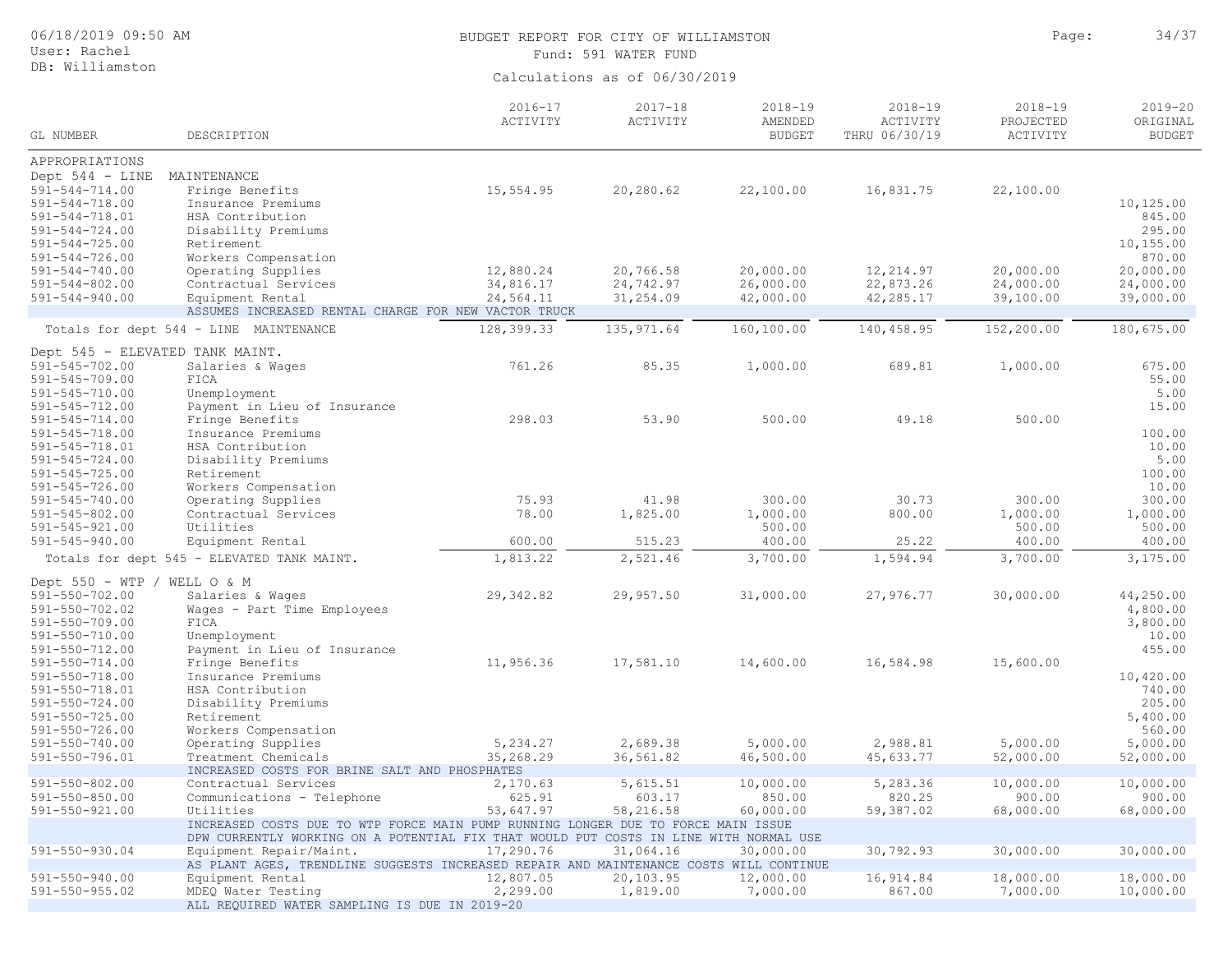| 06/18/2019 09:50 AM<br>User: Rachel                                                                                              |                                                                                                                                                                                            | BUDGET REPORT FOR CITY OF WILLIAMSTON<br>Fund: 591 WATER FUND |                                                               |                                                               |                                                                | Page:                                                         | 35/37                                                         |  |
|----------------------------------------------------------------------------------------------------------------------------------|--------------------------------------------------------------------------------------------------------------------------------------------------------------------------------------------|---------------------------------------------------------------|---------------------------------------------------------------|---------------------------------------------------------------|----------------------------------------------------------------|---------------------------------------------------------------|---------------------------------------------------------------|--|
| DB: Williamston                                                                                                                  |                                                                                                                                                                                            | Calculations as of 06/30/2019                                 |                                                               |                                                               |                                                                |                                                               |                                                               |  |
| GL NUMBER                                                                                                                        | DESCRIPTION                                                                                                                                                                                | $2016 - 17$<br>ACTIVITY                                       | $2017 - 18$<br>ACTIVITY                                       | $2018 - 19$<br>AMENDED<br><b>BUDGET</b>                       | $2018 - 19$<br>ACTIVITY<br>THRU 06/30/19                       | $2018 - 19$<br>PROJECTED<br>ACTIVITY                          | $2019 - 20$<br>ORIGINAL<br><b>BUDGET</b>                      |  |
| APPROPRIATIONS                                                                                                                   |                                                                                                                                                                                            |                                                               |                                                               |                                                               |                                                                |                                                               |                                                               |  |
| Dept $550 - WTP / WELL O & M$<br>591-550-970.27<br>$591 - 550 - 970.47$                                                          | SCADA System<br>Observation Well Abandonment<br>PROJECT PUSHED FROM 2018-19 TO 2019-20                                                                                                     |                                                               |                                                               | 30,200.00<br>10,000.00                                        | 21,823.15                                                      | 30,200.00                                                     | 10,000.00                                                     |  |
|                                                                                                                                  | Totals for dept 550 - WTP / WELL O & M                                                                                                                                                     | 170,643.06                                                    | 204, 212.17                                                   | 257,150.00                                                    | 229,072.88                                                     | 266,700.00                                                    | 274,540.00                                                    |  |
| Dept 901 - CAPITAL OUTLAY<br>$591 - 901 - 970.28$<br>591-901-970.29                                                              | Water Tower<br>East Middle Street                                                                                                                                                          |                                                               | 4,249.12                                                      | 10,000.00                                                     | 11,235.92                                                      | 11,235.00                                                     | 83,000.00                                                     |  |
|                                                                                                                                  | WATER PORTION OF E MIDDLE/S MULLETT PROJECT, CONTINGENCY, AND ENGINEERING<br>FUNDED WITH REMAINIG PROCEEDS FROM 2017 CIP BOND                                                              |                                                               |                                                               |                                                               |                                                                |                                                               |                                                               |  |
|                                                                                                                                  | Totals for dept 901 - CAPITAL OUTLAY                                                                                                                                                       |                                                               | 4,249.12                                                      | 10,000.00                                                     | 11,235.92                                                      | 11,235.00                                                     | 83,000.00                                                     |  |
| Dept 906 - DEBT SERVICE<br>591-906-990.01<br>591-906-991.17                                                                      | Agent Fees<br>2010 R.D. Water Revenue Bond                                                                                                                                                 | 1,200.00                                                      | 900.00                                                        | 1,200.00                                                      | 500.00                                                         | 1,200.00<br>188,850.00                                        | 1,200.00<br>196,150.00                                        |  |
|                                                                                                                                  | PLACEHOLDER FOR ALL BOND PRINCIPLE (NOT ACTUALLY EXPENSED HERE)                                                                                                                            |                                                               |                                                               |                                                               |                                                                |                                                               |                                                               |  |
| $591 - 906 - 995.00$<br>591-906-995.01<br>$591 - 906 - 995.02$<br>591-906-995.12<br>$591 - 906 - 995.15$<br>$591 - 906 - 995.16$ | Interest Expense<br>Long Term Advance Interest<br>2017 Cap Improv Bond Interest<br>2004 W/S Revenue Bond - Interest<br>2010 Water Supply Bond Interest<br>2005 W/S Revenue Bond - Interest | 1,000.00<br>19,197.50<br>131,235.00<br>29,260.00              | 1,000.00<br>13,998.31<br>18,357.50<br>129,075.00<br>27,825.00 | 1,000.00<br>14,550.00<br>17,500.00<br>128,955.00<br>26,355.00 | 1,000.00<br>13,968.77<br>17,497.50<br>126,855.00<br>26, 355.00 | 1,000.00<br>14,550.00<br>17,500.00<br>128,955.00<br>26,355.00 | 1,010.00<br>14,510.00<br>16,620.00<br>126,660.00<br>24,850.00 |  |
|                                                                                                                                  | Totals for dept 906 - DEBT SERVICE                                                                                                                                                         | 181,892.50                                                    | 191, 155.81                                                   | 189,560.00                                                    | 186, 176.27                                                    | 378,410.00                                                    | 381,000.00                                                    |  |
| Dept 990 - TRANSFERS<br>591-990-999.11<br>Totals for dept 990 - TRANSFERS                                                        | Transfer to Sewer Fund                                                                                                                                                                     | 144,640.00<br>144,640.00                                      | 87,200.00<br>87,200.00                                        |                                                               |                                                                |                                                               |                                                               |  |
| TOTAL APPROPRIATIONS                                                                                                             |                                                                                                                                                                                            | 992,246.49                                                    | 1,002,515.60                                                  | 804,280.00                                                    | 725, 412.74                                                    | 992,555.00                                                    | 1,068,310.00                                                  |  |
| NET OF REVENUES/APPROPRIATIONS - FUND 591                                                                                        |                                                                                                                                                                                            | (53, 272.61)                                                  | (41, 841.21)                                                  | 244,270.00                                                    | 74,581.51                                                      | (40, 155, 00)                                                 | (11, 410, 00)                                                 |  |
| BEGINNING FUND BALANCE<br>FUND BALANCE ADJUSTMENTS<br>ENDING FUND BALANCE                                                        |                                                                                                                                                                                            | 2,847,516.66<br>2,794,244.05                                  | 2,794,244.05<br>(51, 555.00)<br>2,700,847.84                  | 2,700,847.84<br>2,945,117.84                                  | 2,700,847.84<br>2,775,429.35                                   | 2,700,847.84<br>2,660,692.84                                  | (11, 410.00)                                                  |  |
|                                                                                                                                  |                                                                                                                                                                                            |                                                               |                                                               |                                                               |                                                                |                                                               |                                                               |  |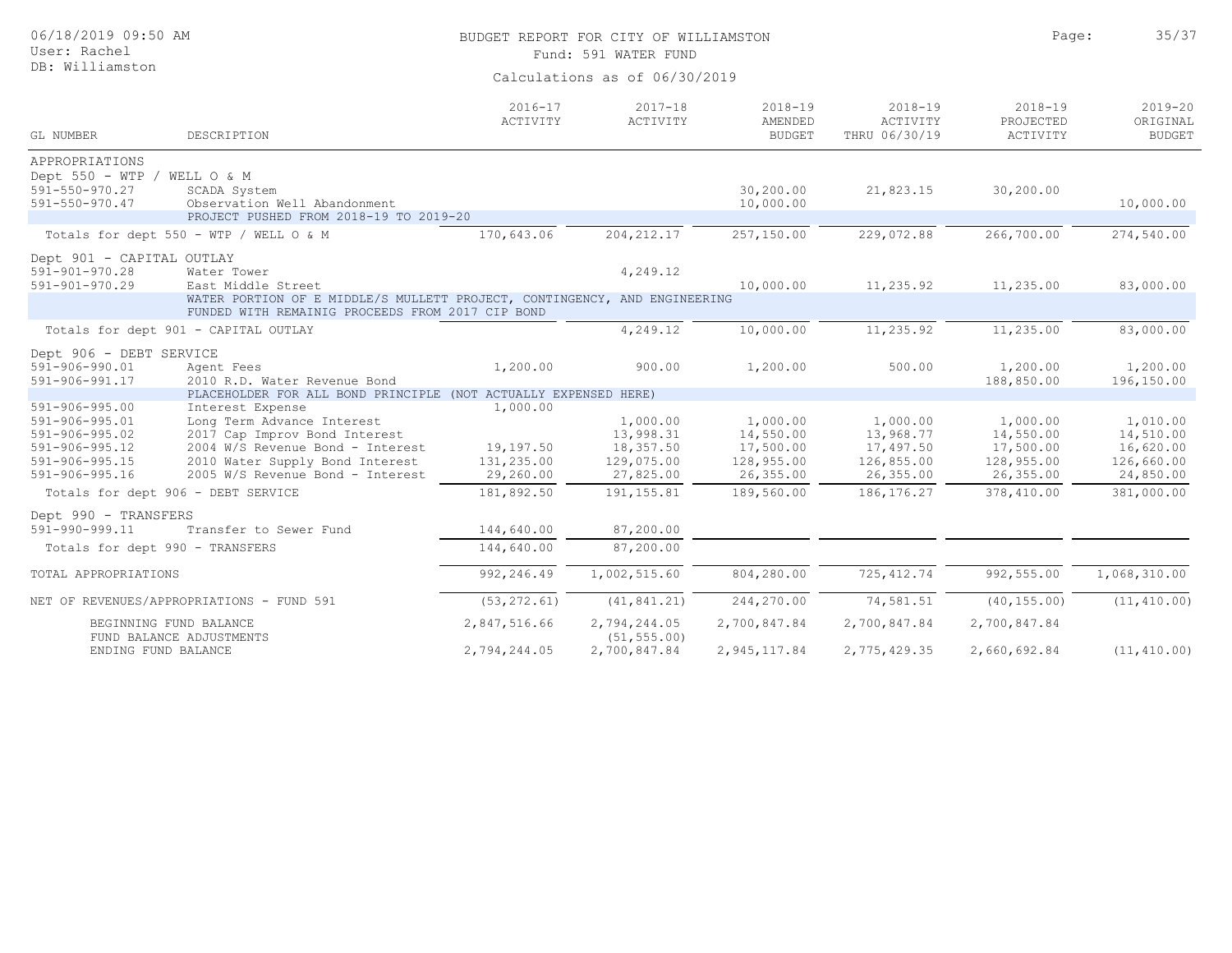| 06/18/2019 09:50 AM<br>User: Rachel |                                    | BUDGET REPORT FOR CITY OF WILLIAMSTON<br>Fund: 661 Equipment Fund |                         |                                         |                                          |                                      | 36/37                                    |
|-------------------------------------|------------------------------------|-------------------------------------------------------------------|-------------------------|-----------------------------------------|------------------------------------------|--------------------------------------|------------------------------------------|
| DB: Williamston                     | Calculations as of 06/30/2019      |                                                                   |                         |                                         |                                          |                                      |                                          |
| GL NUMBER                           | DESCRIPTION                        | $2016 - 17$<br>ACTIVITY                                           | $2017 - 18$<br>ACTIVITY | $2018 - 19$<br>AMENDED<br><b>BUDGET</b> | $2018 - 19$<br>ACTIVITY<br>THRU 06/30/19 | $2018 - 19$<br>PROJECTED<br>ACTIVITY | $2019 - 20$<br>ORIGINAL<br><b>BUDGET</b> |
| ESTIMATED REVENUES                  |                                    |                                                                   |                         |                                         |                                          |                                      |                                          |
| Dept 000<br>661-000-665.01          | Interest Income                    | 395.17                                                            | 1,980.04                | 2,000.00                                | 4,395.90                                 | 4,200.00                             | 2,000.00                                 |
| 661-000-668.01                      | Equipment Rental                   | 225,895.02                                                        | 238,851.58              | 230,000.00                              | 235,170.09                               | 230,000.00                           | 230,000.00                               |
| 661-000-673.01                      | Sale of Fixed Assets               | 3,475.00                                                          |                         | 48,000.00                               | 40,750.00                                | 40,750.00                            |                                          |
| 661-000-690.01                      | Miscellaneous Refunds              |                                                                   | 3,485.00                |                                         |                                          |                                      |                                          |
| 661-000-691.01                      | Miscellaneous Income               | 118.80                                                            |                         |                                         |                                          |                                      |                                          |
| 661-000-699.01                      | Transfer from General Fund         |                                                                   |                         |                                         |                                          |                                      | 26,000.00                                |
|                                     | TO ACCOUNT FOR INCREASED PERSONNEL | COSTS.<br>DUE TO NEW                                              | TIME ALLOCATION<br>DPW  | COSTS<br>(ADMIN                         | PREVIOUSLY<br>THE<br>IN.                 | GENERAL FUND)                        |                                          |
| Totals for dept 000 -               |                                    | 229,883.99                                                        | 244, 316.62             | 280,000.00                              | 280, 315.99                              | 274,950.00                           | 258,000.00                               |
| TOTAL ESTIMATED REVENUES            |                                    | 229,883.99                                                        | 244,316.62              | 280,000.00                              | 280, 315.99                              | 274,950.00                           | 258,000.00                               |